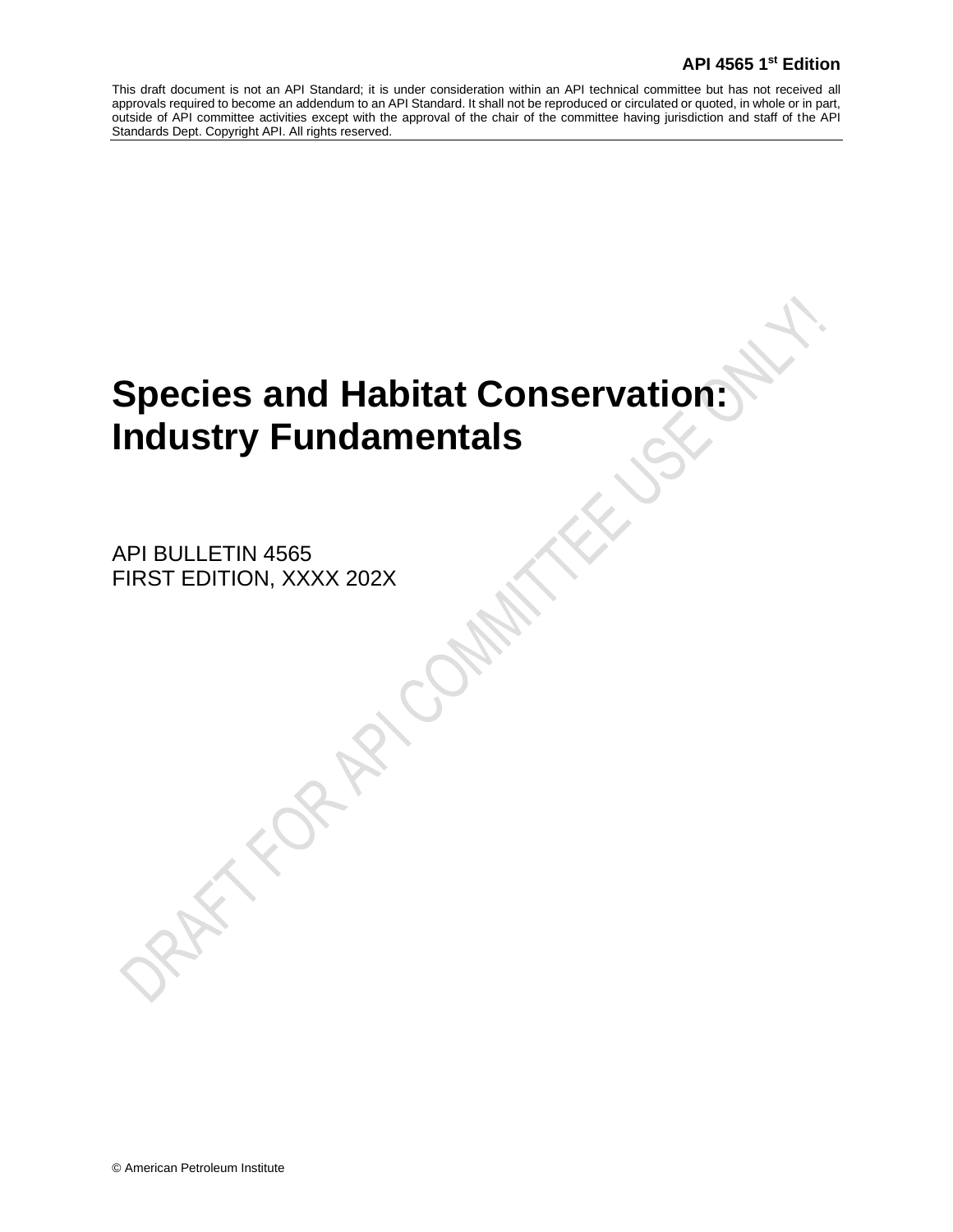# **Table of Contents**

| 1            |  |
|--------------|--|
| $\mathbf{2}$ |  |
| 3            |  |
| 3.1          |  |
| 3.2          |  |
| 4            |  |
| 4.1          |  |
| 4.2          |  |
| 4.3          |  |
| 4.4          |  |
| 4.5          |  |
| 4.6          |  |
| 4.7          |  |
| 5            |  |
| 5.1          |  |
| 5.2          |  |
| 5.3          |  |
| 5.4          |  |
| 5.5          |  |
| 5.6          |  |
| 6            |  |
| 6.1          |  |
| 6.2          |  |
| 6.3          |  |
| 6.4          |  |
| 7            |  |
| 7.1          |  |
| 7.2          |  |
| 7.3          |  |
| 7.4          |  |
| 7.5          |  |
| 8            |  |
| 8.1          |  |
| 8.2          |  |
| 8.3          |  |
| 9            |  |
| 9.1          |  |
| 9.2          |  |
| 9.3          |  |
| 9.4          |  |
| 9.5          |  |
| 9.6          |  |
| 10           |  |
| 10.1         |  |
| 10.2         |  |
| 10.3         |  |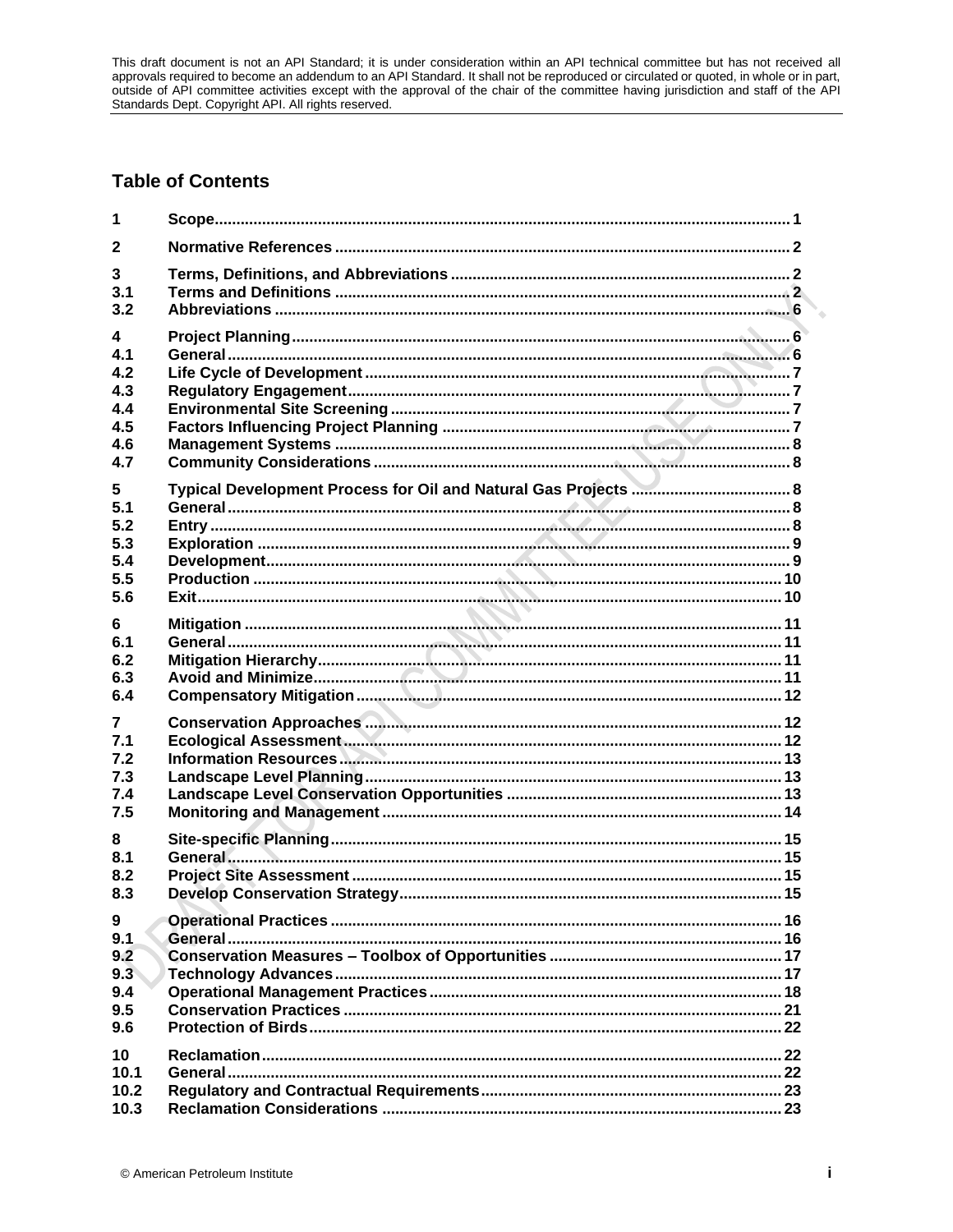| 10.5 |                                                                                  |  |
|------|----------------------------------------------------------------------------------|--|
|      |                                                                                  |  |
|      | Annex A (informative) Operational and Regulatory Information and Requirements 25 |  |
|      |                                                                                  |  |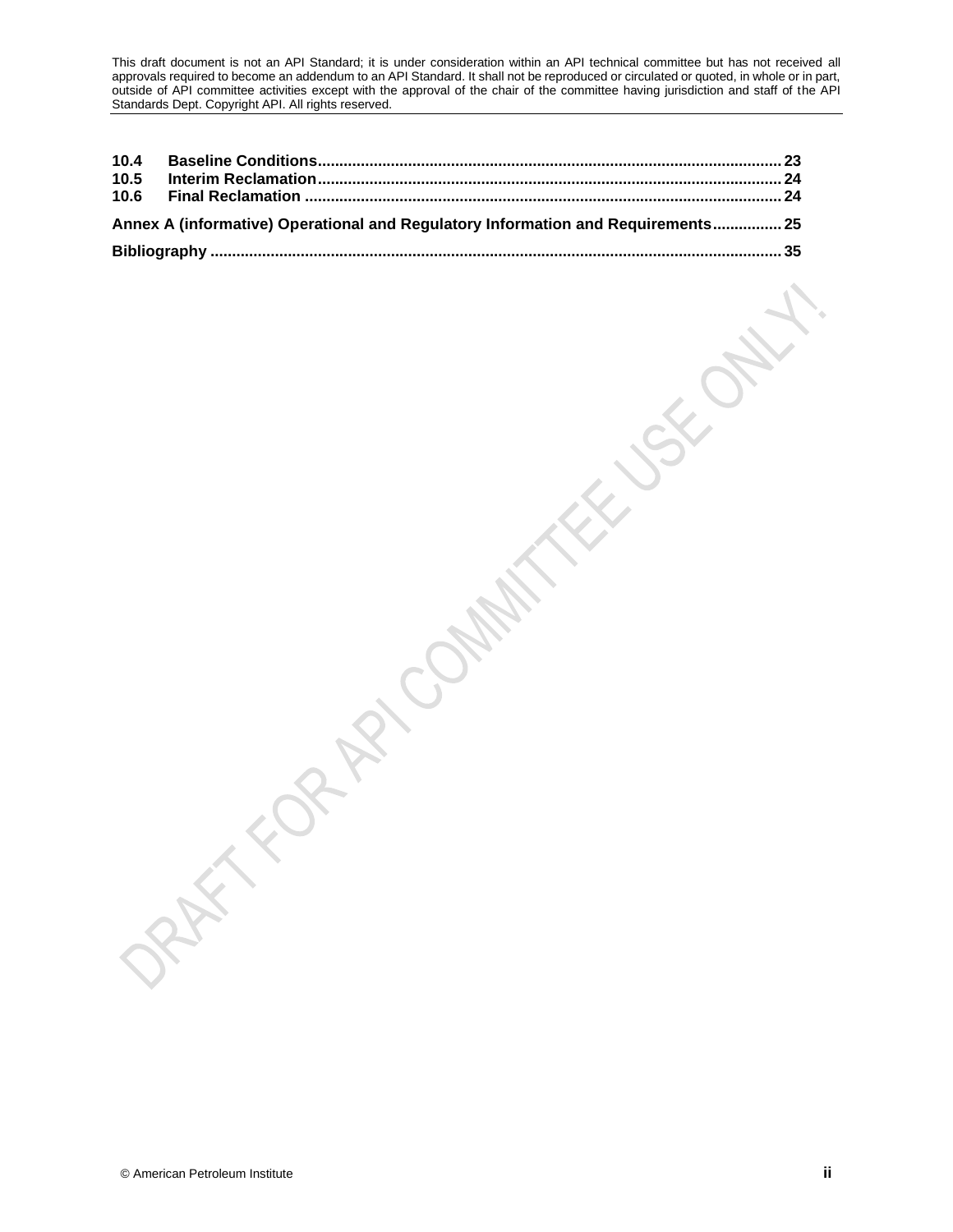# **Special Notes**

API publications necessarily address problems of a general nature. With respect to particular circumstances, local, state, and federal laws and regulations should be reviewed. Neither API nor any of API's employees, subcontractors, consultants, committees, or other assignees make any warranty or representation, either express or implied, with respect to the accuracy, completeness, or usefulness of the information contained herein, or assume any liability or responsibility for any use, or the results of such use, of any information or process disclosed in this publication. Neither API nor any of API's employees, subcontractors, consultants, or other assignees represent that use of this publication would not infringe upon privately owned rights.

API publications may be used by anyone desiring to do so. Every effort has been made by the Institute to assure the accuracy and reliability of the data contained in them; however, the Institute makes no representation, warranty, or guarantee in connection with this publication and hereby expressly disclaims any liability or responsibility for loss or damage resulting from its use or for the violation of any authorities having jurisdiction with which this publication may conflict. API publications are published to facilitate the broad availability of proven, sound engineering and operating practices. These publications are not intended to obviate the need for applying sound engineering judgment regarding when and where these publications should be utilized. The formulation and publication of API publications is not intended in any way to inhibit anyone from using any other practices.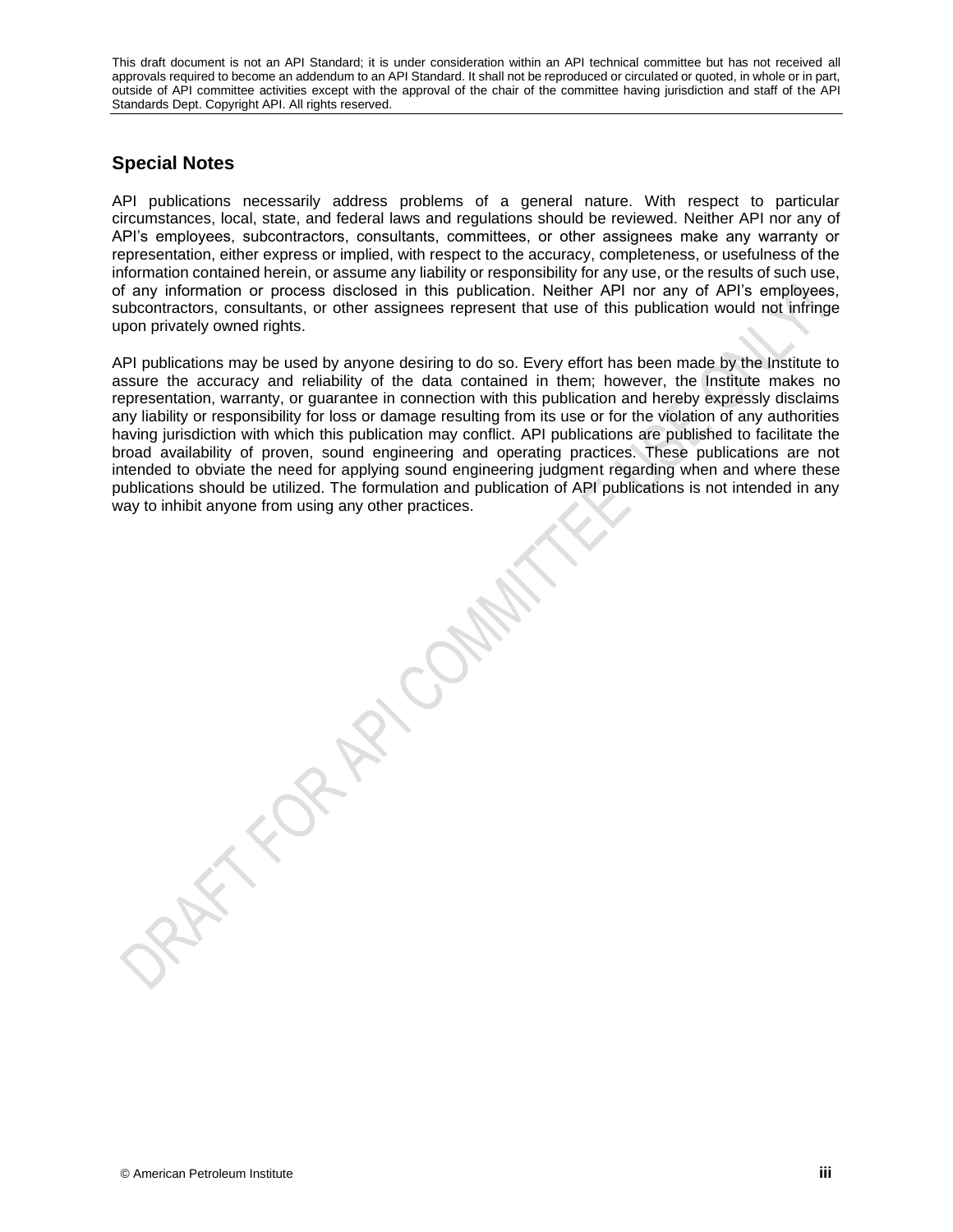# **Foreword**

Nothing contained in any API publication is to be construed as granting any right, by implication or otherwise, for the manufacture, sale, or use of any method, apparatus, or product covered by letters patent. Neither should anything contained in the publication be construed as insuring anyone against liability for infringement of letters patent.

The verbal forms used to express the provisions in this document are as follows.

- Shall: As used in a standard, "shall" denotes a minimum requirement to conform to the standard.
- Should: As used in a standard, "should" denotes a recommendation or that which is advised but not required to conform to the standard.
- May: As used in a standard, "may" denotes a course of action permissible within the limits of a standard.
- Can: As used in a standard, "can" denotes a statement of possibility or capability.

This document was produced under API standardization procedures that ensure appropriate notification and participation in the developmental process and is designated as an API standard. Questions concerning the interpretation of the content of this publication or comments and questions concerning the procedures under which this publication was developed should be directed in writing to the Director of Standards, American Petroleum Institute, 200 Massachusetts Avenue, Suite 1100, Washington, DC 20001. Requests for permission to reproduce or translate all or any part of the material published herein should also be addressed to the director.

Generally, API standards are reviewed and revised, reaffirmed, or withdrawn at least every five years. A one-time extension of up to two years may be added to this review cycle. Status of the publication can be ascertained from the API Standards Department, telephone (202) 682-8000. A catalog of API publications and materials is published annually by API, 200 Massachusetts Avenue, Suite 1100, Washington, DC 20001.

Suggested revisions are invited and should be submitted to the Standards Department, API, 200 Massachusetts Avenue, Suite 1100, Washington, DC 20001, standards@api.org.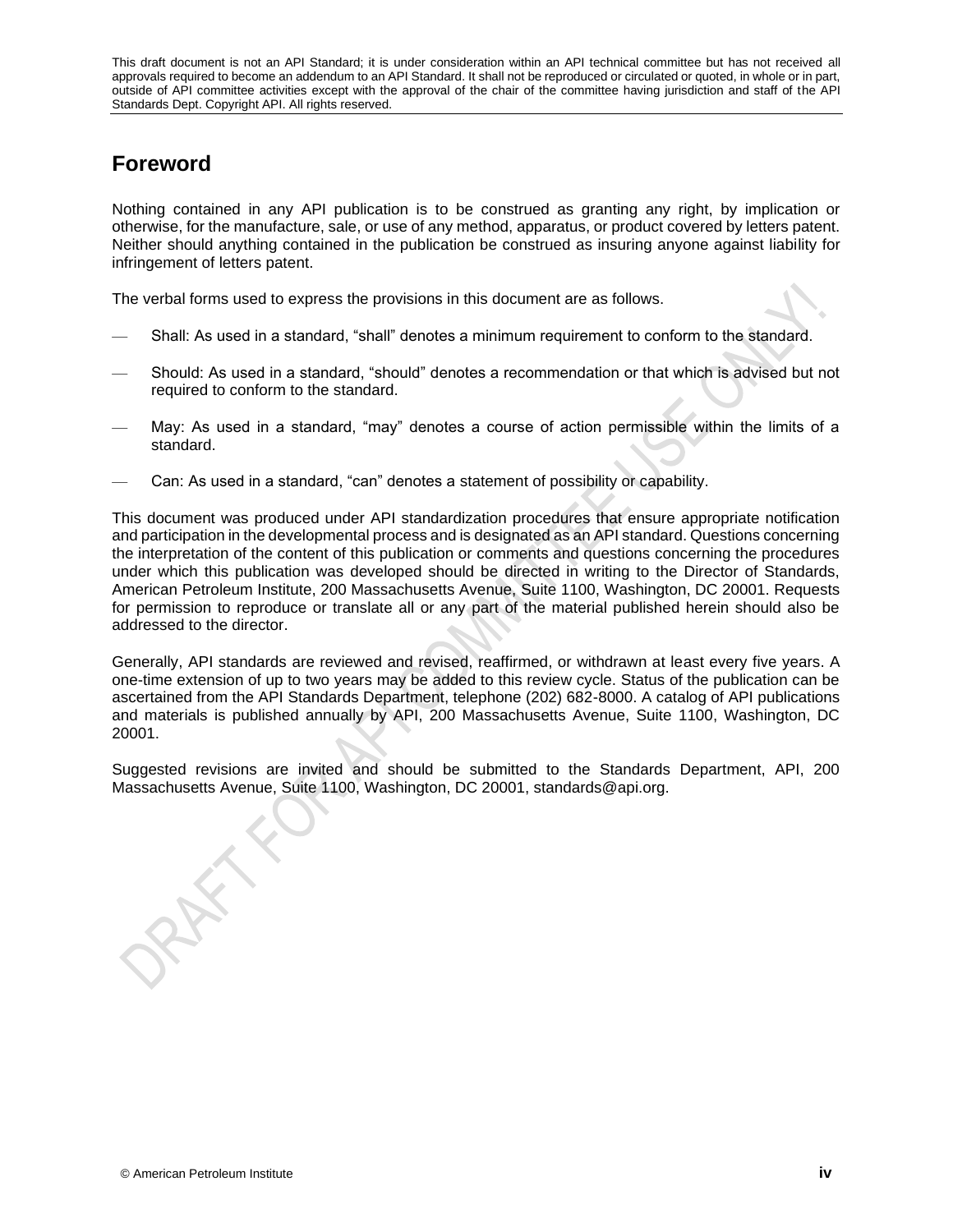# **Introduction**

The species and habitat conservation fundamentals presented in this bulletin are processes and practices utilized by the oil and natural gas industry to manage potential risks of project-related impacts on wildlife and habitats while responsibly developing the nation's oil and natural gas resources. The industry employs a wide variety of operational practices in conjunction with environmental site screening and baseline environmental surveys to identify and mitigate adverse impacts during the exploration and production project life cycle. These processes and practices represent a continuously improving evolution of industry's exploration and production activities in areas where species and habitat of conservation concern occur.

Oil and natural gas operators' business management efforts during exploration and development activities inherently support effective species and habitat conservation practices by emphasizing extensive planning and scheduling. Industry has adopted the key concepts of the mitigation hierarchy into their business planning and operating practices; however, to be most effective in applying species and habitat conservation practices, the regulatory policies and requirements addressing conservation should be fit for purpose, readily allow innovation, and to the extent possible, encourage voluntary actions by operators and landowners.

Operators should foster broad stakeholder engagement through every phase of project development including land and mineral owners, state and federal regulatory and wildlife agencies, and the public in the communities where oil and natural gas operations occur. Oil and natural gas development activities should be aligned with local and regional concerns and grounded in responsible practices and lessons learned from species and habitat conservation experience.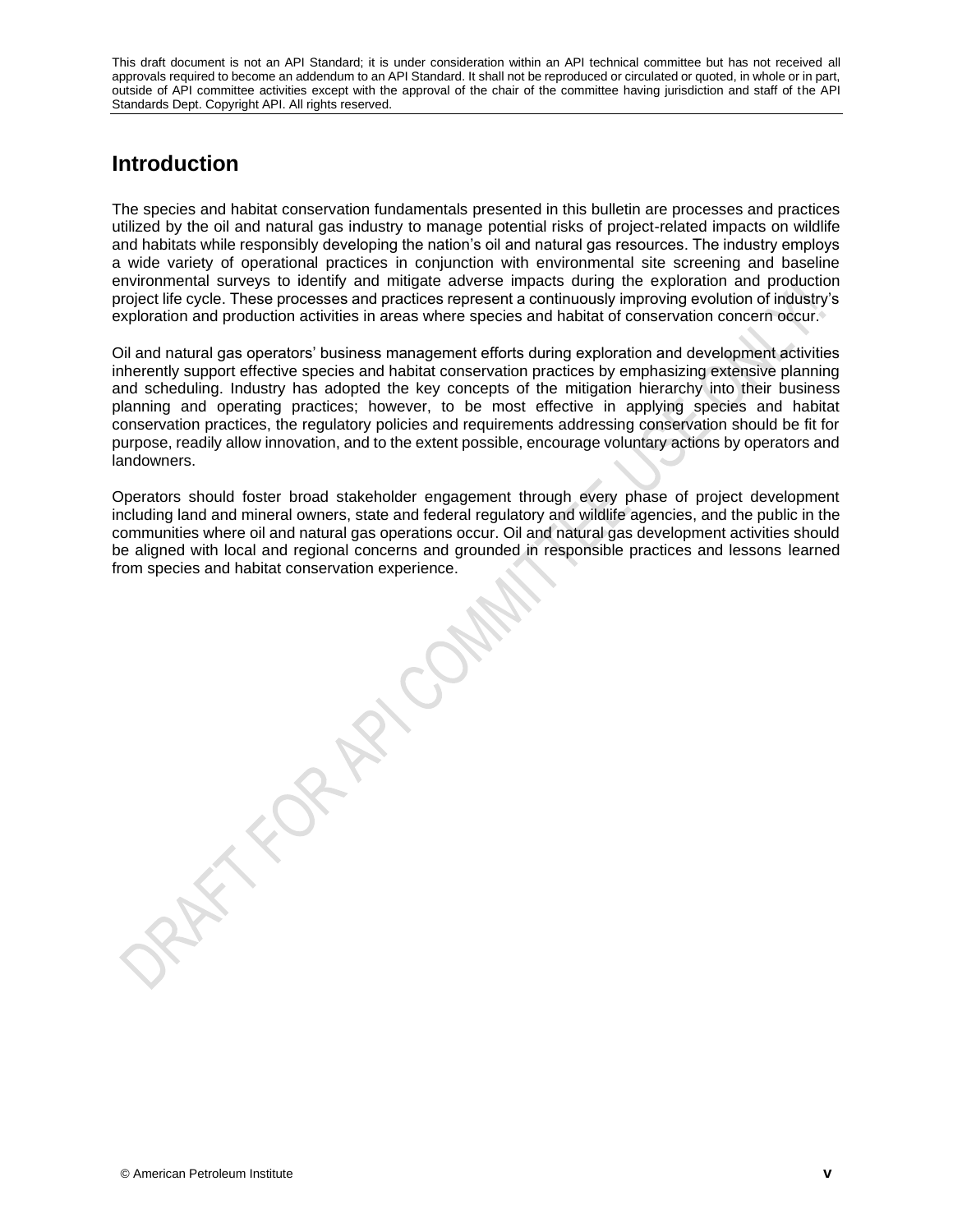# <span id="page-6-0"></span>**1 Scope**

This Species and Habitat Conservation Processes & Practices bulletin is intended to provide oil and natural gas operators with information on conservation measures to support planning and execution of onshore oil and natural gas projects in the United States for conventional and unconventional (shale) developments. The processes and practices described herein are aimed primarily at industry professionals responsible for managing the potential risks of project impacts on biodiversity, but may also be utilized by contractors, subcontractors, and vendors. The benefits of employing consistent conservation practices include increased conservation efficiency and stakeholder acceptance.

Oil and natural gas operators acknowledge activities associated with the development of oil and natural gas resources have the potential to impact wildlife and habitats. These activities can include, but are not limited to, field exploration and production work such as geophysical and seismic surveys, drilling operations, well completion activities and operations/production activities, as well as construction of well production facilities and related infrastructure, and produced water management facilities.

This bulletin provides flexible and adaptable strategies, acknowledging that the application will vary between operators and environmental settings. Many operators already apply the same or similar practices or processes within their operations. The use of this bulletin is at each individual operator's discretion.

This document provides a brief explanation of the typical technology, practices and processes employed by the oil and natural gas industry to identify, explore, develop, and produce hydrocarbon resources. Conservation processes and practices utilized by the oil and natural gas industry are discussed in more detail.

This document provides general discussion of exploration, construction, development and production and facilities operations, but does not provide an extensive discussion of applicable local, state, and federal regulatory requirements. It is the responsibility of the operator to review local, state, and federal regulatory requirements applicable in their areas of operation, and if needed, consult with third parties having appropriate regulatory, scientific, technical, and legal expertise. Operators should consider referencing other available industry standards and guidance that can provide additional information.

In addition to this document, API has developed other environmentally related standards specifically applicable to shale development, including:

- API 51R  $^{[1]}$  $^{[1]}$  $^{[1]}$ , an environmental guidance document for use by the oil and natural gas industry.
- <sup>2</sup> API 100-1<sup>[\[2\]](#page-40-2)</sup>, which contains recommended practices for well construction and fracture stimulation design and execution as it relates to well integrity, groundwater protection and fracture containment for onshore wells.
- $-$  API 100-2<sup>[\[3\]](#page-40-3)</sup>, which contains recommended practices regarding the management of the environmental aspects of shale development during planning site selection; logistics; mobilization, rig-up, and demobilization; and well stimulation operations.
- $-$  API 100-3<sup>[\[4\]](#page-40-4)</sup>, which contains recommendations for engaging the communities where oil and natural gas development occurs.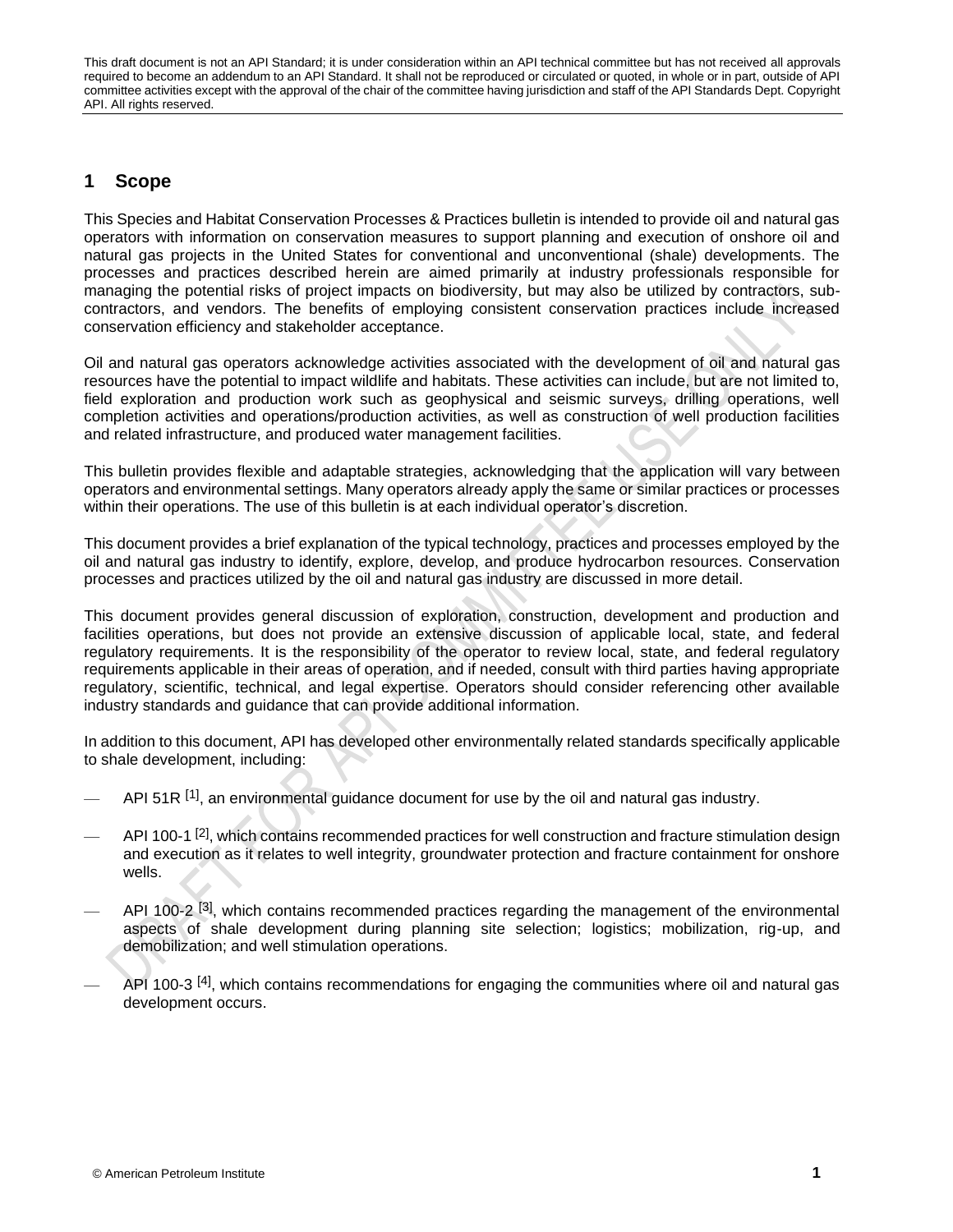# <span id="page-7-0"></span>**2 Normative References**

This document contains no normative references

# <span id="page-7-1"></span>**3 Terms, Definitions, and Abbreviations**

# <span id="page-7-2"></span>**3.1 Terms and Definitions**

For the purposes of this document, the following terms and definitions apply.

### **3.1.1**

### **anti-perching devices**

Technologies that reduce the occurrence of roosting and nesting of larger birds, such as raptors.

### **3.1.2**

### **at-risk species**

Endangered Species Act-listed, candidate or unlisted declining, state-listed and species identified by states as 'species of greatest conservation need'.

### **3.1.3**

### **baseline condition(s)**

The physical, chemical, biological, social, economic, regulatory and/or cultural setting in which the proposed project is to be located, and where local impacts (both positive and negative) can be expected to occur.

### **3.1.4**

### **biodiversity**

The variability among living organisms from all sources including, among other things, terrestrial, marine, and other aquatic ecosystems and the ecological complexes of which they are part; this includes diversity within species, between species and of ecosystems [1].

NOTE This term can be used more specifically to refer to all of the species in one region or ecosystem.

### **3.1.5**

### **closed loop system**

A process that cycles and confines fluids required or produced during the drilling process; this technique eliminates the need for reserve pits to hold drilling fluids.

### **3.1.6**

### **common corridors**

Linear areas in an oil or natural gas field where roads, pipes and transmission lines are concentrated to minimize disturbance.

### **3.1.7**

### **compensatory mitigation**

To offset the surface impacts at a mineral development site by preservation, restoration, enhancement, or inlieu fee to establish habitat of approximately equivalent value at another location.

### **3.1.8**

#### **conservation easement**

An agreement that restricts surface land use and provides conservation for a specified term.

NOTE Conservation easements can be used as mitigation or otherwise compensated and are often in perpetuity.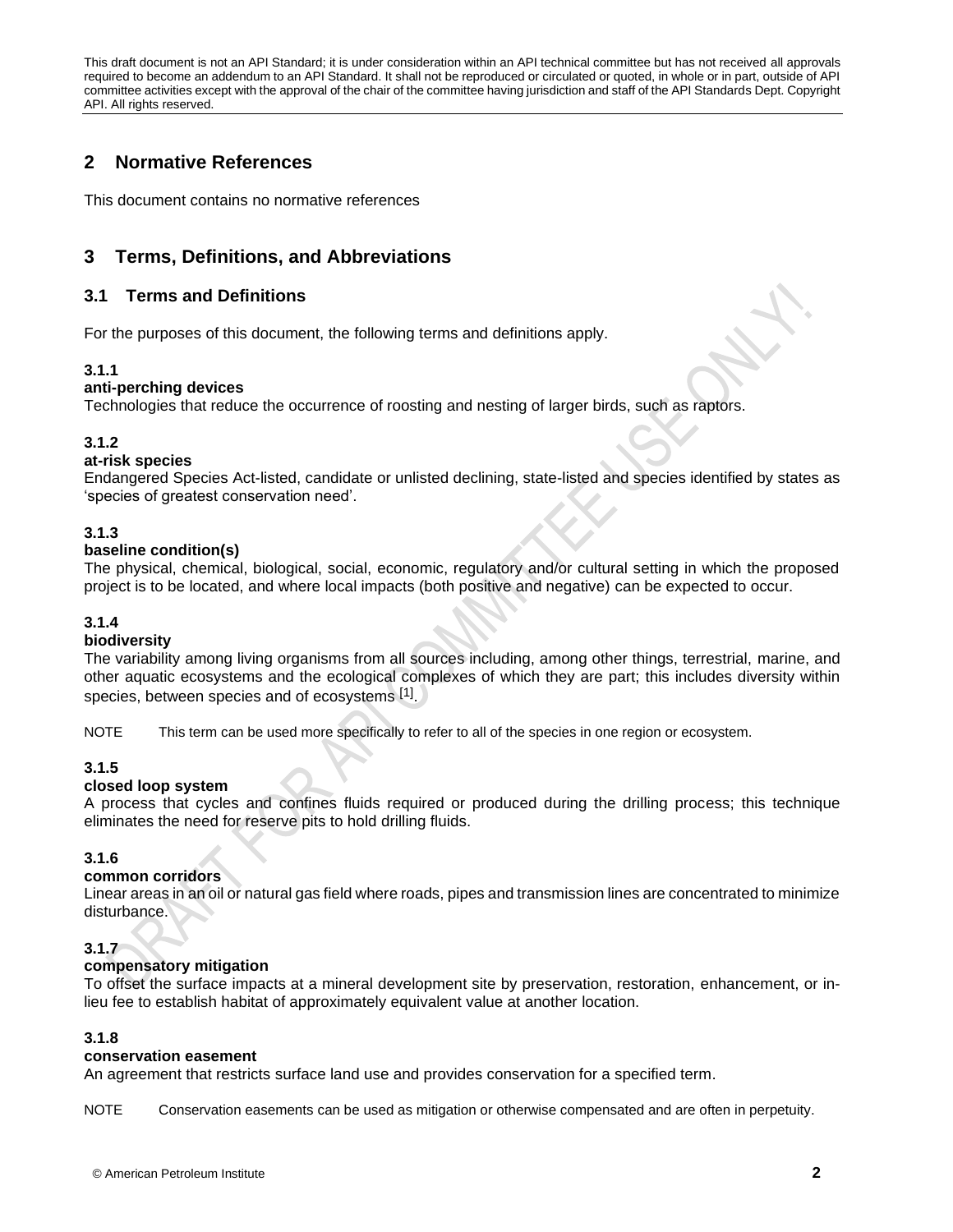### **3.1.9**

### **cooperative agreement**

A voluntary conservation agreement between a government or quasi-government entity and a private entity, or between private entities.

### **3.1.10**

#### **data quality parameters**

Data features that can be quantified or assessed with defined standards (e.g., accuracy, completeness, consistency etc.) to ensure statistical strength of data analysis.

### **3.1.11**

### **directional drilling**

A drilling technique that intentionally deviates from a vertical orientation to guide the wellbore to a subsurface target. (See horizontal drilling)

### **3.1.12**

### **disturbance**

An event of environmental stress occurring over time and spatial scales that alters an affected ecosystem.

### **3.1.13**

### **ecosystem**

The dynamic complex of the biotic (living plant, animal, and micro-organism communities) and the abiotic (nonliving) environment interacting as a functional unit.

### **3.1.14**

#### **ecosystem services**

The benefits that ecosystems contribute towards human well-being.

NOTE Ecosystem services can be divided up into four categories:

- a) Provisioning services products or goods such as water, food or timber;
- b) Regulating services ecosystem functions such as flood control and climate regulation;
- c) Cultural services non-material benefits such as recreational, aesthetic, and spiritual benefits; and
- d) Supporting services fundamental processes such as nutrient cycling and photosynthesis that support the above three categories<sup>[2]</sup>.

#### **3.1.15**

#### **enhancement**

A conservation activity that improves the quality of habitat.

### **3.1.16**

### **environmental risk**

Actual or potential threat of adverse effects on living organisms and the environment by effluents, emissions, wastes, resource depletion, etc., arising out of an organization's activities.

### **3.1.17**

#### **environmental site screen**

An iterative planning process of (desktop and field) data gathering, analysis and informed decision-making.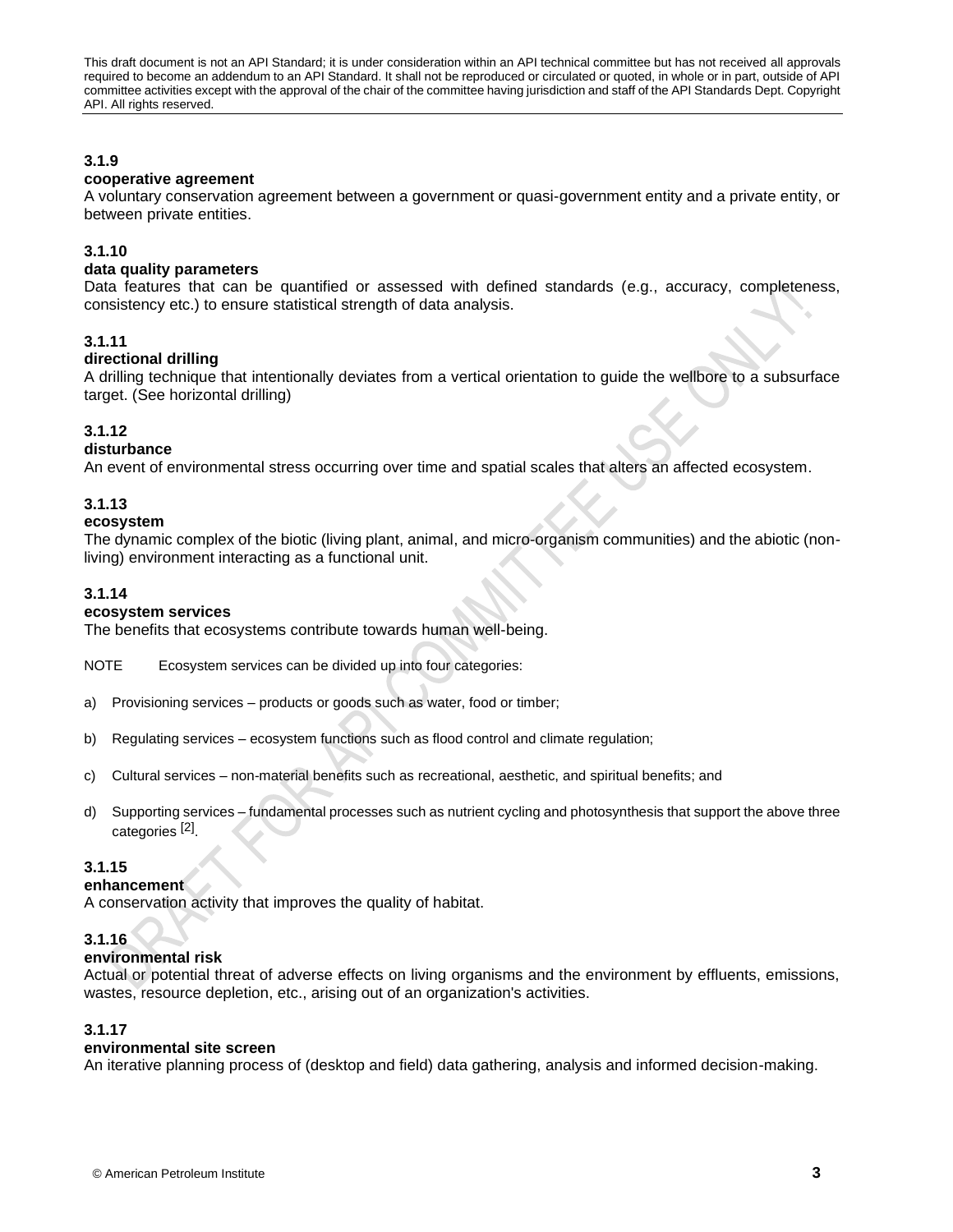**3.1.18**

### **fragmentation**

A process by which large and contiguous habitats become divided into smaller or isolated smaller habitats.

NOTE The creation of these smaller habitats can impact the species utilizing the habitats and their community structure.

### **3.1.19**

#### **geographic information systems GIS**

Computer system that allows for the storage, capture, analysis and illustration of geographic spatial data.

### **3.1.20**

### **geophysical**

Subsurface rock layers and structure that identify mineral reservoirs contained within the rock structures and layers.

# **3.1.21**

# **habitat**

A geographic area, either occupied or not occupied by the species, on which (1) are found physical and biological features necessary to support long-term survival of the species during the species' life stages that occur in that area, and on which (2) the species can survive through successive generations during the species' life stages that occur in that area.

### **3.1.22**

#### **habitat type**

Describes a set of biotic and abiotic features on a landscape on varying levels of scale.

### **3.1.23**

#### **horizontal drilling**

A directional drilling technique where the wellbore deviation from vertical exceeds 80 degrees. This technology allows operators to access oil or natural gas reservoirs that occur a distance away from the well site, resulting in reductions of operational footprint, especially when multiple horizontal wells are installed at a single pad location.

### **3.1.24**

### **hydraulic fracturing**

A completion or workover technique used to recover oil or natural gas in low-permeability reservoirs. Fracture fluids are pumped into the well under pressure and at designed rates to expand openings in the subsurface geology resulting in increased hydraulic conductivity.

### **3.1.25**

**hydrocarbons**

Compounds of hydrogen and carbon that occur in crude oil and natural gas.

### **3.1.26**

### **landscape level approach**

A development strategy to reduce the risk of cumulative surface impacts to ecosystems, or special habitat areas of larger geographic scale, and the services they provide.

### **3.1.27**

### **listed species**

A species federally listed as threatened or endangered under the ESA.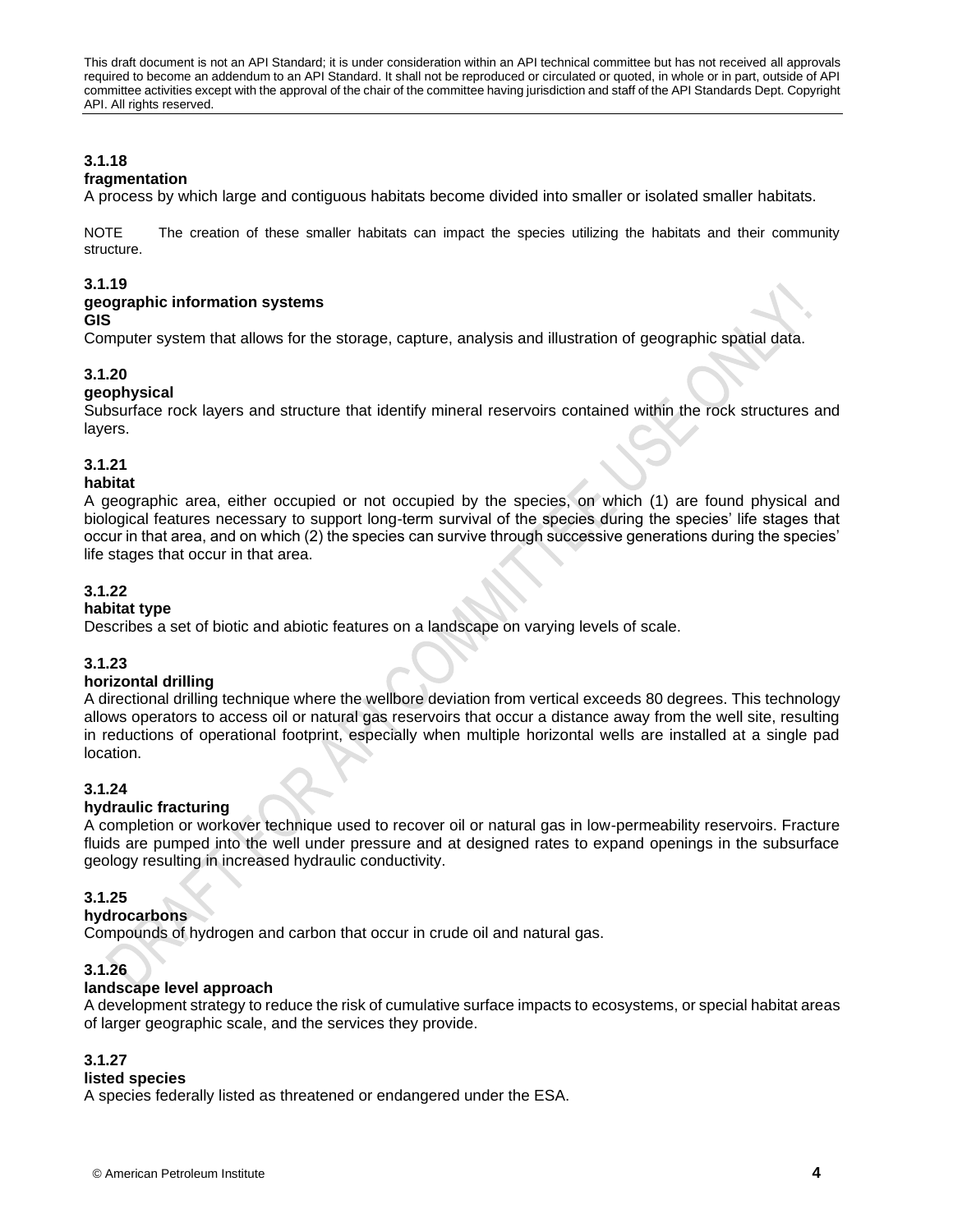NOTE A 'state listed' species is warranted for management prescribed by and within that state.

# **3.1.28**

### **mineral**

Commercially saleable materials such as oil, condensate, and natural gas.

### **3.1.29**

#### **mitigation**

Projects, programs, processes, or practices intended to lessen identified impacts to an existing historic or natural resource such as wildlife and habitats.

### **3.1.30**

### **mitigation hierarchy**

The sequence of actions to anticipate and avoid, and where avoidance is not possible, minimize, and, when impacts occur, restore, and where significant residual impacts remain, offset for biodiversity-related risks and impacts on affected communities and the environment.

### **3.1.31**

### **monitoring**

Activities that characterize and document the condition of a project site to establish baseline and trend data that may include, wildlife, plants, soils, air, or water.

### **3.1.32**

### **multi-well pad**

An oil or natural gas location (pad) with more than one well.

### **3.1.33**

#### **oil or natural gas field**

A geographic area with identified boundaries that has commercial petroleum deposits; most commonly references an area that is already in the production phase.

### **3.1.34**

#### **operator**

The company, whether representing itself or another such as on behalf of a joint venture or other operating agreement, that handles the day-to-day operations for maintaining and producing an oil and gas property.

### **3.1.35**

#### **priority species**

A species that has been selected due to concerns over its long-term survival warranting management efforts to conserve.

### **3.1.36**

**project region**

An area of land that encompasses an oil and natural gas development.

### **3.1.37**

#### **reclamation**

Returning land to baseline condition or other land-use objective.

#### **3.1.38**

#### **sensitive receptor**

Species or organisms, populations, communities and ecosystems and officially designated critical habitats and threatened or endangered species that may be impacted by activities associated with development.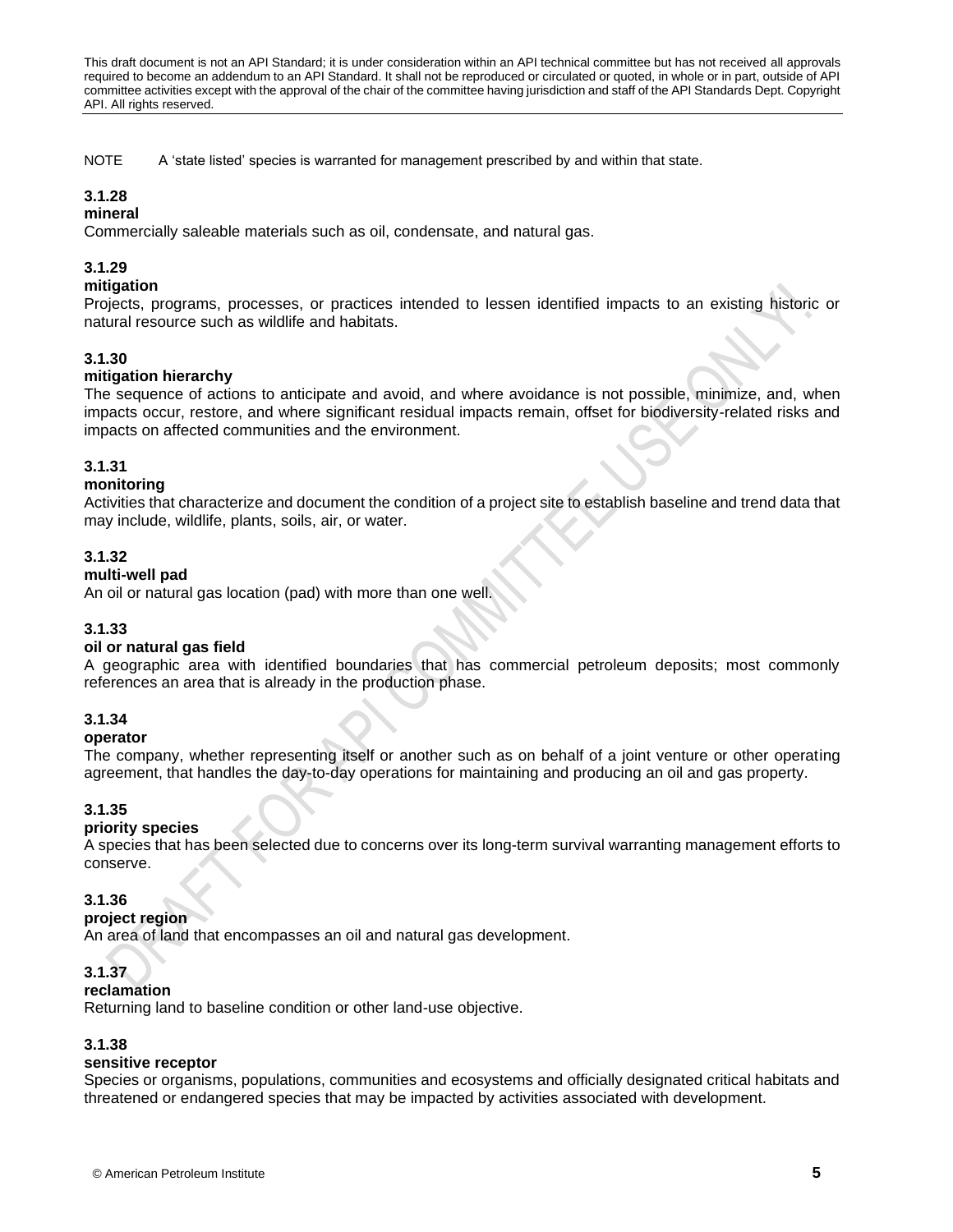### **3.1.39**

### **sustainable development**

Successful practices, processes and technologies that support ongoing development goals and provide for the conservation of ecosystem functions to benefit future generations of society and wildlife.

### **3.1.40**

### **topsoil**

The upper, outermost layer of soil with the highest concentration of organic matter and microorganisms where most of the biological activity, including plant growth occurs.

NOTE Typically the top 5 in. to 10 in. of soil.

### **3.1.41**

### **undesirable plants**

Any plants that result in effects that are not consistent with conservation goals.

### <span id="page-11-0"></span>**3.2 Abbreviations**

- BES biodiversity and ecosystem services
- BLM Bureau of Land Management
- CCA candidate conservation agreements
- CCAA candidate conservation agreement with assurances
- CFR Code of Federal Regulations
- ESA Endangered Species Act
- FWS Fish and Wildlife Service
- HCP habitat conservation plan
- ITP incidental take permit
- GIS geographic information systems
- NEPA National Environmental Policy Act
- SCADA supervisory control and data acquisition
- <span id="page-11-1"></span>WAFWA Western Association of Fish and Wildlife Agencies

# **4 Project Planning**

### <span id="page-11-2"></span>**4.1 General**

There are ecological, regulatory, economic, and reputational drivers for operators to apply conservation practices. The conservation measures are often unique to the circumstances of a project and/or location. When feasible, sites that have been previously disturbed or are otherwise of low habitat value should be considered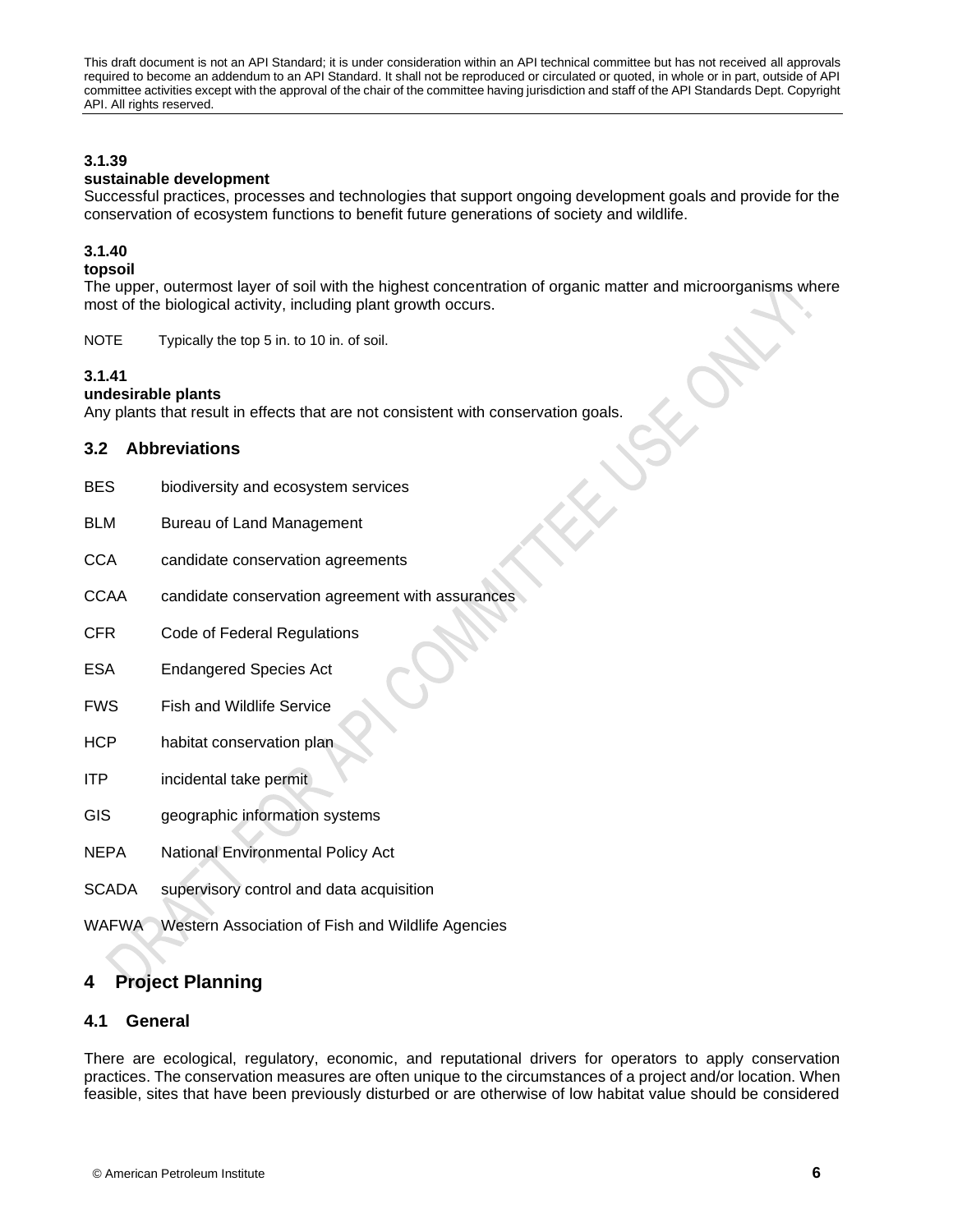first for development. In this section, common elements of oil and natural gas activities and perspectives relevant to species and habitat conservation are reviewed. The key principle is to consider risk management early in the planning of the project.

# <span id="page-12-0"></span>**4.2 Life Cycle of Development**

The typical lifecycle of a well can be defined by activities associated with planning, construction, drilling, completion, production, plugging and abandonment (P&A) and reclamation. The average life of a typical well is 20 to 30 years, most of which is spent in the production phase. Construction, drilling and completion phases account for the major scope of disturbance, yet normally occupy only 2 to 6 weeks of the lifetime of the well. Exploration and production projects for oil and natural gas are unique in that they generally disturb habitat and displace wildlife on a temporary (life of the project or operation) rather than on a permanent basis. In the case of drilling and production operations when the mineral resource does not meet production criteria, the well is decommissioned, all the well infrastructure is removed, and the area is reclaimed.

# <span id="page-12-1"></span>**4.3 Regulatory Engagement**

Operators should work with regulatory agencies to identify shared conservation goals and objectives that can affect project siting, scheduling, design, routes of access, mitigation measures, and decommissioning and reclamation requirements. Regulatory agencies can either have authority to issue permits or can offer recommendations or requirements to the agencies with such authority. This level of advance planning will afford predictability and efficient execution of the project.

# <span id="page-12-2"></span>**4.4 Environmental Site Screening**

The environmental site screen is an iterative process of information gathering, analysis, communication and decision making. The process generally consists of stages that progressively screen project locations for impacts associated with natural resources. Impacts can then be addressed through the mitigation hierarchy. Each level of analysis can be included in the project development timeline to inform early planning decisions and mitigate the risk of delays and disruptions to projects.

The optimum timing to inform development planning is early, preferably prior to staking a site. This approach allows for maximum flexibility, informing where the project site can be located on the landscape to avoid potential constraints and minimize impacts.

Each level of analysis can include desktop analysis, field surveys, and consultations with governmental agencies and non-governmental stakeholders. This section reviews key elements of planning and approach that the industry can use to have a positive benefit on the conservation of species and habitat.

# <span id="page-12-3"></span>**4.5 Factors Influencing Project Planning**

The costs, approach, and strategy of minimizing and/or mitigating disturbance from a project to its surrounding environment will vary with the project location (i.e., habitat type, distance to resources etc.), the land area disturbed (footprint), and regulatory requirements. These factors will drive the mitigation strategy incorporated into the project plan. Specific requirements of owners of the surface estate, whether private or public/governmental, and whether arising through lease terms and conditions or through subsequent negotiations, can also have a significant impact on project design, execution, and mitigation. Effective siting and efficient site design have straightforward logistical parameters. Operators prefer effective, innovative, efficient conservation practices that are fit for purpose. Implementation of conservation practices can be dependent on the practices' applicability to the specific conditions and context of the mineral development. Mitigating land disturbance can be more complex where regulatory requirements exist that set a mitigation standard and procedures for how the standard is met. In situations where agency regulation describes a performance standard rather than prescribing specific measures or approaches, operators may have greater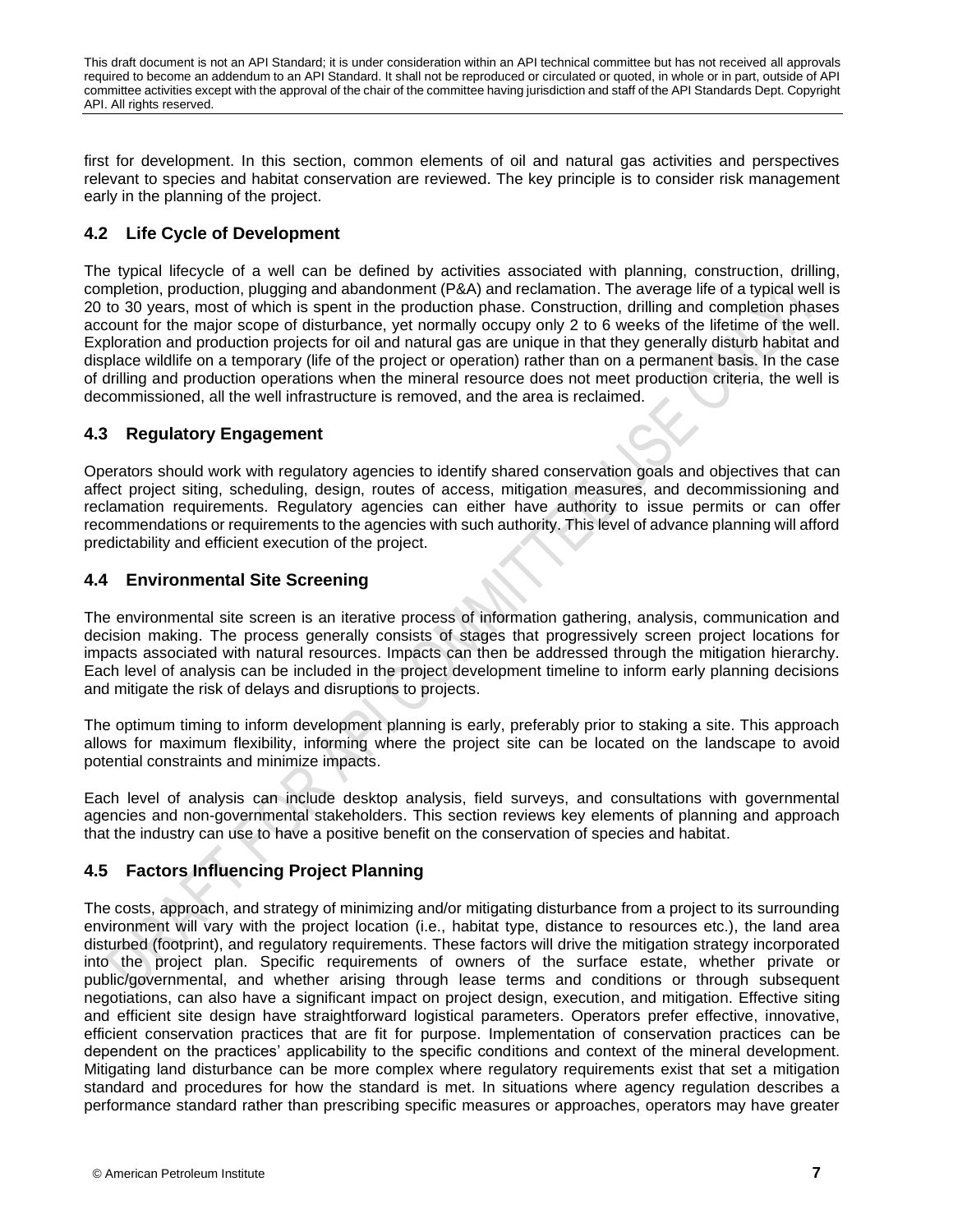flexibility in developing the mitigation solution. For example, a common agency prescribed method for monitoring vegetation trends is the time and labor-intensive line point intercept approach. When allowed the flexibility, alternate and statistically comparable techniques can be created or applied to achieve comparable or superior results.

# <span id="page-13-0"></span>**4.6 Management Systems**

Management systems are a critical part of implementation to improve performance and to manage cost, and to enable operators and contractors to achieve regulatory compliance. Management systems can also be an integral component of sustainable development. An effective management system employs conservation, monitoring and reporting protocols that are well-defined in the planning phase of a new development. Management systems should include early planning provisions to engage communities and stakeholders towards a successful outcome for multiple land uses.

# <span id="page-13-1"></span>**4.7 Community Considerations**

Stakeholders within the community near a project can have a wide variety of interests, issues, and levels of concern regarding new or existing oil and natural gas operations. The success of a project planning effort, and the predictability of a project schedule will often depend upon successful integration of stakeholder concerns with regulatory and permitting requirements in design and execution of a project. Operators recognize the importance of engaging and working together with the community to find mutually agreeable solutions. Operators can have different procedures to resolve stakeholder concerns (see API 100-3<sup>[\[4\]](#page-40-4)</sup>)for more information). Successful community engagement is beneficial to meet the community and operator needs while also fostering cooperation with the public at the local, state, and national level.

# <span id="page-13-2"></span>**5 Typical Development Process for Oil and Natural Gas Projects**

# <span id="page-13-3"></span>**5.1 General**

Oil and natural gas operators typically follow a multi-phase approach for projects. These phases most often include entry, exploration, development, production, and exit. Due to the wide variety of circumstances encountered in carrying out oil and natural gas projects, the following practices are common though not universally implemented. Species and habitat conservation practices are applied throughout the development phases and as appropriate during any single phase. In addition, reclamation can also occur at any phase of the project lifecycle. Depending on the circumstances of a prospective project, operators may initiate public and stakeholder engagement for any or all phases of oil and natural gas development (see API 100-3<sup>[\[4\]](#page-40-4)</sup>).

# <span id="page-13-4"></span>**5.2 Entry**

In the entry phase, an operator investigates and analyzes geological data, oil and natural gas reservoirs, environmental risk, topography, surface land ownership, infrastructure logistics, health and safety, and community considerations at a potential development site.

If geologic data and surface conditions meet site development and approval criteria, operators pursue acquiring an initial leasehold. Landowners are engaged to obtain oil and gas leases as well as surface use agreements. In addition, regulatory requirements are identified, and initial permits are obtained. Considerations during this phase include selection of project areas that promote successful and safe operations, while also eliminating or reducing potential impact to species and habitats.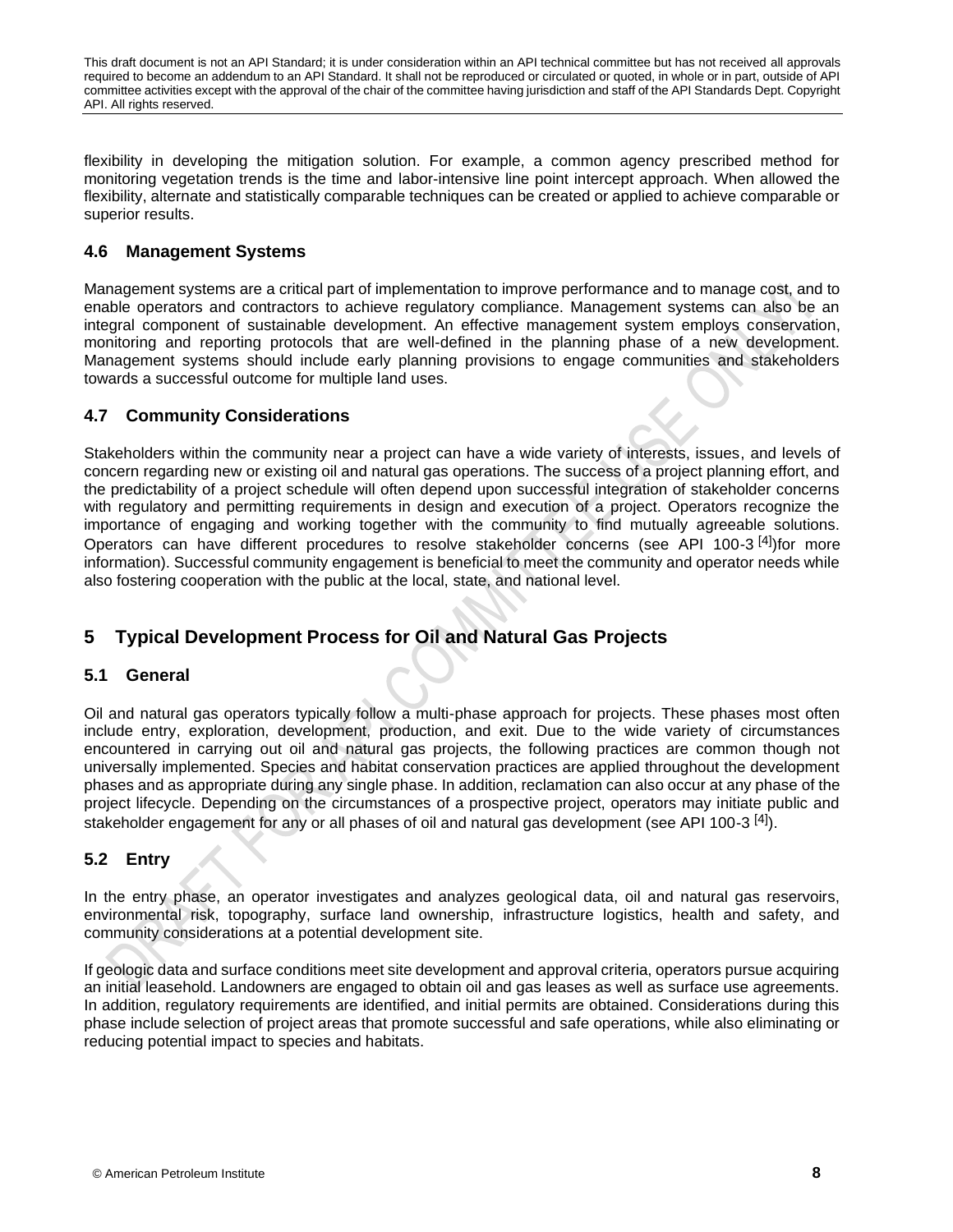# <span id="page-14-0"></span>**5.3 Exploration**

In the exploration phase, operators assemble data on the likelihood of finding reservoir quality rock to justify drilling a well, including technical characteristics, geologic parameters, and reservoir producibility. In the exploration phase, pre-construction site characterization, baseline environmental studies, and species and habitat characterization also occur prior to an initial disturbance. Other operational activities begin, such as seismic (geophysical) or other field related surveys, which are conducted to further determine the viability of resource development and to guide drilling programs.

A seismic survey is typically conducted to provide data to generate reasonable models and predictions about the properties and structures of the subsurface (seismic data). Geophysical surveys are a temporary, transitory, and minimally intrusive means to understanding where recoverable oil and gas resources likely exist.

Drilling may begin in the exploration phase, as well as flow testing and initial production. Operators begin to construct access roads, develop well pads, and conduct exploratory drilling, all of which have associated surface disturbance. A well pad is constructed at the chosen site and sized to accommodate the drilling equipment. A pad for a single exploration well occupies approximately 4 to 5 acres. Multi-well pads are typically 10 acres or larger depending on the number of wells. However, on an acre disturbed per wellbore basis, multiwell pads create less overall surface disturbance per wellbore. The type of pad construction depends on terrain, soils, and seasonal constraints.

Drilling operations are typically conducted continuously until complete. The time required to drill an exploratory well varies with the depth of the hydrocarbon-bearing formation, the geological conditions, and logistical factors. Once reservoir characteristics have been well defined, the amount of time to drill a well is normally significantly reduced. Where a formation is found to contain hydrocarbons, initial well tests (possibly lasting another month) are conducted to establish flow rates and formation pressure. These tests can generate oil, gas, and formation water, commonly referred to as produced water, each of which requires proper disposal. After drilling and initial testing, the rig is moved to the next drilling location. If the exploratory drilling has discovered commercial quantities of hydrocarbons, a wellhead may be installed on the exploration wells. Based on the structure and characteristics of the formation encountered through drilling one or more exploration wells, a development plan is created. Well decommissioning and final reclamation are carried out on the exploratory well(s) if the yield is inadequate for production goals.

# <span id="page-14-1"></span>**5.4 Development**

The development phase consists of the construction of one or more wells, associated production facilities, and infill drilling to effectively recover the mineral asset from the hydrocarbon-bearing reservoir. Several aspects of development are like those of exploration (e.g., environmental analysis and monitoring, well pad construction, drilling, completions, well testing, and production). The primary difference is the amount of those activities during the development phase. The construction of new facilities, pipelines, and compressor stations for production, processing, and transportation of oil and natural gas typically occurs during development. Simultaneously, the scope of pre-construction site characterization, baseline environmental studies, and habitat characterization increase during this phase.

The largest amount of activity and resulting land disturbance occurs at the development phase and can include loss of, or reduction in the value of terrestrial habitat, restrictions to wildlife movement, soil erosion, sedimentation, and the inadvertent establishment of undesirable plant species. In many cases, operators may also need to consider the possible visual impact of production facilities during design to minimize impacts. The design may be able to take advantage of the existing topography and vegetation to reduce noise and visual impacts. The use of low-profile facilities and storage tanks (if technically feasible) can also reduce visual impacts. In addition, operators can consider paint color for large structures, selecting colors that blend with the background features.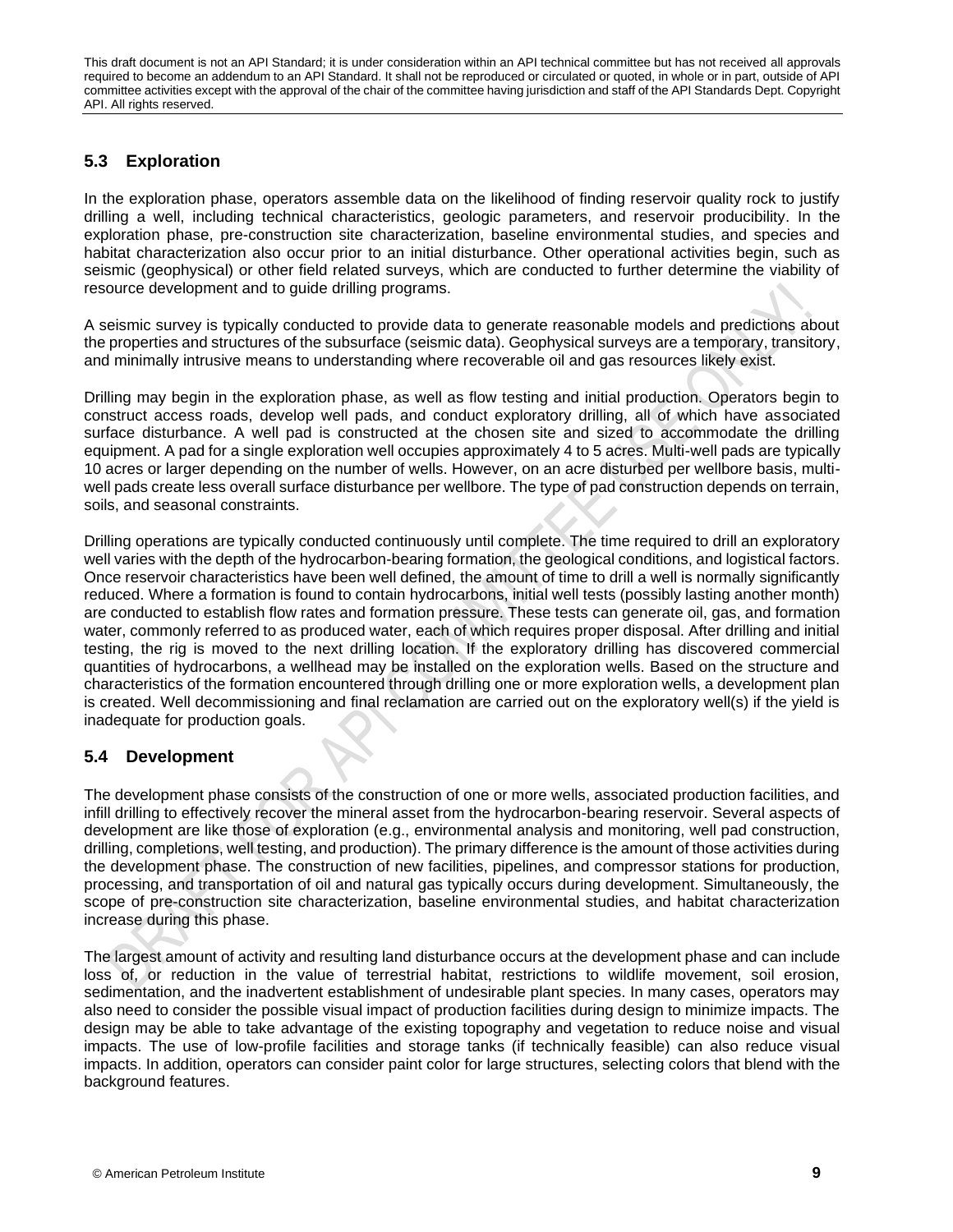# <span id="page-15-0"></span>**5.5 Production**

The production phase consists of extracting, separating, and transporting hydrocarbons to processing and refining facilities. Production operations maximize delivery of hydrocarbons to sales for the life of the project. As the well and facility installations are completed, interim reclamation commences on land that was disturbed during development and is not required for ongoing oil or natural gas production operations. Additional land disturbances are minimal as construction transitions to the operation of facilities. Annual monitoring and environmental compliance activities are initiated during this phase of development.

Typically, development of a reservoir requires drilling additional production wells. Multiple wells are often drilled from one pad to reduce operational footprint and land requirements. The number of wells required to produce the hydrocarbon reservoir varies with the size of the reservoir and its geology. There can be diverse mineral and surface ownership and more than one operator developing the reservoir. Production fields can require anywhere from a few hundred wells to less than ten wells. The drilling and completion processes involve similar techniques to those described for exploration; however, with a larger number of wells being drilled, the scale of activity increases. The well sites will be occupied for longer periods of time to accommodate completion strategies.

The properties of the reservoir rock, the reservoir pressure, the viscosity of the oil, and other factors determine the well's performance. Once the production stream reaches the surface, the production is sent to a facility which separates the produced fluids (oil, gas and water). The oil and natural gas have sales pipeline specifications that can require additional treatment and equipment to stabilize the production streams and to remove impurities, such as water, CO<sub>2</sub>, H<sub>2</sub>S, etc. Routine production operations include monitoring activities, safety inspections, and maintenance tasks. Over the well's lifetime, downhole maintenance (using a wireline unit or a workover rig to maintain production) is occasionally required. Site design for the production phase should accommodate safe and efficient use and maintenance of these various facilities and activities in a manner that minimizes the project footprint and long-term disturbance to the project's surrounding environment.

Primary recovery will extract only a small percentage of the original hydrocarbons present. However, as initial production declines, a wide range of enhanced recovery technologies are available. Secondary recovery typically relies upon waterflood or gas injection. After these strategies have been employed and the production declines further, tertiary methods employing chemicals and gases may also be used to increase oil recovery. The equipment and operations needed for development drilling are similar to that described for exploration. Horizontal drilling and multi-well pads efficiently recover more resources with a smaller environmental footprint than drilling multiple vertical wells. Typically, each producing well requires an operational footprint area of less than two acres.

# <span id="page-15-1"></span>**5.6 Exit**

This exit phase consists of either cessation of production operations and final site reclamation, or legal transfer of production operations to another operator. The exit or decommissioning of production fields typically includes well plugging and abandonment, removal of buildings and surface production equipment, proper disposition of support infrastructure, and reclamation of the site. Reclamation, discussed in detail in Section 9, can include implementation of site re-vegetation and continued monitoring of the site after closure. Planning for decommissioning is a critical step within the overall production process. Planning for final abandonment and reclamation is typically considered at the onset of the project. Downhole formations are sealed off with cement plugs to prevent upward movement of wellbore fluids. The wellhead is removed, and the surface casing is cut below the ground level. Cement is brought to the top of the casing that is cut off. At this point, the well location and road surface is reclaimed to its pre-construction condition.

In some cases, the landowners can place a contract requirement for the operator to reclaim the land to a defined condition or request that roads or other support infrastructure remain intact. The reclamation process involves ongoing monitoring and necessary interventions until the location meets the requirements of the operating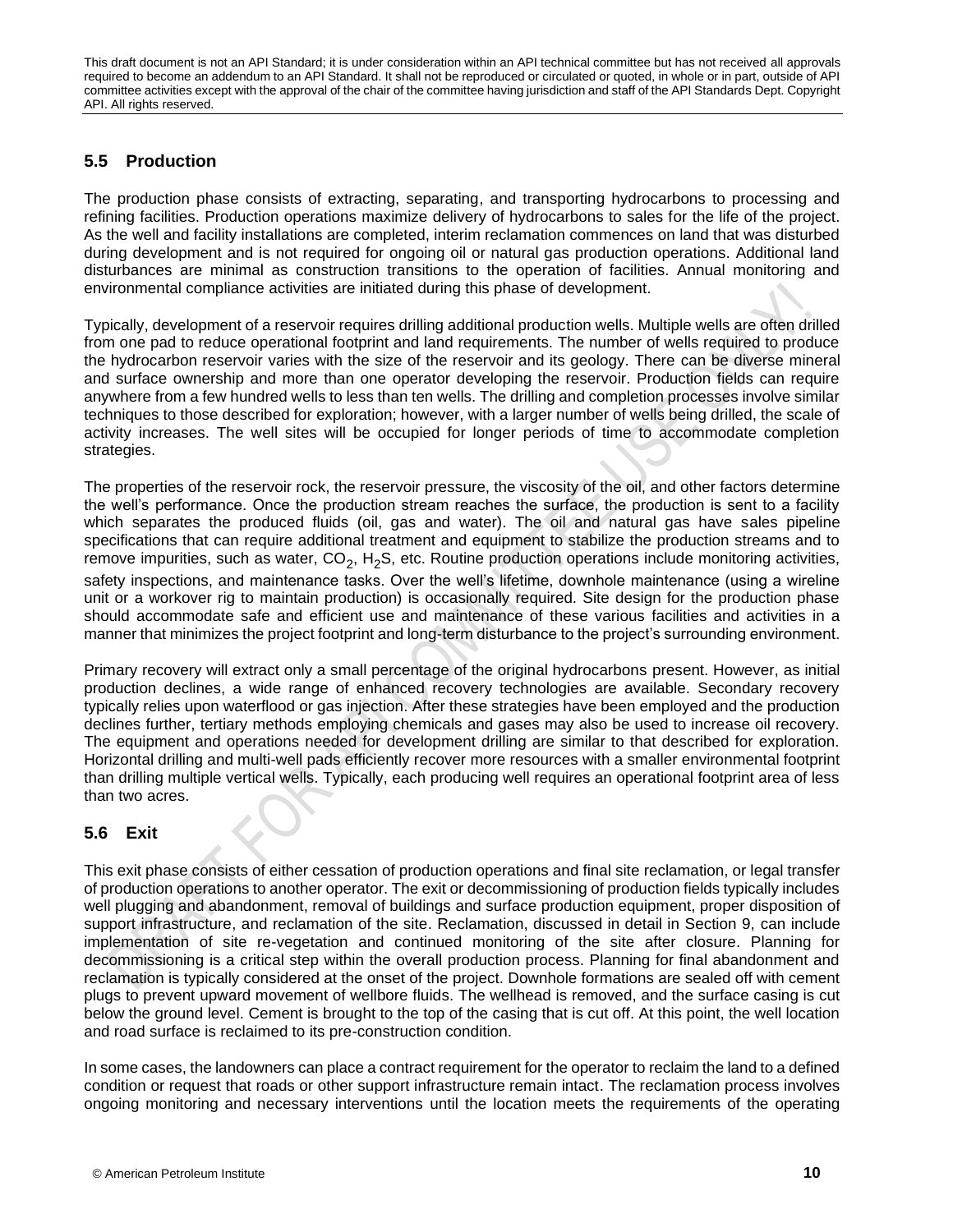permits and contract obligations. In addition, the community should be prepared for the withdrawal of services, including any economic, social, and environmental programs that were supported during the well lifecycle. A key consideration of the exit phase is regular engagements with potentially affected communities and key stakeholders to minimize adverse economic impacts.

# <span id="page-16-0"></span>**6 Mitigation**

# <span id="page-16-1"></span>**6.1 General**

Operators should coordinate with appropriate state and federal agencies to evaluate options to manage impacts to species or habitat, resulting in a plan for the operator to implement an effective conservation strategy.

# <span id="page-16-2"></span>**6.2 Mitigation Hierarchy**

The mitigation hierarchy is a framework for managing risks and potential impacts related to biodiversity and ecosystem services (BES), which include natural resources such as wildlife and habitats. The framework provides a risk-based approach that involves the deliberate sequence of key actions – "avoid", "minimize" and "mitigate", which includes, "restore" or "offset" – and provides a best practice approach to address conservation needs and project priorities. Mitigation may be in the form of avoidance, minimization, conservation, restoration, enhancement and/or creation. A description of common terminology describing these approaches as follows.

- a) Avoid: Measures are taken to anticipate and prevent adverse impacts on biodiversity before actions or decisions are taken that could lead to such impacts, to the maximum extent practicable. Avoidance can take on many forms, temporally (through time) and spatially (space, or distance). Temporal avoidance can include scheduling of certain activities outside of critical periods for wildlife. Spatial avoidance can include site selection away from sensitive areas (wildlife habitats, water features, etc.).
- b) Minimize: Measures are taken to reduce the duration, intensity, significance and/or extent of impacts that cannot be completely avoided, to the extent appropriate and practicable. Examples of minimization methods include reduction in project footprint, noise and /or light abatement or curtailment of activities during sensitive time periods.
- c) Restore: Measures are taken to reclaim or restore landscape features, such as habitats or stream channels, following project impacts that cannot be completely avoided and/or minimized. The most common approach is to reclaim the land to its pre-construction use such as crop production, wildlife habitat or other use. This can differ from a restoration model where the land is returned to a defined condition that can be different or of higher quality than the pre-construction condition.
- d) Offset: Identifiable conservation outcomes resulting in actions applied to areas not impacted by the project that compensate for adverse impacts of a project that cannot be avoided, minimized and/or restored. The resources that replace or substitute for those impacted may not always occur within the direct project boundaries and can include the use of compensatory mitigation.

# <span id="page-16-3"></span>**6.3 Avoid and Minimize**

The most efficient and effective conservation strategy for an oil and natural gas development project is to avoid or minimize potential adverse impacts to wildlife and habitats. Where avoidance and minimization are not feasible or possible, other forms of mitigation should be implemented to compensate for the impacts.

Site selection is an important component of the mitigation strategy, enabling an operator to avoid impacts to protected and/or sensitive species and habitat. When possible, well placement on previously disturbed land or away from sensitive environments is often the most effective conservation strategy. After avoidance is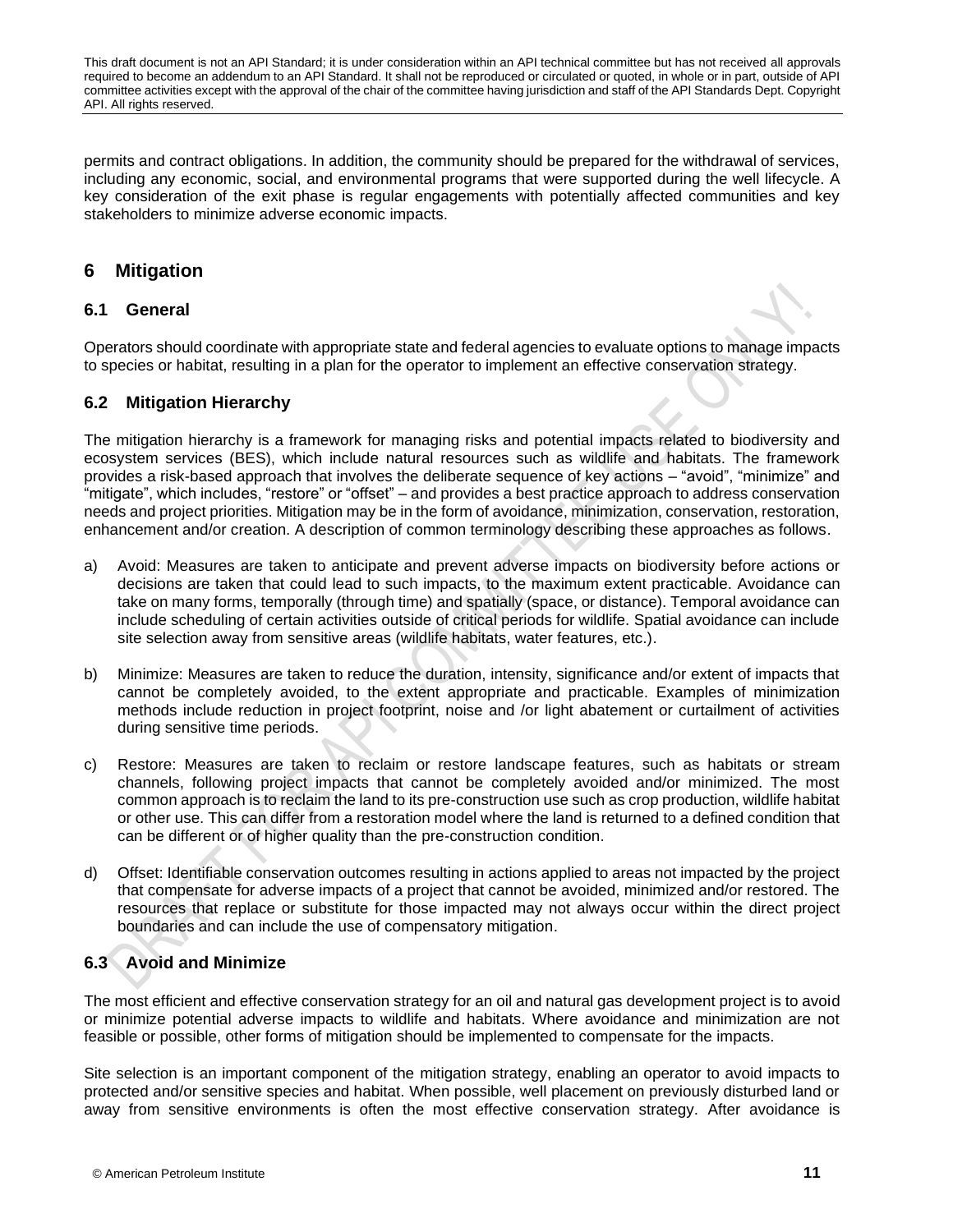considered, minimizing impact to species and/or habitat is an essential mitigation strategy. Strategies to minimize impact include directional drilling, timing of construction and activity, well site design, and effective preservation of viable soil. Employing these strategies reduces potential impacts to species and habitat.

# <span id="page-17-0"></span>**6.4 Compensatory Mitigation**

Compensatory mitigation addresses unavoidable impacts by replacing or providing substitute resources or environments that are equal to or greater than the habitat that will be impacted by an oil and gas development. It is normally implemented prior to the impact or before development begins. Standards for compensatory mitigation programs are established by federal, state, and local agencies (see Annex A) when a regulatory nexus exists. Regulatory authorities typically have provisions for the scale, duration, monitoring, and oversight of compensatory mitigation site activity.

Compensatory mitigation programs are typically established in advance of development; therefore, planning is essential for regulatory certainty and selection of the appropriate mitigation approach. In planning the mitigation strategy there are various options available to compensate for impacts that cannot be avoided or minimized. Compensatory mitigation for numerous development sites can be consolidated in a single mitigation approach, providing predictability for permitting and development activities. Companies may implement their own mitigation, pay an in-lieu fee, or otherwise secure from a third party via a conservation bank or other crediting system that generates specific conservation outcomes. Regulatory agencies typically require demonstration of ability to provide resources, administration, and capital to satisfy conservation objectives and the terms of a compensatory agreement. A description of some of the more common compensatory opportunities are included here; but operators are encouraged to perform more in-depth evaluation and consult with regulatory authorities.

- a) Conservation banking: Conservation banking is a system regulated by state or federal agencies. Banking allows individuals or permit holders engaged in energy development to fund the creation, restoration, preservation, or enhancement of habitat at one location, a mitigation bank, as a means of offsetting the disturbance at other locations.
- b) In-lieu fee: Payment of fees as a means of compensating for the disturbance caused by mineral development and extraction activities. These funds are dedicated to conservation efforts relevant to the species and/or habitat impacted by the mineral development.
- c) Third-party landowners: Private property owners can be compensated for the conservation of land as a means of offsetting impacts or generating credits for mitigation of impacts by development in other locations. These third-party agreements usually specify performance objectives, conservation actions and duration.

# <span id="page-17-1"></span>**7 Conservation Approaches**

# <span id="page-17-2"></span>**7.1 Ecological Assessment**

Ecological assessments span a variety of sensitive receptor types including a species or organism, priority species, populations, communities and ecosystems, and officially designated critical habitats, threatened or endangered species. The scope of an ecological assessment depends on the specific context of the potential mineral development. For example, if a development occurs on land under agriculture production, the ecological assessment can be simple compared to developments near a higher habitat value wetland that provides resources for numerous species. Sensitive receptors that are relevant to a mineral development are a critical component of a landscape level development strategy. Identifying and analyzing sensitive receptors involves delineating the extent of the area (project region) requiring an ecological assessment that both encompasses an energy development and contains features that have the potential to be considerably impacted due to the mineral development activity. The scale of a project region is relative to the specific location and context of the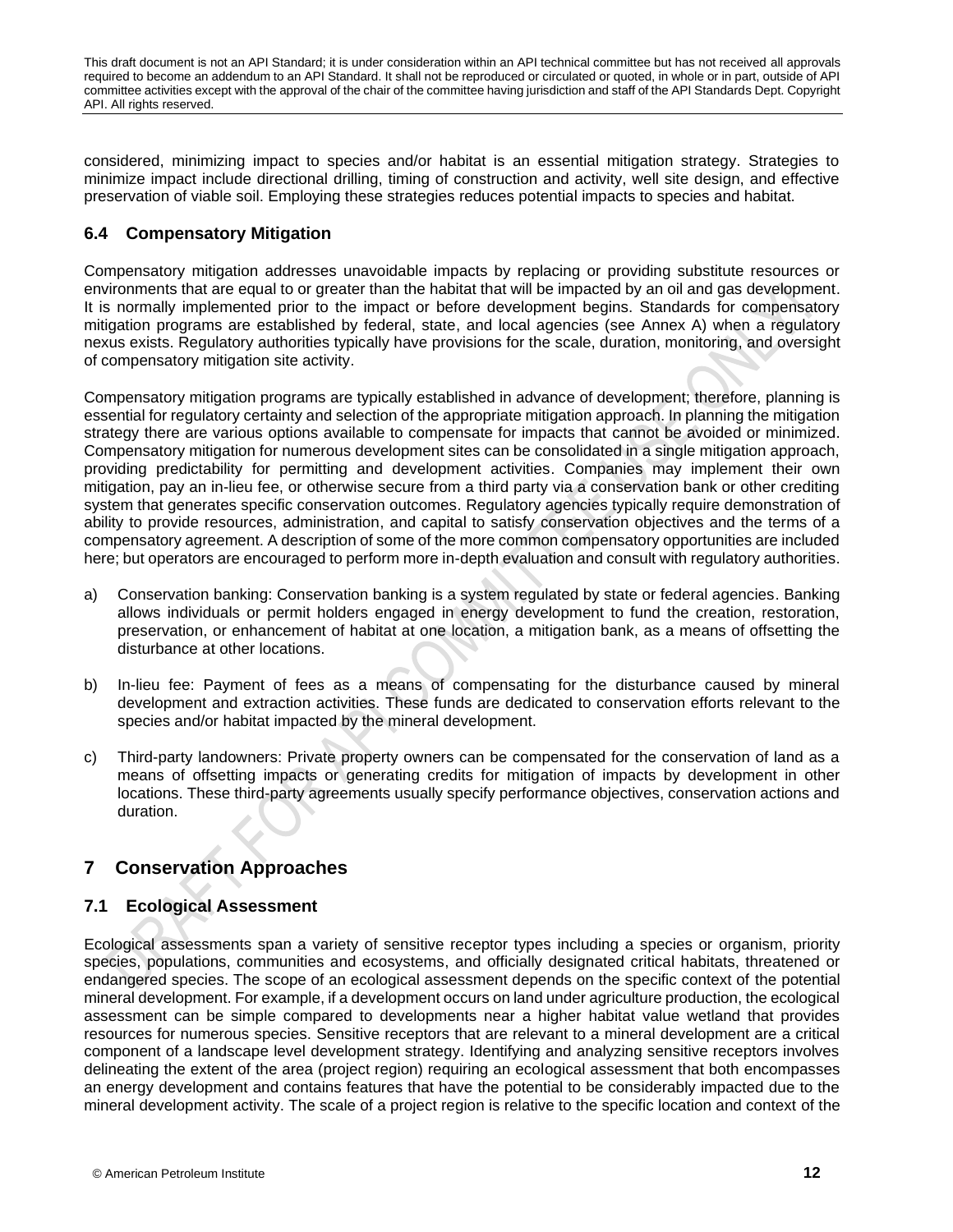development and can range in size from a fraction of a square mile to an entire ecosystem. Defining the scale of a project region can be accomplished by a variety of strategies, including, but not limited to information resources, regional extent of other mineral developments, pre-established geographic areas, and other scientific methods.

# <span id="page-18-0"></span>**7.2 Information Resources**

High-level online tools are available that facilitate the delineation of project regions and their corresponding sensitive receptors. Two examples are the United States Fish and Wildlife Service (FWS), Information for Planning and Consultation (IPaC) (https://ecos.fws.gov/ipac), and the Western Association of Fish and Wildlife Agencies, Crucial Habitat Assessment Tool (CHAT) (https://www.wafwachat.org).

# <span id="page-18-1"></span>**7.3 Landscape Level Planning**

Supported by the field of landscape ecology, the concept of a landscape level planning originally emerged in the late 1980s. Landscape ecology involves the study of landscape patterns, their interactions, and changes over time. Landscape level planning, as underpinned by landscape ecology, encompasses the application of landscape ecology principles to manage landscape composition, structure, and function, including their role in biodiversity conservation. Landscape level planning considers scientific processes such as landscape permeability, connectivity, and fragmentation.

In recent years landscape level planning has received renewed attention given increased federal and state agency actions associated with reducing the risk of cumulative surface impacts. While historically, projectrelated impacts have been assessed on the scale of a single well pad or pipeline route, increasingly the challenge is to consider impacts in the context of their potential contribution to cumulative effects upon the broader landscape or ecosystem.

Currently landscape level planning can be an elective, regulatory and/or, project-driven development strategy. This strategy involves conducting an ecological assessment to identify sensitive receptors in a project area, including BES, water, air, soil, etc. In this process, the boundaries of landscape level planning are risk-based, i.e., refer to the point where no significant risks or impacts to the natural or socioeconomic environment remain. Within those boundaries, risks are managed through the mitigation hierarchy. This strategy is most effective when stakeholders and regulatory agencies work collectively toward a mutually beneficial outcome for multiple uses. In this section, prudent measures will be reviewed that operators can take to assess project impacts at an appropriate scale to identify sensitive receptors that can require special considerations in project development.

# <span id="page-18-2"></span>**7.4 Landscape Level Conservation Opportunities**

Landscape level mitigation and conservation involves identifying sensitive receptors in a project region and then applying the mitigation hierarchy to address impacts to those sensitive receptors. After an appropriate project region and the sensitive receptors contained within are defined, operators can then apply proven conservation strategies of avoidance, minimization, and mitigation to a mineral development's impacts.

The landscape scale model can be effective, although it can be challenging to define and implement. A landscape level mitigation or conservation strategy may be applied when specifically relevant to a project or mandated by law and is most effective when stakeholders and regulatory agencies work collectively towards a successful outcome for multiple uses. Examples of public and private conservation initiatives that provide landscape level approaches include the following:

— Candidate Conservation Agreements for the Lesser Prairie Chicken (LPC) and Dunes Sagebrush Lizard (DSL) in New Mexico - Center of Excellence (CEHMM);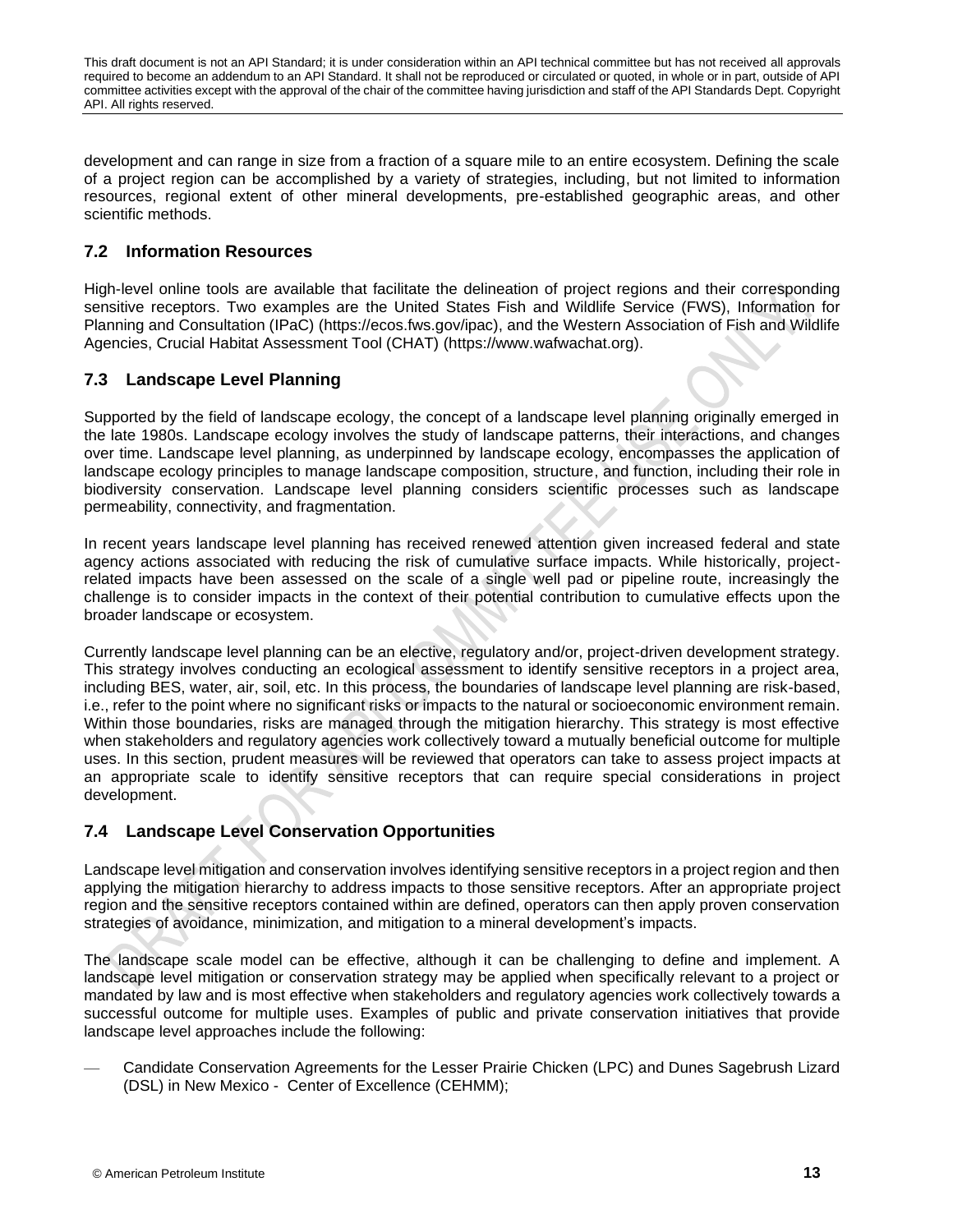- Candidate Conservation Agreements for the Dunes Sagebrush Lizard (DSL) in Texas;
- Western Association of Fish and Wildlife Agencies (WAFWA) LPC Range-wide Conservation Plan and CCAA;
- WAFWA Range-wide aerial survey effort and population estimation for the LPC funded by industry;
- Pecos Watershed Conservation Initiative (PWCI) National Fish and Wildlife Foundation (NFWF) industry and agency partnership; and,
- Candidate Conservation Agreements for the Texas Hornshell Mussel and other species—NM State Lands Office, CEHMM, BLM.

Scientific methods can be employed to define boundaries and gain knowledge relevant to a project region, either by direct investigation by operators, or by collaboration and partnerships with third parties. With this approach, the range and/or habitat distribution of a specific animal or plant species or multiple life forms or species can be measured and used to both define the project region and develop practices to reduce a project's footprint at the landscape level.

Industry collaborations and partnerships with academia and other research groups can effectively promote conservation by developing science to protect species and habitat. Grants are often instrumental in achieving objectives. General grants are donated for conservation research without any guidance or control on allocation. These are useful to develop conservation science and promote cooperation for multiple use of lands. Specific grants are donated to further the understanding of a targeted conservation topic. A few examples are provided in the following.

- The Pecos Watershed Conservation Initiative, a partnership formed by the National Fish and Wildlife Foundation to provide conservation across habitats that benefits multiple species. The partnership has expanded to include numerous industry partners, government, and conservation partners.
- The Greater Sage Grouse Mapping Project in Colorado overseen by the Associated Governments of Northwest Colorado and Colorado Parks and Wildlife Department. The project's goal is to improve planning and conservation of Sage Grouse by mapping their priority and general habitat in Northwest Colorado.
- A conservation campaign to better understand the impact of oil and natural gas developments to improve conservation of Colorado's Mule Deer, Sage Grouse, and other wildlife. Industry's donation supports 20 different studies through and overseen by Colorado State University.
- Partnerships with the Intermountain West Joint Venture, USDA, and USDOI to improve sage habitats across the entire range of the sage grouse. Industry is working with a collaboration of eight joint ventures covering the shortgrass prairie from Canada to Mexico to understand grassland bird population trends and habitat needs for declining species.

# <span id="page-19-0"></span>**7.5 Monitoring and Management**

Access agreements allow valuable conservation research on lands leased or owned by the oil and natural gas industry. To achieve the success of a landscape level conservation strategy, agencies can develop information through monitoring. Operators can contribute through funding, providing agency access, collaboration, and participation in voluntary initiatives. Monitoring can inform decisions when the conservation results are different than expected and enable adaptive management. Monitoring can be used to measure success of conservation actions and to collect species specific data such as population counts and distribution, expansion, and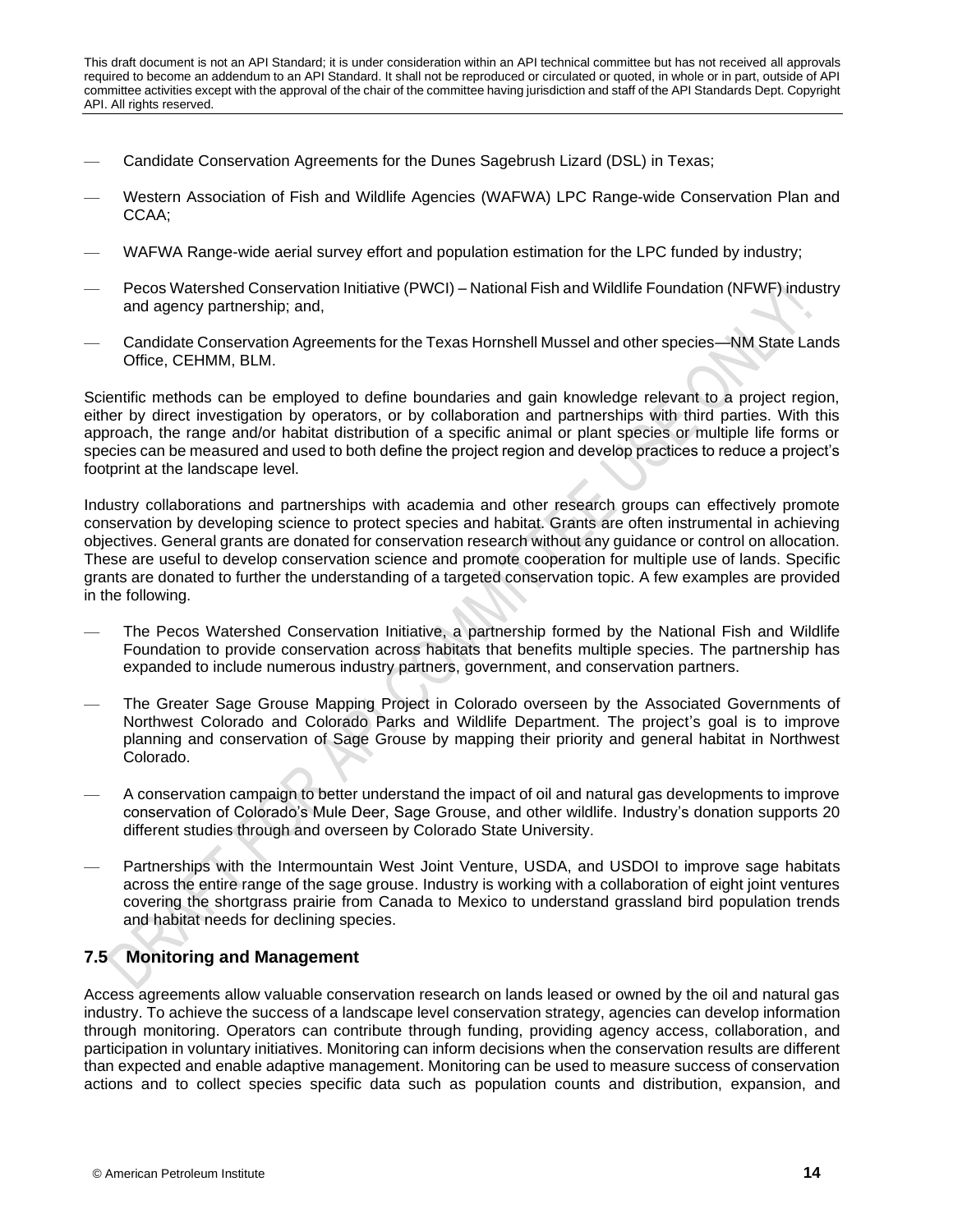contraction, and lek utilization. Effective monitoring requires robust survey designs, data quality parameters and a proven statistical approach and considers long term trends.

# <span id="page-20-0"></span>**8 Site-specific Planning**

# <span id="page-20-1"></span>**8.1 General**

Planning should start with a review of applicable regulations and limitations for the project development. Documentation can include project activities, activity timelines and performance standards. Risk factors can be applied to inform development scheduling. Information for this review is available from historical geologic surveys, map resources, public records, agency regulations and applicable permit conditions of approval, and other desktop tools.

Environmental site screening is more focused on the environmental aspects of the project area and extends to other land uses including wildlife needs. State and federal agencies maintain databases that provide information on sensitive species and other resource related uses. Adequate screening informs effective conservation practices.

### <span id="page-20-2"></span>**8.2 Project Site Assessment**

### **8.2.1 General**

An assessment identifies potential impacts associated with proposed project activities and will inform ongoing management decisions. Components of the site assessment can include initial screening and review of potential impacts, field evaluation, identifying project impacts and evaluation during project activities.

### **8.2.2 Field Evaluation**

Field evaluation consists of a qualitative (visual) and quantitative (baseline) assessment of the habitat at the project site. The field evaluation gives operators information about the quality of the pre-development habitat. This information is used as a standard to return the land to a similar condition when the land is no longer required for construction or operation. The habitat baseline information is also referenced with the habitat needs of a targeted species as a sensitive receptor. This baseline referencing gives operators valuable information to assess the relative risk to a sensitive receptor resulting from a given mineral development activity.

# **8.2.3 Identify Potential Impacts**

Identifying potential project impacts and sensitive receptors that could be negatively impacted allows operators to employ conservation measures that avoid, minimize, and mitigate those potential impacts. For example, if a sensitive species relies on a resource that will be impacted, avoiding, and minimizing that impact should be given priority.

# <span id="page-20-3"></span>**8.3 Develop Conservation Strategy**

The greatest conservation opportunities are often found during project planning. Integrating surface risks into planning is accomplished by effectively identifying surface risks such as sensitive receptors and then taking proven avoidance, minimization, and mitigation measures. In a scenario where multiple options exist to locate a well or to develop a prospect or reservoir, choosing locations that avoid potential sensitive areas can be a powerful strategy to reduce the cumulative impact of operations within a project region.

Site selection criteria to avoid or reduce impact can include sites that are already disturbed or otherwise are of low habitat value; sites that are farthest away from high value habitat; or sites that facilitate effective soil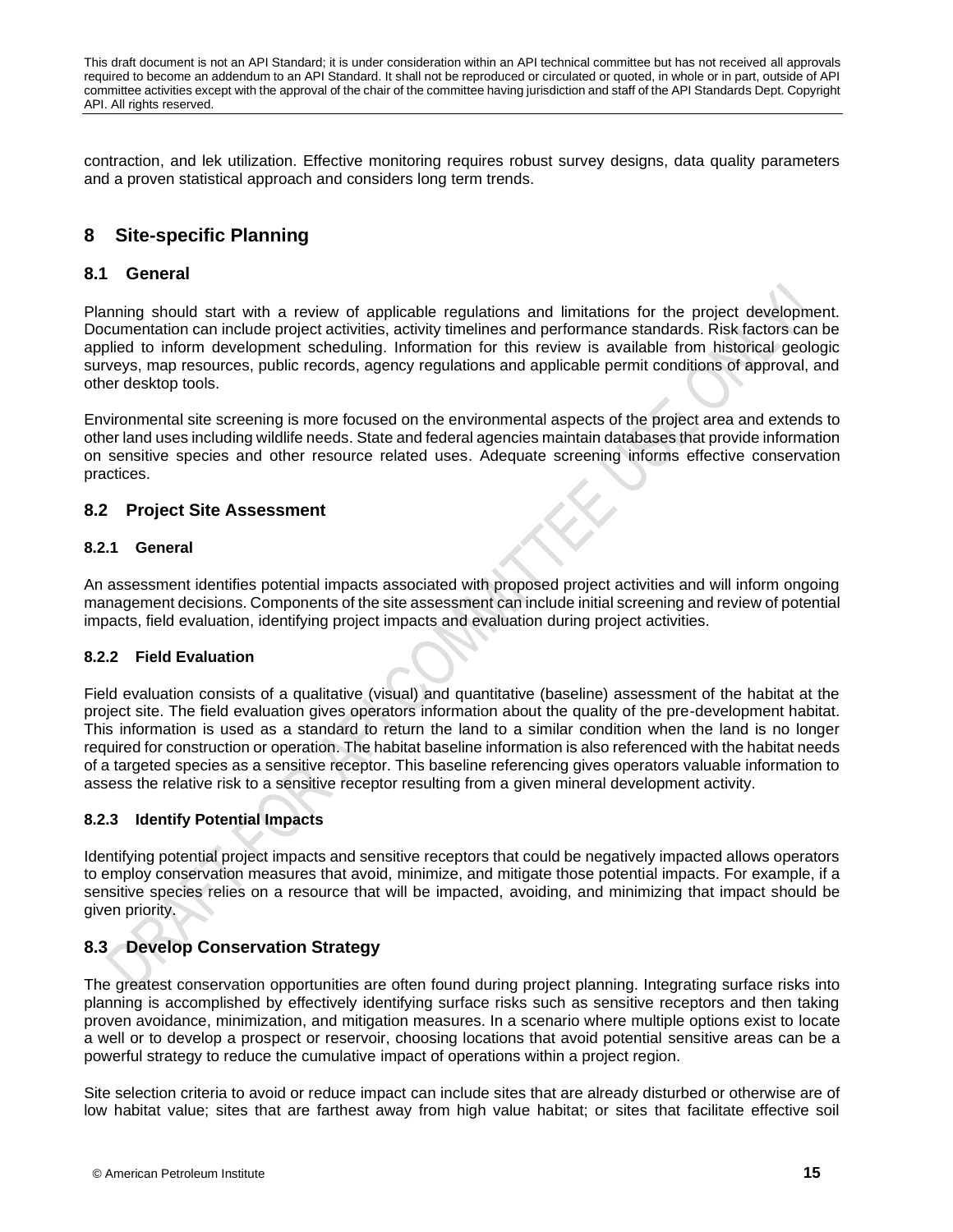management due to the favorable topography for construction. Minimizing a project's impact during planning can be achieved by evaluating opportunities to co-locate production facilities or design transportation corridors to accommodate current and future traffic to reduce the cumulative footprint over a project region. Surface impacts that are unavoidable can be minimized or mitigated.

# <span id="page-21-0"></span>**9 Operational Practices**

# <span id="page-21-1"></span>**9.1 General**

Oil and gas operational practices include technologies and processes to achieve operational efficiency, reliability, and investment return. Many responsible operators incorporate practices to maximize habitat and wildlife conservation as well.

Early development decisions often determine ongoing operational flexibility and subsequent footprint of a mineral development. In this section, specific technological improvements and proven practices that operators can use to minimize the footprint of a mineral development will be reviewed.

Operators should review API 100-2<sup>[\[3\]](#page-40-3)</sup> for recommended practices applicable to the management of the environmental aspects of shale development during planning site selection; logistics; mobilization, rig-up, and demobilization; and well stimulation operations including hydraulic fracturing. To inform operators in managing environmental aspects, API 100-2 also includes recommendations for the following topics:

- a) baseline groundwater sampling;
- b) source water management;
- c) material selection;
- d) transportation of materials and equipment;
- e) storage and management of fluids and chemicals;
- f) management of solid and liquid wastes;
- g) air emissions;
- h) site planning;
- i) training;
- j) noise;
- k) visual resources.

API 100-2 provides a general discussion of exploration and production operations, which does not supersede the review of applicable regulatory requirements. Operators should consider available industry standards and guidance that can provide additional information.

It is the responsibility of the operator to review local, state, and federal regulatory requirements applicable in their areas of operation, and if needed, consult with third parties having appropriate regulatory, scientific, technical, and legal expertise.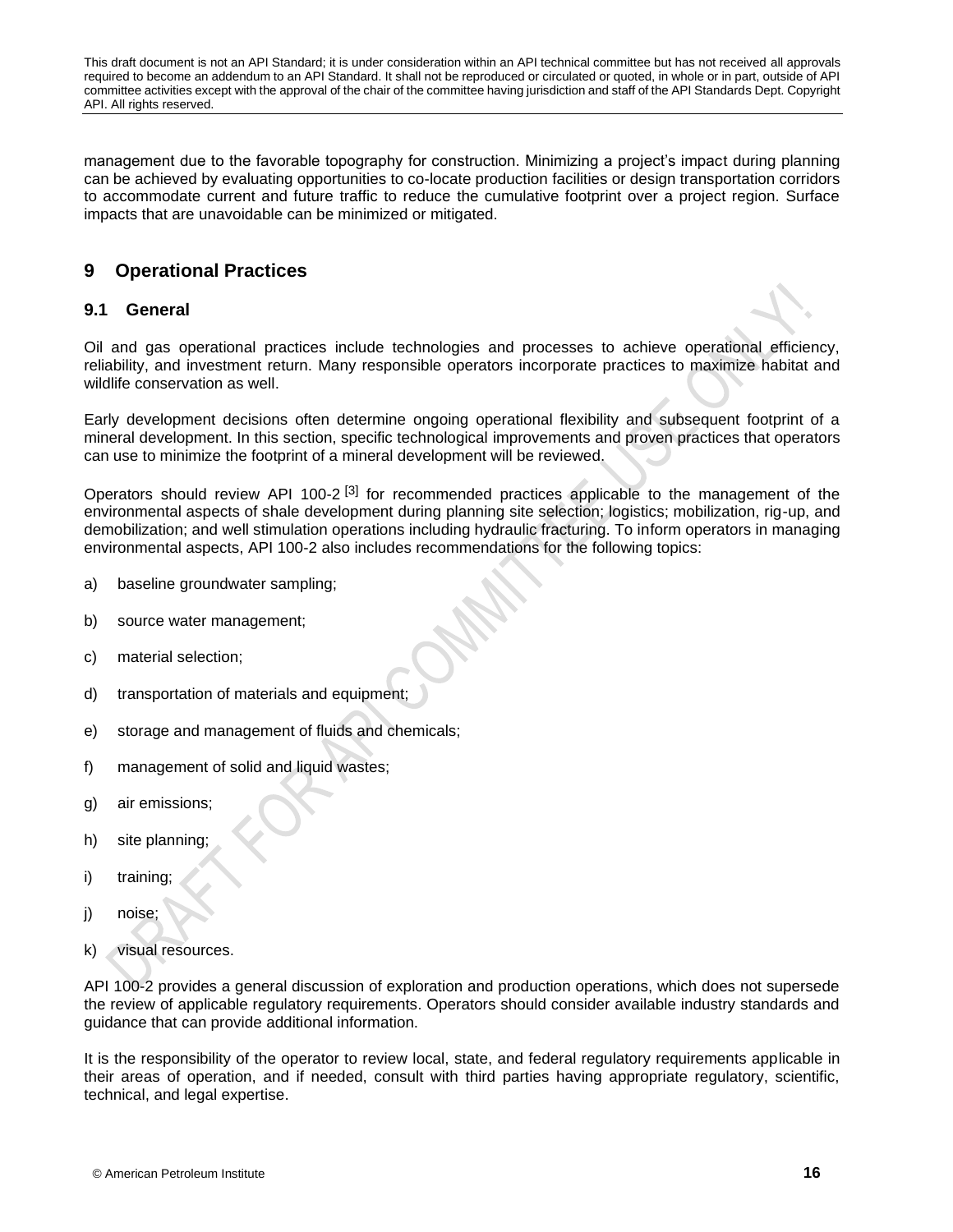# <span id="page-22-0"></span>**9.2 Conservation Measures – Toolbox of Opportunities**

Practices described in this document are utilized when appropriate for certain projects, development locations, and operational needs, in accordance with regulations and terms of applicable lease or contractual agreements. Some common practices include:

- a) control of non-native and invasive plant species;
- b) maximize use of existing developed areas and rights-of-ways for infrastructure;
- c) utilize common corridors; co-locate or centralize facilities;
- d) directional drilling;
- e) closed loop systems for drilling and completion;
- f) reduce venting and flaring (in compliance with regulatory requirements or voluntarily);
- g) appropriate fencing to meet conservation need (e.g., marking, type, placement);
- h) anti-perching devices;
- i) low visibility facilities (e.g., color or height to blend with natural surrounding);
- j) netting, flagging, or fencing on ponds and open tankage;
- k) preventing entry to equipment stacks (e.g., caps or screens);
- l) planning seismic and land surveys for habitat or species conservation needs;
- m) spill and release prevention programs;
- n) training of personnel and contractors.

# <span id="page-22-1"></span>**9.3 Technology Advances**

# **9.3.1 General**

Technological advances that aid in conservation continue to emerge. Through planning and by employing these technologies, the development phase can be more efficient, habitat conservation measures improved, and potential impacts reduced.

# **9.3.2 Computer-Aided Landscape Level Planning**

Geospatial technology can be used to enhance the effectiveness and efficiency of a landscape level planning. By using geographic information systems (GIS) and decision support tools (e.g., the WAFWA Crucial Habitat Assessment Tool (CHAT)), landscape level habitat and species data can be spatially analyzed and represented in maps, charts, and tables. These tools are effective for land development and conservation planning due to both the ease of data management and access, especially when applied to multiple habitats over a landscape.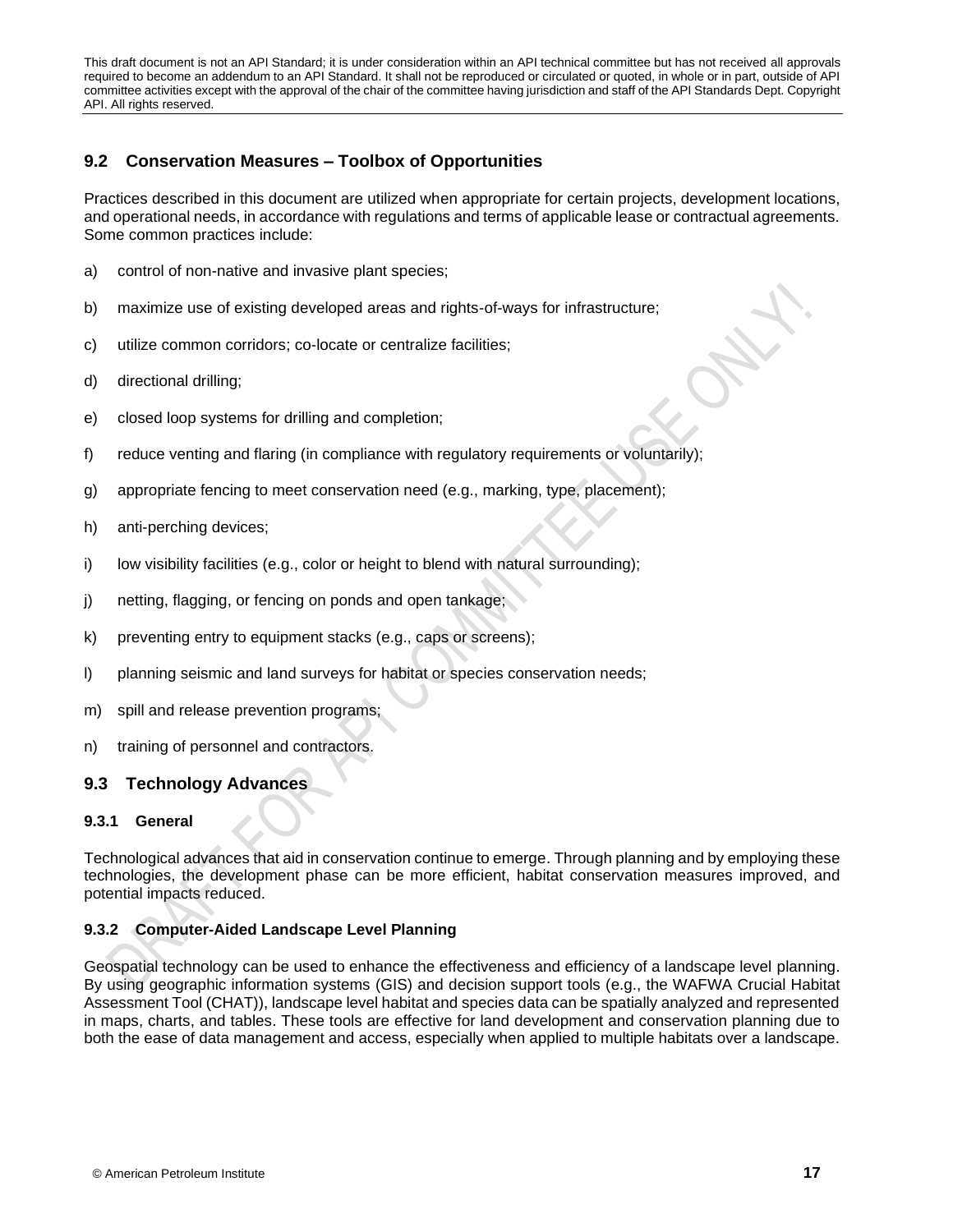# **9.3.3 Drilling Technology**

Technological advances in oil and natural gas development over the last decade have resulted in substantial reduction in surface disturbances and habitat fragmentation. The advances of horizontal and directional drilling, coupled with advances in hydraulic fracturing, have resulted in an increase in reservoir recovery rate while decreasing habitat disturbance and fragmentation. Multi-well pad development is one benefit of advances in technology of directional drilling. The grouping of surface location of wells allows for reduction in operational footprint and overall total acreage disturbed. In some circumstances it allows for flexibility in the placement of well pads to avoid or minimize impact to protected, sensitive or high-quality habitat. A single well pad can average four to five acres, whereas multi-well pads can accommodate up to sixty-four wells with a marginal increase in pad size. A single horizontal well in some reservoirs can now take the place of eight to sixteen vertical wells depending on downhole spacing. In some cases, surface disturbance has been reduced by as much as 70% through use of horizontal drilling technologies.

### **9.3.4 Remote Monitoring and Supervisory Control and Data Acquisition**

Remote monitoring and supervisory control and data acquisition (SCADA) collect data from remote well and facility locations. SCADA monitors infrastructure such as wells, pipelines, pump stations and storage tanks, transmitting data to an operations control center resulting in decreased field traffic. SCADA alerts the operator if there is an equipment related incident, allowing for a timelier response and increased environmental protection.

Unmanned aerial systems (drones), are an emerging technology that can also support surveying and reclamation efforts such as monitoring vegetation trends.

# <span id="page-23-0"></span>**9.4 Operational Management Practices**

### **9.4.1 General**

The following best management practices should be reviewed in conjunction with applicable federal, state, and local planning requirements.

# **9.4.2 Infrastructure and Road Planned Development**

When planning project areas, operators may consider using centralized tank locations for production and water handling, along with computer-assisted traffic monitoring and planning, to reduce miles traveled, minimize associated road dust and emissions, and manage traffic volume and timing of traffic for enhanced safety. Practices that are fit for purpose, such as the use of construction mats or two-track roads, can help control the severity of disturbance. Construction mats are primarily used during installation of pipelines to limit rutting and allow access to sensitive habitats such as a wetlands. Two-track roads can be appropriate in areas of low volume or temporary traffic, on low relief topography or stable soils, and where roads are primarily used under dry conditions. Preplanning roads and infrastructure for a project site or region increases both conservation and reclamation efficiency.

# **9.4.3 Traffic Minimization**

Managing traffic in or near an oil field is important to protect wildlife, humans, and the environment. Vehicles can impact wildlife through collision and disturbance and the environment by contributing to dispersal of dust and gravel from roads. In addition, traffic dust that enters surface water resources can lead to increased water turbidity and can act as an allergen to humans. Establishing speed limits reduce these potential consequences. SCADA, unmanned aerial vehicles, or remote sensing may be used to monitor and manage logistics of well site maintenance and site visits. Infrastructure such as pipelines and centralized facilities help reduce truck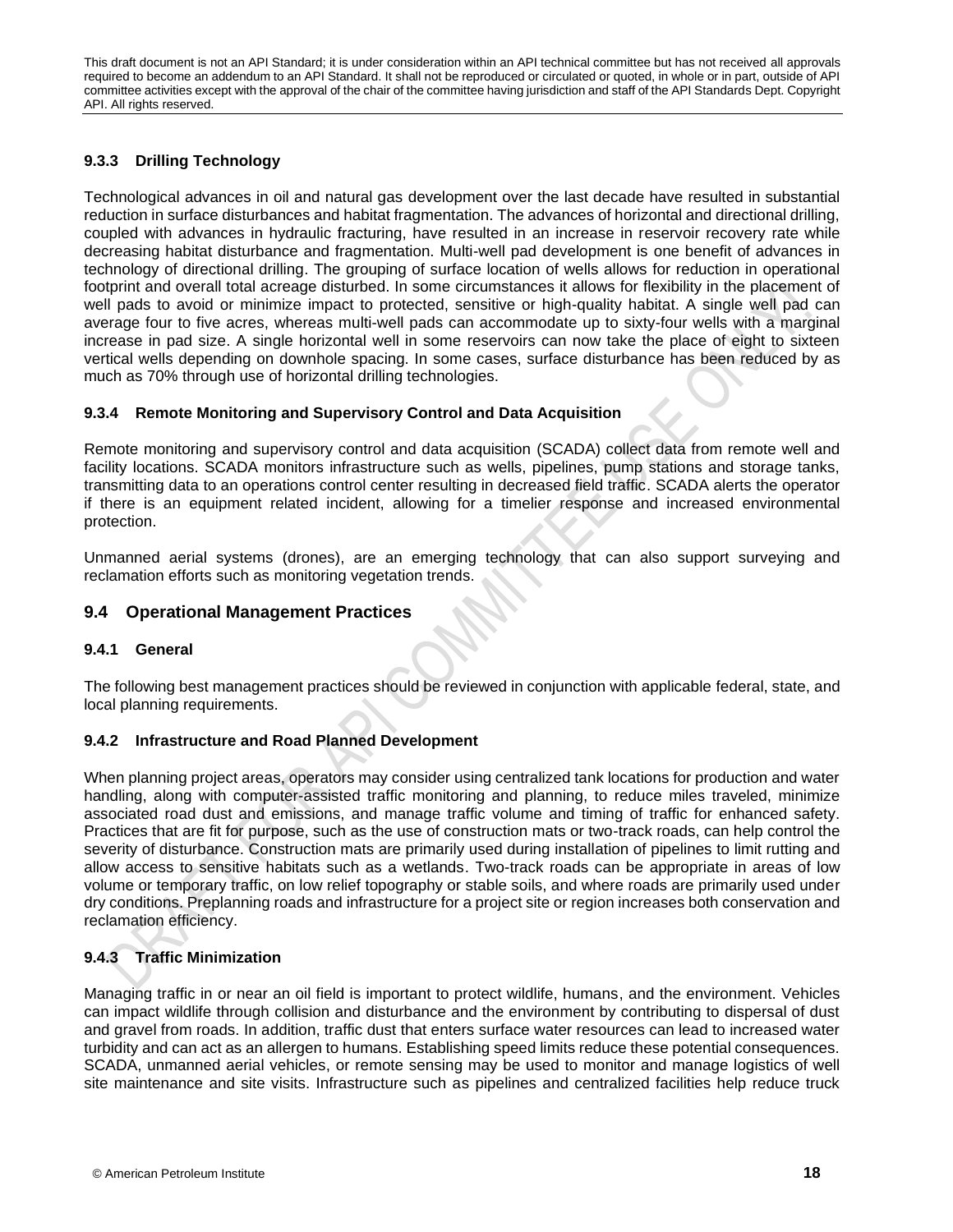hauls. Managing traffic patterns and dust suppression (e.g., restricting access, reducing speed limits, watering roads, etc.) can also reduce impacts.

### **9.4.4 Water Management**

Conservation of water used in mineral development is an important component of an operator's natural resource stewardship. Operators can take several factors into consideration when selecting a water source including proximity, cost efficiency, adequacy of volume and quality, and minimal impact to other uses. Similarly, water disposal programs are designed to handle volume and quality in compliance with regulatory requirements and to avoid impairment of water resources. Contingent upon regulation and contractual agreements, characteristics of the produced water and the development strategy, there can be several options for water management. These include treatment for reuse of produced water in operations, evaporation, injection to a disposal well and recycle for other uses. See API 51R <sup>[\[1\]](#page-40-1)</sup> for additional information.

### **9.4.5 Watercourse Crossings and Protective Measures**

Linear infrastructure such as pipelines, roads, and utilities are regulated for watercourse crossings. In sensitive habitats such as wetlands, rivers, creeks, streams, and swamps additional regulatory requirements can be imposed that address the conditions of construction, operations, and any mitigation. The operator should be aware of other areas that can be defined as sensitive in agency planning documents or by local zoning. Wherever construction of watercourse crossings is taking place, it is essential to determine which regulatory procedures to follow and which permits to procure.

### **9.4.6 Waste Management**

Waste management involves the minimization, collection, transport, treatment, and disposal of waste produced during drilling, completions, and production.

Proper waste management minimizes the attraction of wildlife and livestock to the site. Waste management and good housekeeping practices also increase safety by removing slip, trip and fall hazards. Waste management planning should include consideration of the following:

- a) product selection;
- b) equipment design and maintenance;
- c) establishing processes or procedures;
- d) managing water use;
- e) source reduction (reducing the generation of waste and potential pollutants);
- f) pit design;
- g) trash management;
- h) closed loop systems;
- i) waste collection systems;
- j) production facility siting;
- k) design and construction;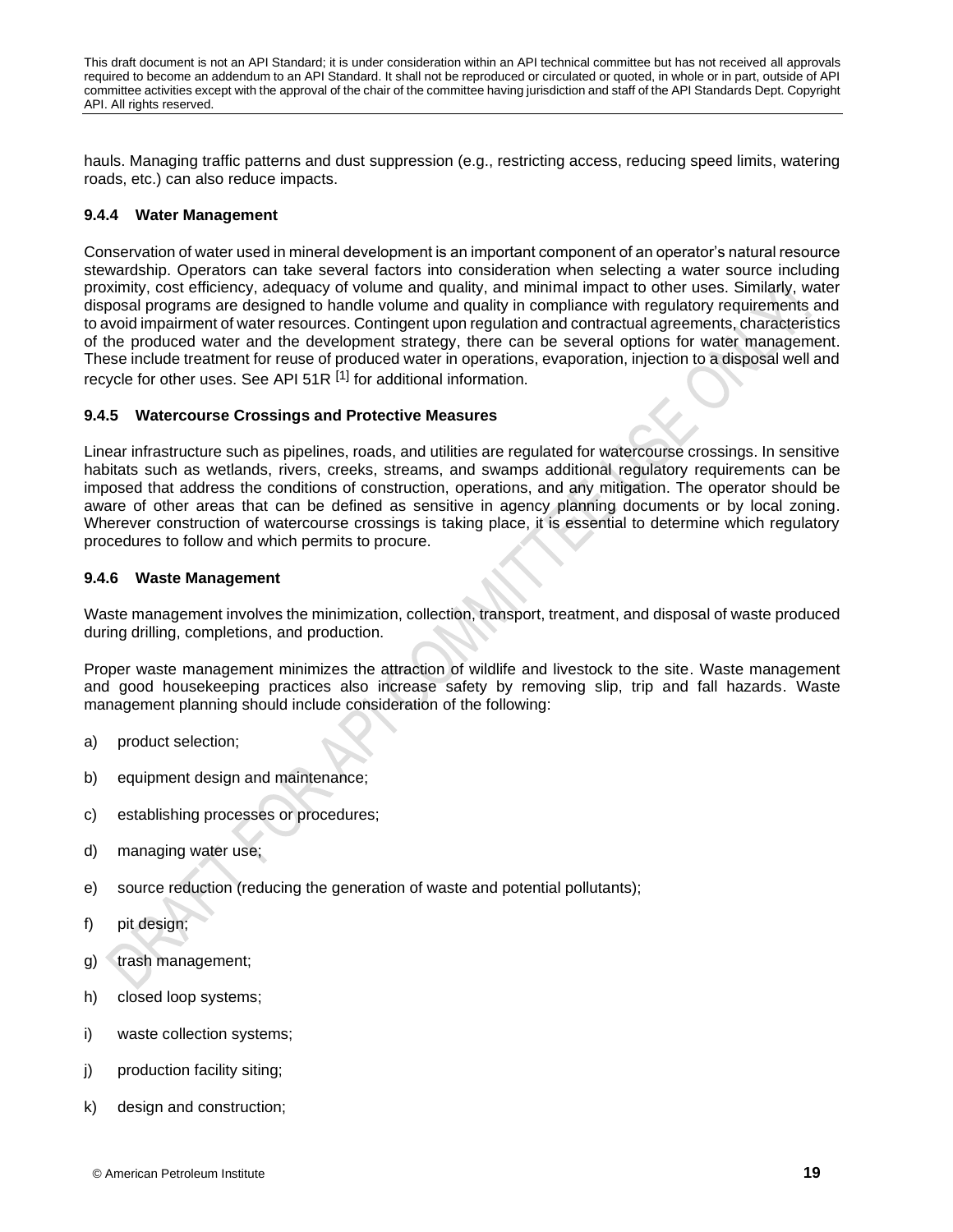- l) support infrastructure;
- m) product take away or delivery decisions;
- n) spill prevention and control;
- o) equipment process design for efficiency in separation;
- p) emission control equipment;
- q) water management processes;
- r) procedures for facility maintenance, workovers and well servicing.

### **9.4.7 Noise Management**

Multiple options exist to eliminate or reduce noise associated with oil and gas activities. Methodologies to reduce noise include options to establish physical barriers that absorb or reflect sound such as sound reducing devices like mufflers and silencers on equipment. When feasible, using electric equipment is quieter. Noise is typically regulated by county laws and city ordinances, although in some circumstances, state and federal agencies regulate noise. Monitoring of noise levels or restriction of activities may be required to demonstrate avoidance or minimization of impact. When noise associated with construction cannot be avoided or minimized, timing stipulations may be required in areas with sensitive and protected species.

### **9.4.8 Light Management**

Similar to sound, light disturbances from drilling, completions and production operations can also be reduced or eliminated. Successful light management is achieved by shielding, diffusing, and directing operational lighting away from nearby communities, night skies and wildlife. In addition, lights shown to have minimal spectral interference, such as sodium lamps, are commonly used, especially where operations occur in the light range of sensitive habitats. Light is typically regulated by county laws and city ordinances, but other regulatory ordinances may be in place. Managing light is another practice that has proven effective in reducing the overall disturbance from continuous operations.

### **9.4.9 Erosion, Sediment and Spill Control Measures**

Control measures are important in protecting natural resources and conserving habitat. Sand, silt and clay that enter a water body can reduce spawning habitat for fish by filling the open spaces between gravel and cobble. In addition, fine particles suspended in the water that block light and pollutants that affect water quality or flow, change the way aquatic plants grow and degrade habitat for aquatic organisms. Preventing pollutants, soil and sediments from moving off an oil or natural gas site can be accomplished with appropriate erosion, sediment, and spill control measures.

Spill control measures can include inspection, maintenance programs, lined containment cells, drip pans, berms, and booms.

Sediment control measures can include check dams, diversion dikes, fiber rolls, silt busters, sandbag barriers, sediment basins, sediment traps, silt fences, storm drain inlet protection, straw bale barrier, and turbidity curtains.

Erosion control measures can include buffer strips, cellular confinement systems, contour bunding, contour plowing, fiber rolls, gabions, hydroseeding, mulching, riprap, fences, wattles, and windbreaks.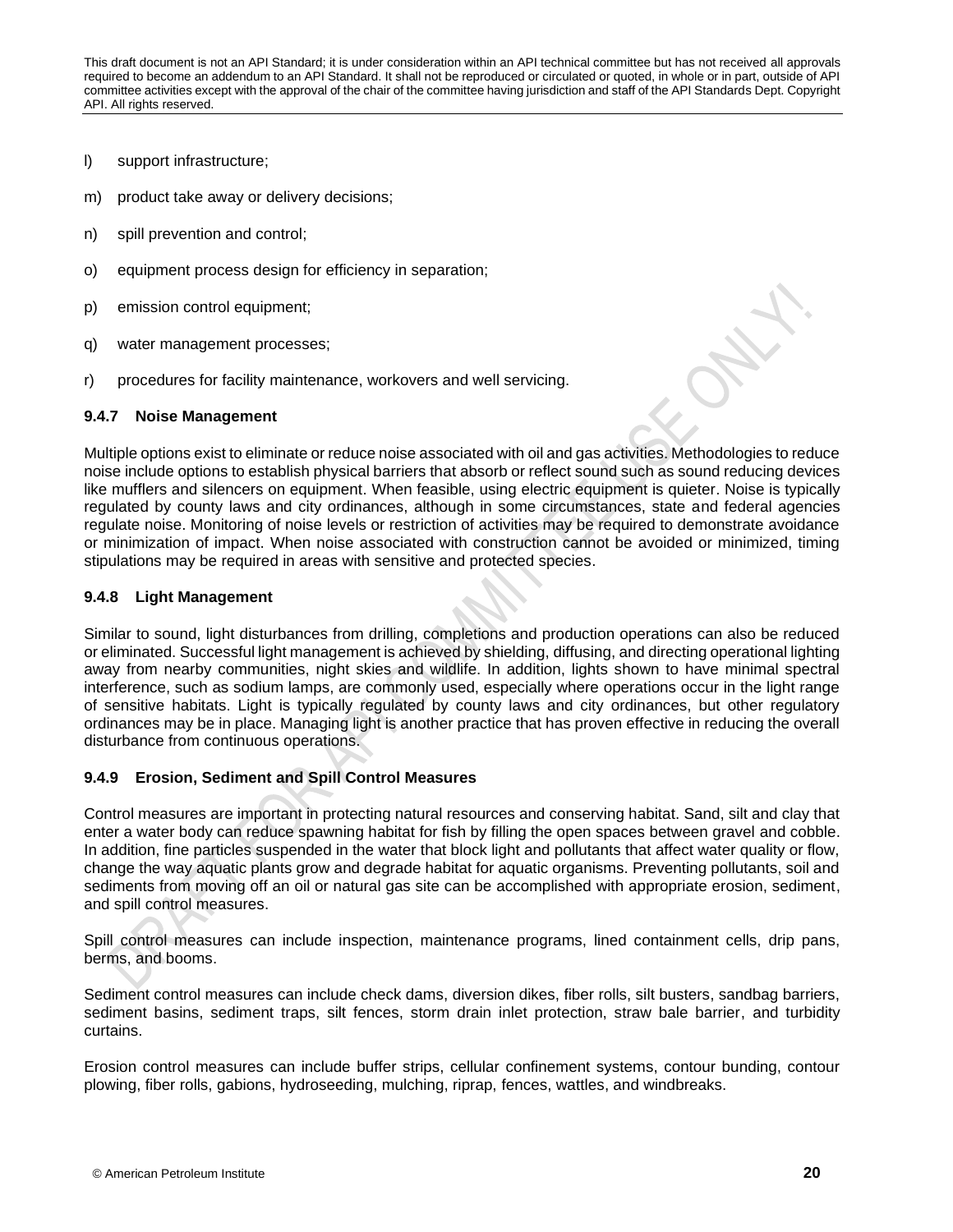Soil erosion that occurs before adequate vegetation is re-established at a site can impede reclamation efforts due to the loss of a viable growing medium required for plant growth as well as changes to surface flow patterns. Compacted or composite materials can be used to stabilize sites. At the time of reclamation, the site will be amended as appropriate to re-establish vegetation.

# **9.4.10 Pipeline or Truck Hauling**

Pipeline and trucking are regulated by local, state, and federal agencies. Depending upon the project area, production type, delivery constraints and location, it may be practical to utilize both pipeline and truck hauling. Oil and natural gas are transported by either pipeline or truck from the well or field gathering system to the sales point, additional processing or refinery point of delivery. Production fluids, produced water, drilling and frac fluids, treatment chemicals and other materials may be delivered or removed via pipeline or truck hauling. Lines within the field that transport well production to the gathering system are typically referred to as flowlines. Pipelines and flowlines are designed for the application, composition and volume of fluids, and lines may be buried or laid on the surface. The environmental impact, economics and appropriate application of either transportation method is best evaluated during the planning stage.

# <span id="page-26-0"></span>**9.5 Conservation Practices**

### **9.5.1 General**

The oil and natural gas industry continues to develop initiatives around conservation practices. Stakeholder collaboration in programmatic conservation agreements is an example that has proven highly successful in mitigating the impact of mineral development to species and habitat. Depending on federal, state, and local laws, practices may be required by regulation or utilized on a voluntary basis. Comprehensive planning early in the development process promotes increased flexibility, reliability, and the efficacy of conservation practices. Operators should consider practices that are most applicable to the conditions and circumstances of their mineral development.

# **9.5.2 Health, Safety and Environment Training Programs for Employee and Public Protection**

Operators are encouraged to promote education and an overall culture of health, safety, and environment within their organization. Employees should receive ample training to satisfy their employment obligations in a manner that places the highest priority on the health and safety of the workforce, and the protection of assets, communities, and the environment. Ongoing training to operators, service contractors and equipment vendor employees will promote proper and safe operation of equipment and facilities, as well as prevent incidents. Additionally, training on environmental protection, ecology and proven conservation practices are encouraged, including specific training on compliance with conservation commitments and to avoid impacts to sensitive habitats and species.

# **9.5.3 Regularly Scheduled Monitoring, Inspections and Maintenance**

As a general rule, good business practices support environmental protection. These practices include regular inspections, routine monitoring of operations and directed, remedial and preventative maintenance of facility sites, equipment, and roads to verify their proper and safe operation. Regulations, permit conditions, contractual agreements, company procedures and policies, spill prevention, control, and countermeasure (SPCC) plans, and stormwater permits clearly define obligations such as the frequency and duration required for specific activities.

# **9.5.4 Seasonal Constraints or Stipulations**

Protected and sensitive species can have seasonal periods where construction, operations, and traffic disturbance are limited or prohibited. These seasonal or timing stipulations are important to protect wildlife and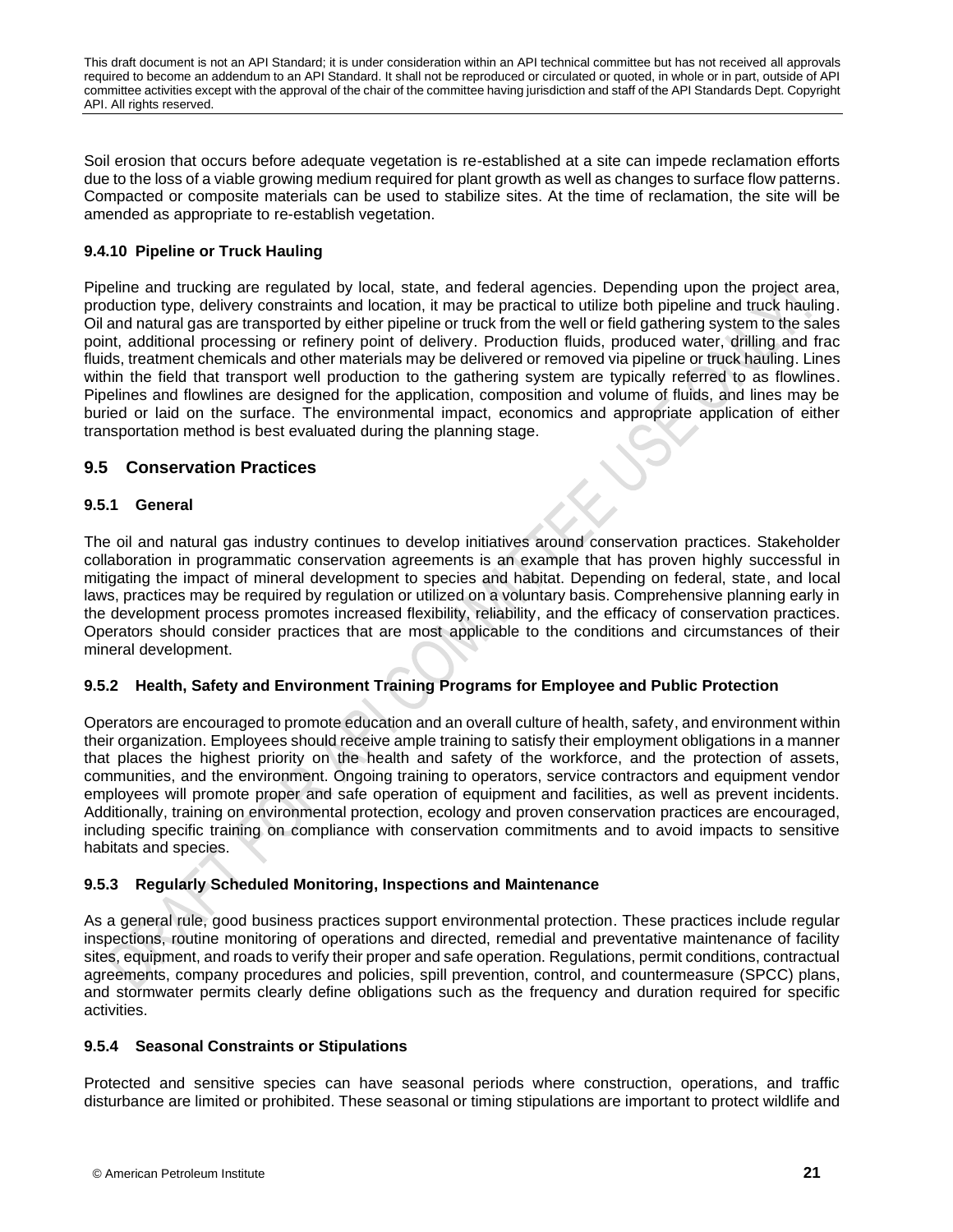habitat. Weather constraints can also affect access to facilities for maintenance and operations. Weather and seasonal constraints should be taken into consideration during the planning and design process.

# <span id="page-27-0"></span>**9.6 Protection of Birds**

Through project design, construction and operations, there are opportunities for project planners to incorporate protections for birds. Birds can be subject to regulation under the ESA, Bald and Golden Eagle Protection Act and Migratory Bird Treaty Act. The oil and gas industry uses a variety of operational practices and conservation measures to manage potential impacts to bird species. The measures implemented are dependent upon site specific considerations and applicable regulations. Common conservation practices employed by industry include the following:

- a) surveys prior to construction;
- b) protocols for ongoing sightings and/or reporting of fatalities;
- c) avoiding designated high-quality areas of avian habitat;
- d) concentrating habitat disturbance (i.e., construction) outside of nesting season;
- e) avoiding active nests;
- f) outside of nesting season, using mowing, brush-hogging, etc. to clear potential nesting substrate in areas slated for construction;
- g) avoiding and minimizing habitat fragmentation;
- h) assessing and using existing infrastructure (such as pads, roads, pipeline rights-of-way, etc.);
- i) maximizing use of disturbed land whenever possible to minimize project footprint;
- j) restricting offsite traffic;
- k) avoiding water features including wetlands and riparian areas, establish and maintain a minimum spatial buffer between required sensitive areas and construction boundaries;
- l) using nets, screens, or covers for secondary containment;
- m) minimizing accumulation of precipitation inside secondary containment or trays;
- n) using deterrents such as netting, flagging or audio devices on open tanks and pits;
- o) using exclusionary devices on equipment openings to minimize nesting opportunity or entrapment.

# <span id="page-27-1"></span>**10 Reclamation**

### <span id="page-27-2"></span>**10.1 General**

Reclamation, or returning the site to its pre-existing state and function, can also occur as interim reclamation throughout a project lifecycle. Land impacted by oil and natural gas developments is normally regulated by an agency and/or surface use agreement. Establishing site stability and stock piling topsoil as appropriate in the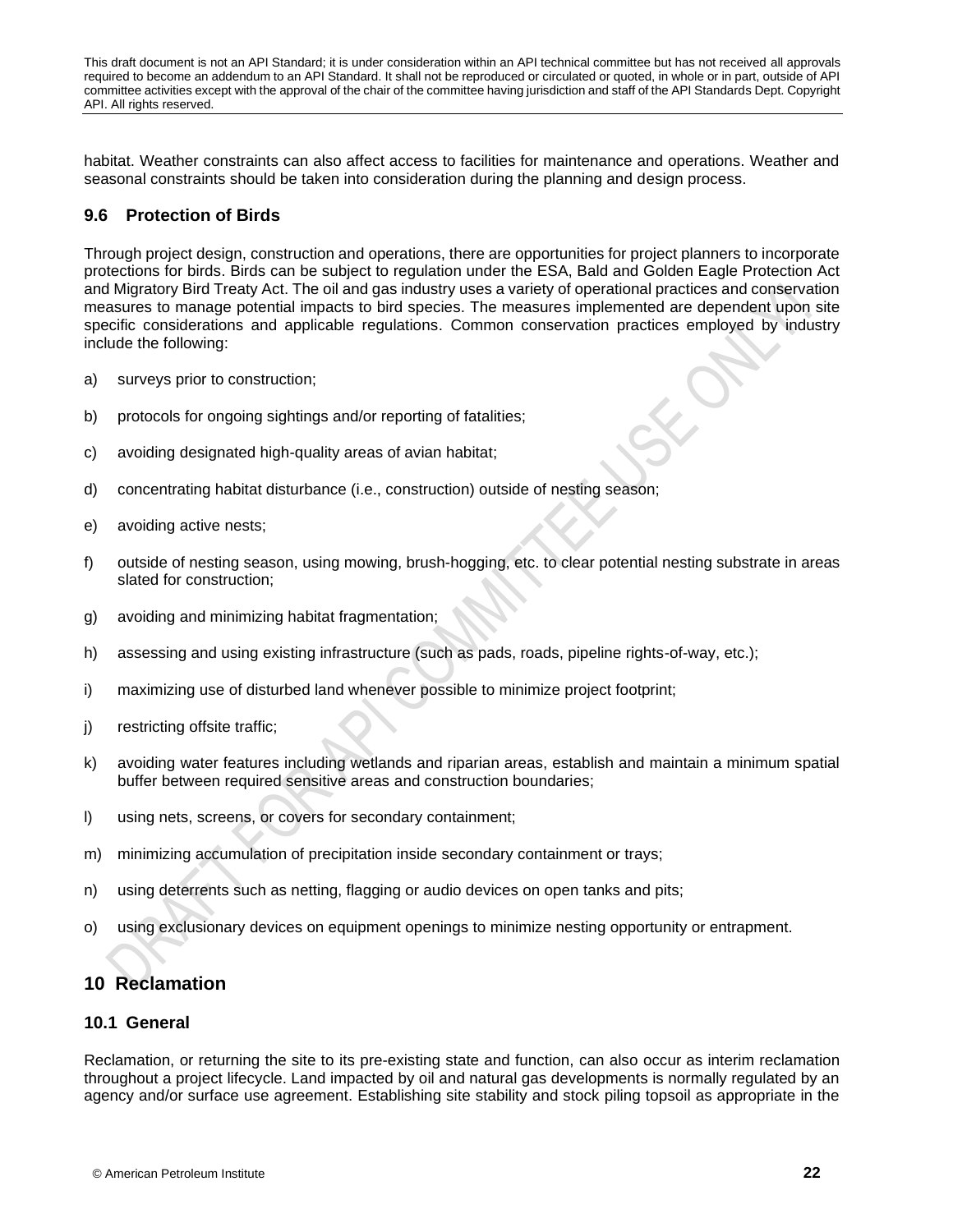construction phase supports effective reclamation. Over the long term, the objective of reclamation is to return the site to its approximate pre-construction contour and condition. Timelines for reclamation are generally specified by agency requirements and can also be dependent on climate, growth characteristics of the target vegetation and the quality of soil. Qualified individuals should be used for all aspects of the reclamation process, including surveys and monitoring. Where appropriate, operators should coordinate with landowners and state and federal agencies.

# <span id="page-28-0"></span>**10.2 Regulatory and Contractual Requirements**

Reclamation activities are regulated by state and federal agencies, (e.g., state oil and natural gas regulatory agencies, the BLM, tribal governments). Regulations typically impose reclamation requirements on mineral developers and can vary between public, state trust, private lands (surface use agreements), and/or states. Regulation governs the reclamation activity and financial responsibility (e.g., bonding). If a reclamation plan is required, it generally outlines specific actions to mitigate environmental impact throughout all phases of oil and natural gas development. Bonds are established to ensure that successful abandonment and reclamation occurs. Regulations typically define, in detail, performance standards and criteria that must be met before an oil and natural gas authority will release an operator from further obligation and liability at a site. Surface use agreements can dictate damage assessments and final reclamation requirements, which can include leaving infrastructure such as roads in place.

# <span id="page-28-1"></span>**10.3 Reclamation Considerations**

Reclamation is supported by both direct intervention such as redistribution of preserved topsoil, soil amendments and seeding, and by natural processes such as plant propagation and precipitation. The criteria and parameters for reclamation often include; equipment and material removal, soil management, site stability, surface reconstruction or contouring, hydrologic function, subsurface integrity, waste material handling, revegetation, aesthetics and management of invasive plants and pests. These criteria should be assessed against pre-construction baseline data, current surrounding landscape, and land use. In areas where the baseline conditions supported native vegetation, the reclamation plan should include re-establishment of native vegetation, topography and overall ecological function. Equipment, associated infrastructure, debris, and other materials should be removed and properly disposed. Existing erosion features such as gullies, headcuts, soil creep, and sheet erosion (or rills) should be addressed in the reclamation plan. The site should be graded or contoured to blend into the surrounding topography and establish stable water drainage. Sites that contain soils which are susceptible to erosion, and/or occur on steep terrain, may require additional reclamation activities to achieve stabilization. To re-establish a site's form and function, reclamation may require incorporating features such as boulders, stones, and organic materials. Prior to planting, soil amendments may be needed to reestablish vegetation. Resources such as the USDA Natural Resources Conservation Service provide guidance on appropriate soil amendments and native seed mixes. Native vegetation should be re-established with adequate concentration and diversity to provide habitat resources that approximate the site's pre-construction condition and visual appeal. Desirable vegetation should also be re-established to outcompete non-native, or otherwise undesirable plants, and stabilize the soil. Reclaiming vegetation, soil, topography, and resource complexity all contribute to returning the site's ecological function to the site's pre-construction condition.

# <span id="page-28-2"></span>**10.4 Baseline Conditions**

Characterizing the pre-construction condition of a site is a necessary component of reclaiming lands disturbed by mineral developments. Baseline data describes the land use, soils, and vegetative community existing prior to development. Pre-construction surveys at the development area/site include topography features, soil types and plant types, species composition, and density. If a pre-construction survey is not available, an adjacent or proximate reference location can be used to determine reclamation objectives.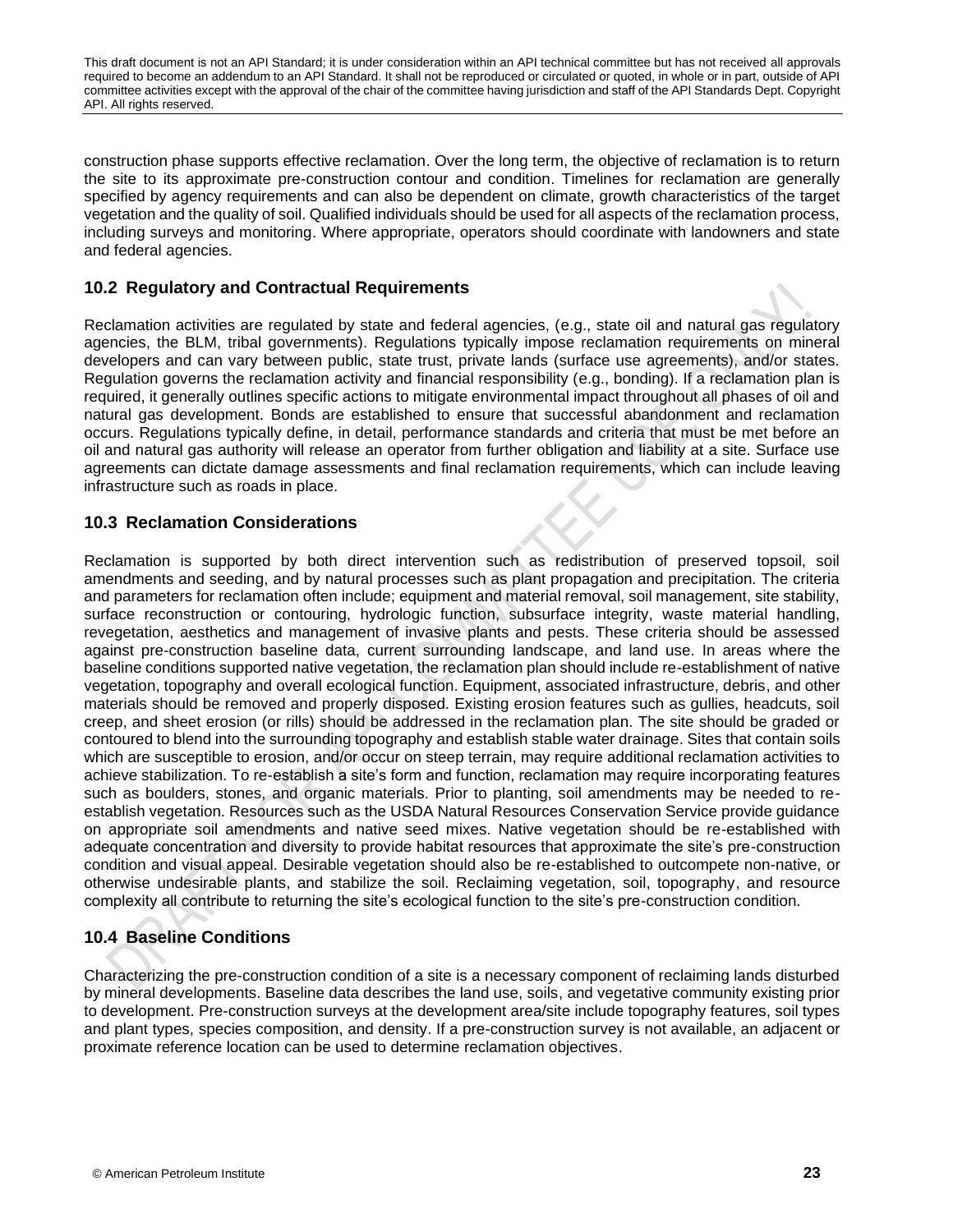# <span id="page-29-0"></span>**10.5 Interim Reclamation**

Interim reclamation is conducted to provide site stability and reclaim the surface area that is no longer required to support production or other activity. Interim reclamation provides an opportunity to reduce the overall surface disturbance earlier in the project life cycle. The process for interim reclamation and final reclamation (described below) is the same.

Depending on proximity to resources and other feasibility factors, soil conditioners and/or fertilizers can be applied to the soil to promote a viable plant growing medium. Incorporating a form of organic material into the soil is common for developments that occur on low-quality soils. In many cases soils can be unavoidably degraded to some degree in the construction process if soil is stockpiled. Organic materials provide a source of carbon for essential microbially-mediated nutrient cycling and nutrient retention and improve the water infiltration and storage capacity of the soil. Ideally, the organic material or combination of materials used contains a balance of both labile (readily mineralizable) and recalcitrant (stable or slow release) nitrogen-containing components to reduce mobilization of nitrogen and to provide a mineralizable nitrogen and carbon source in the short and long terms. These labile and recalcitrant soil fractions promote successful plant establishment, growth, and resistance to pests. Surface impacts that occur on high or intermediate quality soil typically require fewer amendments.

After an adequate plant growing medium is established, seeding or live planting can be performed. Seed mixes and seed amounts should be based on baseline plant data to achieve desired plant frequency and diversity. Live planting is a capital-intensive technique and is typically implemented to establish trees or when the circumstances warrant expedited shrub, forb, and grass re-establishment. Sufficient water inputs, usually in the form of precipitation, are required to germinate seeds and establish live plants. If plant re-establishment is unsuccessful due to drought, seeding and/or live planting can be required again. Non-native or otherwise undesirable plants can be controlled by mechanical or chemical means. A non-selective herbicide may be applied to the entire disturbance site before seeding or live planting to provide a soil environment free of plant competition. During the life of the reclamation project, non-selective herbicides can be targeted on problem plants or a selective herbicide can be broadcast applied. In some circumstances, pesticide applications may be necessary to control insect pressure that can inhibit revegetation success. Additionally, temporary fences may be necessary to prevent plant grazing or other damage from wildlife and/or range animals.

After measures to re-establish vegetation are complete, interim reclamation monitoring begins. The purpose of monitoring is to inform ongoing reclamation efforts when the reclamation results are different than expected, and to measure reclamation success. Effective monitoring requires robust survey designs, data quality parameters and a proven statistical approach. Operators should consult a surface land management agency or landowner for conditions if the interim reclamation is re-disturbed, either through an incident or as necessity for development or production operations.

# <span id="page-29-1"></span>**10.6 Final Reclamation**

Final reclamation occurs when operations cease. Surface owners can determine the reclamation objectives and can stipulate that certain facilities remain (e.g. access roads or water wells). Final reclamation is performed following the same progression as interim reclamation previously discussed. Successful outcome is achieved when a decommissioned oil and natural gas area/site returns to a state acceptable to the landowner .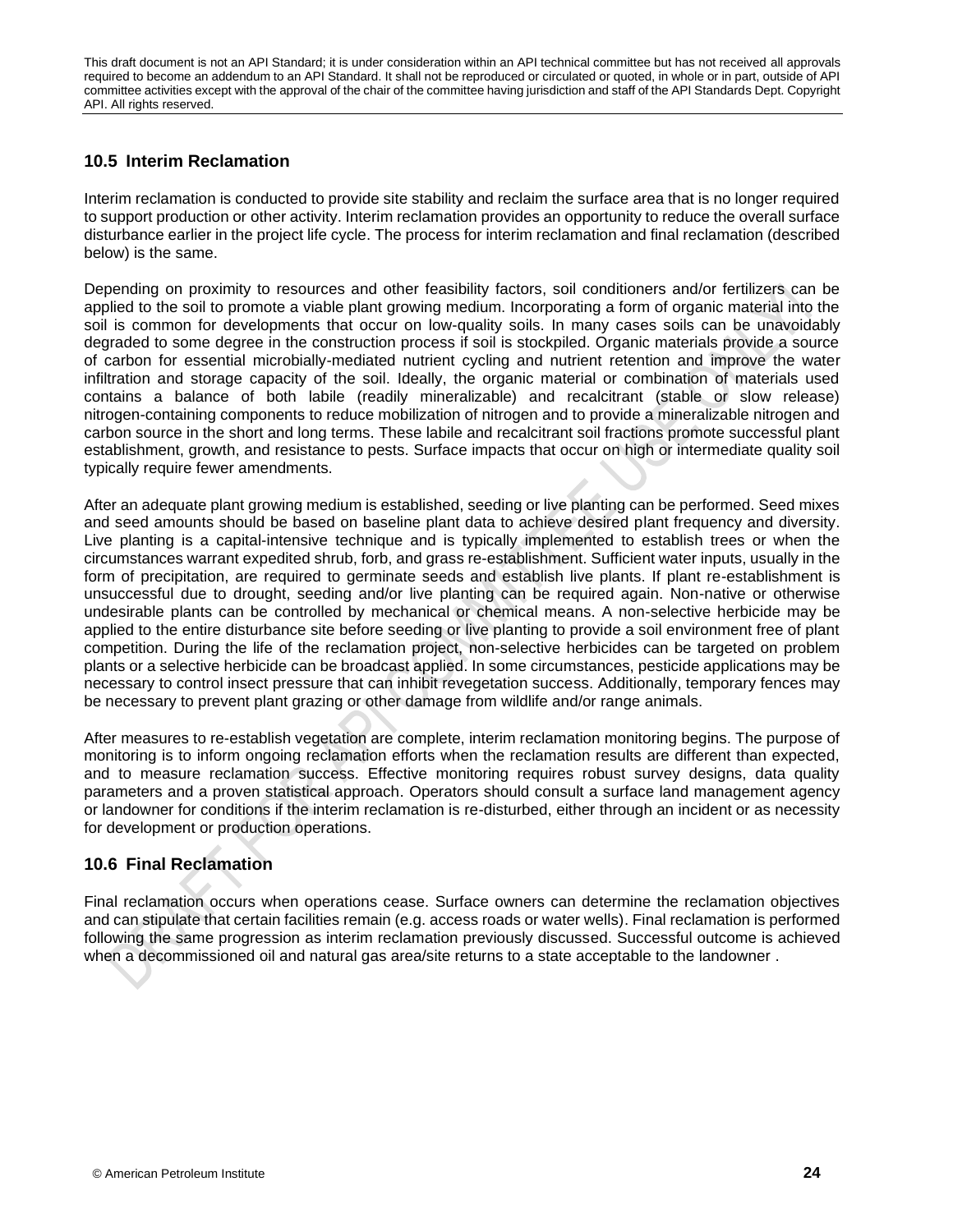# <span id="page-30-0"></span>**Annex A** (informative) **Operational and Regulatory Information and Requirements**

# **A.1 State- Oil and Gas Authority, Environmental Agency, Fish and Wildlife Service, and Land Office**

The following is a listing of state agencies that regulate the environmental aspects of oil and gas activities in their jurisdictions.

- **Alabama**: Oil and Gas Authority: [State of Alabama Oil and Gas Board,](https://www.gsa.state.al.us/ogb/) Environmental Agency: [Alabama](http://www.adem.state.al.us/default.cnt)  [Department of Environmental Management,](http://www.adem.state.al.us/default.cnt) Fish and Wildlife Service: [Wildlife and Freshwater Fisheries](http://www.outdooralabama.com/wildlife-and-freshwater-fisheries-division) and Land Office: [State Lands Division](http://www.outdooralabama.com/state-lands)
- **Alaska**: Oil and Gas Authority: [Alaska Oil and Gas Conservation Commission,](http://doa.alaska.gov/ogc/whoweare/welcome.html) Environmental Agency:, [Alaska Department of Environmental Conservation,](http://dec.alaska.gov/) Fish and Wildlife Service: [Alaska Department of Fish](http://www.adfg.alaska.gov/)  [and Game](http://www.adfg.alaska.gov/) and Land Office: [Division of Mining, Land and Water](http://dnr.alaska.gov/mlw/)
- **Arizona**: Oil and Gas Authority: [Arizona Oil and Gas Conservation Commission,](http://www.azogcc.az.gov/) Environmental Agency: [Arizona Department of Environmental Quality,](http://www.azdeq.gov/) Fish and Wildlife Service: [Arizona Game and Fish](https://www.azgfd.com/)  [Department](https://www.azgfd.com/) and Land Office: [Arizona State Land Department](https://land.az.gov/)
- Arkansas: Oil and Gas Authority: [Arkansas Oil and Gas Commission,](http://www.aogc.state.ar.us/Pages/Default.aspx) Environmental Agency: Arkansas [Department of Environmental Quality,](https://www.adeq.state.ar.us/) Fish and Wildlife Service: [Arkansas Game and Fish Commission](https://www.agfc.com/en/) and Land Office: [Commissioner of State Lands](http://www.cosl.org/)
- **California**: Oil and Gas Authority: [Division of Oil, Gas, & Geothermal Resources,](http://www.conservation.ca.gov/dog) Environmental Agency: [State of California Department of Conservation,](http://www.conservation.ca.gov/) Fish and Wildlife Service: [California Department of Fish](https://www.wildlife.ca.gov/)  [and Wildlife](https://www.wildlife.ca.gov/) and Land Office: [California State Lands Commission](http://www.slc.ca.gov/)
- **Colorado**: Oil and Gas Authority: [Colorado Oil and Gas Conservation Commission,](http://cogcc.state.co.us/#/home) Environmental Agency: [Colorado Department of Public Health and Environment](https://www.colorado.gov/cdphe) and [Colorado Department of Natural](https://cdnr.us/#/start)  [Resources](https://cdnr.us/#/start) Fish and Wildlife Service: [Colorado Parks and Wildlife](http://cpw.state.co.us/) and Land Office: [Colorado State Land](https://www.colorado.gov/statelandboard)  **[Board](https://www.colorado.gov/statelandboard)**
- **Florida**: Oil and Gas Authority: [Florida Oil and Gas Program,](https://floridadep.gov/water/oil-gas) Environmental Agency: [Florida Department](https://floridadep.gov/)  [of Environmental Protection,](https://floridadep.gov/) Fish and Wildlife Service: [Florida Fish and Wildlife Conservation](http://myfwc.com/)  [Commission](http://myfwc.com/) and Land Office: [Division of State Lands](https://floridadep.gov/lands)
- **Idaho**: Oil and Gas Authority: [Idaho Oil and Gas Conservation Commission,](https://ogcc.idaho.gov/) Environmental Agency: Idaho Department of Environmental Quality, Fish and Wildlife Service[: Idaho Department of Fish and Game](https://idfg.idaho.gov/) and Land Office: Idaho [Department of Lands](https://www.idl.idaho.gov/)
- **Illinois**: Oil and Gas Authority[: Illinois Oil and Gas Resource Management,](https://www.dnr.illinois.gov/oilandgas/Pages/default.aspx) Environmental Agency: [Illinois](http://www.epa.illinois.gov/about-us/index)  [Environmental Protection Agency](http://www.epa.illinois.gov/about-us/index) Fish and Wildlife Service: [Illinois Department of Natural Resources](https://www.dnr.illinois.gov/Pages/default.aspx) and Land Office: [Illinois Department of Natural Resources](https://www.dnr.illinois.gov/Pages/LandManagement.aspx)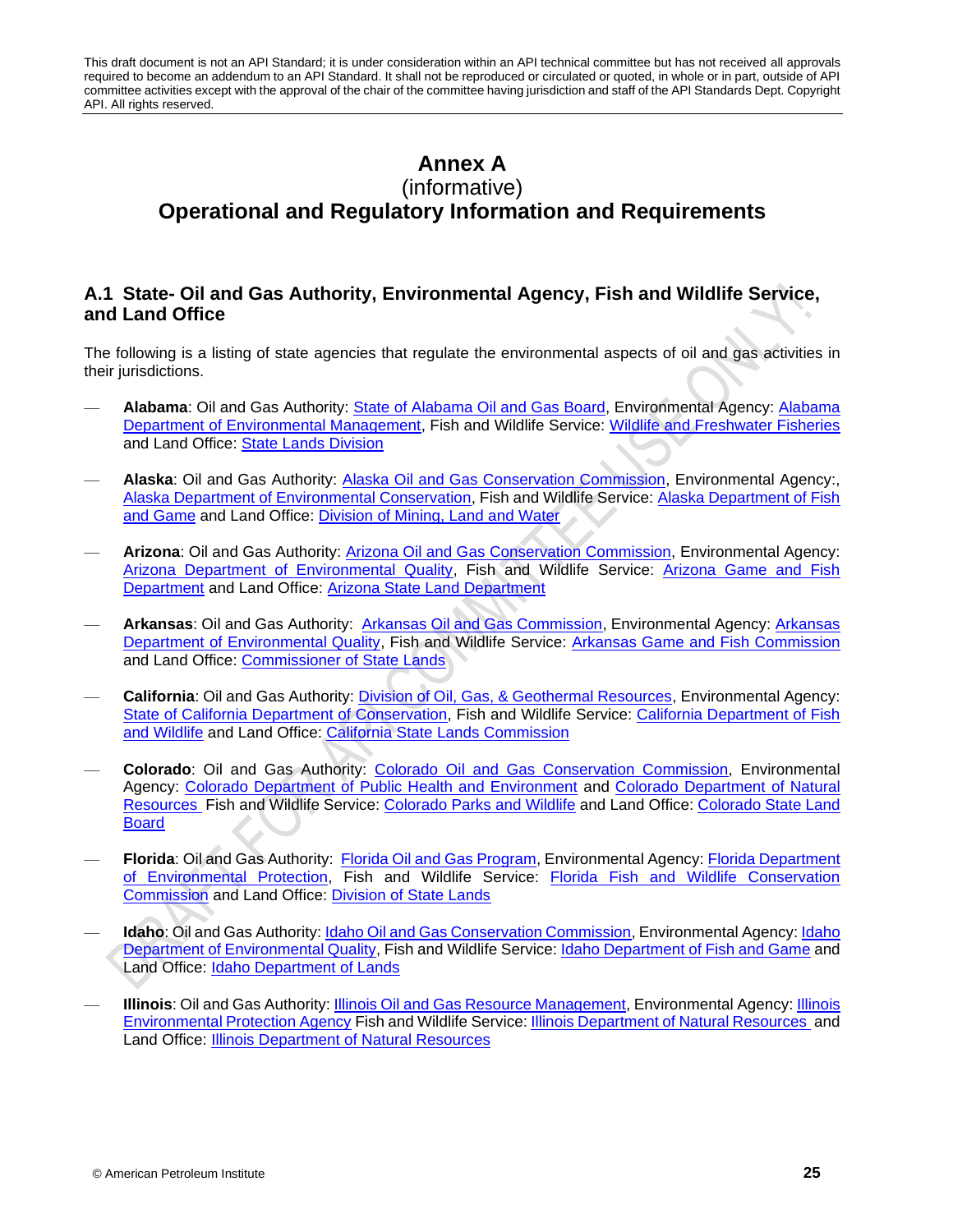- **Indiana**: Oil and Gas Authority: [Indiana Department of Natural Resources,](http://www.in.gov/dnr/dnroil/5521.htm) Environmental Agenc[y:](http://www.in.gov/idem/) [Indiana Department of Environmental Management](http://www.in.gov/idem/) Fish and Wildlife Service: [Indiana Department of](http://www.in.gov/dnr/fishwild/)  [Natural Resources: Division of Fish and Wildlife](http://www.in.gov/dnr/fishwild/) and Land Office: [Indiana Department of Administration](https://www.in.gov/idoa/2405.htm)
- **Iowa**: Oil and Gas Authority, Environmental Agency, Fish and Wildlife Service and Land Office: [Iowa](http://www.iowadnr.gov/)  [Department of Natural Resources](http://www.iowadnr.gov/)
- **Kansas**: Oil and Gas Authority: [Kansas Corporation Commission Conservation Division,](http://www.kcc.state.ks.us/oil-gas) Environmental Agency: [Kansas Department of Health and Environment,](http://www.kdheks.gov/) Fish and Wildlife Service[: Kansas Wildlife, Parks](https://www.kshuntfishcamp.com/home.page)  [and Tourism](https://www.kshuntfishcamp.com/home.page)
- **Kentucky**: Oil and Gas Authority: [Kentucky Department of Natural Resources Division of Oil and Gas,](http://oilandgas.ky.gov/Pages/Welcome.aspx) Environmental Agency: [Kentucky Department of Environmental Protection,](http://dep.ky.gov/Pages/default.aspx) Fish and Wildlife Service: [Kentucky Department of Fish and Wildlife Resources,](https://fw.ky.gov/Pages/default.aspx) and Land Office: [Secretary of State Kentucky Land](https://www.sos.ky.gov/admin/land/Pages/default.aspx)  **[Office](https://www.sos.ky.gov/admin/land/Pages/default.aspx)**
- **Louisiana**: Oil and Gas Authority: [State of Louisiana Department of Natural Resources,](http://www.dnr.louisiana.gov/index.cfm/page/301) Environmental Agency[: Louisiana Department of Environmental Quality,](http://deq.louisiana.gov/) Fish and Wildlife Service[: Louisiana Department](http://www.wlf.louisiana.gov/)  [of Wildlife and Fisheries](http://www.wlf.louisiana.gov/) and Land Office: [Office of State Lands](http://www.doa.la.gov/Pages/osl/Index.aspx)
- **Michigan**: Oil and Gas Authority and Environmental Agency: [Michigan Department of Environmental](http://www.michigan.gov/deq)  [Quality,](http://www.michigan.gov/deq) Fish and Wildlife Service: [Michigan Department of Natural Resources,](http://www.michigan.gov/dnr/) and Land Office: [Michigan](http://www.michigan.gov/dnr/0,4570,7-153-31154---,00.html)  [Department of Natural Resources](http://www.michigan.gov/dnr/0,4570,7-153-31154---,00.html)
- **Mississippi**: Oil and Gas Authority: [Mississippi State Oil an Gas Board,](http://www.ogb.state.ms.us/Default.htm) Environmental Agency: [Mississippi Department of Environmental Quality,](http://www.deq.state.ms.us/MDEQ.nsf/page/Main_Home?OpenDocument) Fish and Wildlife Service: [Mississippi Wildlife Fisheries](https://www.mdwfp.com/)  [and Parks](https://www.mdwfp.com/) and Land Office: [Secretary of State Public Lands Division](http://www.sos.ms.gov/Public-Lands/Pages/default.aspx)
- Missouri: Oil and Gas Authority: [Oil and Gas Council,](https://dnr.mo.gov/geology/geosrv/ogc/) Environmental Agency: Missouri Department of [Natural Resources](https://dnr.mo.gov/) Fish and Wildlife Service: [Missouri Department of Conservation](https://mdc.mo.gov/)
- **Montana**: Oil and Gas Authority: [Montana Board of Oil and Gas,](http://bogc.dnrc.mt.gov/) Environmental Agency: [Department of](http://deq.mt.gov/)  [Environmental Quality,](http://deq.mt.gov/) Fish and Wildlife Service: [Montana Fish, Wildlife and Parks](http://fwp.mt.gov/)
- **Nebraska**: Oil and Gas Authority: [Nebraska Oil and Gas Conservation Commission,](http://www.nogcc.ne.gov/NOGCCLinks.aspx) Environmental Agenc[y: Nebraska Department of Environmental Quality,](http://www.deq.state.ne.us/) Fish and Wildlife Service: Nebraska Game and [Parks](http://outdoornebraska.gov/)
- **Nevada**: Oil and Gas Authority: [State of Nevada Commission on Mineral Resources-Oil and Gas,](http://minerals.nv.gov/Programs/OG/OG/) Environmental Agency[:Nevada Department of Conservation and Natural Resources](http://dcnr.nv.gov/) and [Nevada Division](https://ndep.nv.gov/)  [of Environmental Protection,](https://ndep.nv.gov/) Fish and Wildlife Service: [Nevada Department of Wildlife,](http://www.ndow.org/) and Land Office: [Nevada Division of State Lands](http://lands.nv.gov/)
- **New Mexico**: Oil and Gas Authority: [New Mexico the Oil Conservation Commission,](http://www.emnrd.state.nm.us/ocd/) Environmental Agency: [New Mexico Environment Department,](https://www.env.nm.gov/) Fish and Wildlife Service: [New Mexico Department of](http://www.wildlife.state.nm.us/)  [Game and Fish,](http://www.wildlife.state.nm.us/) and Land Office: [New Mexico State Land Office](http://www.nmstatelands.org/)
- **New York**: Oil and Gas Authority: [Division of Mineral Resources,](http://www.dec.ny.gov/about/636.html) Environmental Agency: [New York State](http://www.dec.ny.gov/)  [Department of Environmental Conservation,](http://www.dec.ny.gov/) Fish and Wildlife Service: [Division of Fish and Wildlife,](http://www.dec.ny.gov/about/634.html) and Land Office: [Division of Lands and Forests](http://www.dec.ny.gov/about/650.html)
- **North Carolina**: Oil and Gas Authority: [North Carolina Environmental Quality Oil and Gas Program,](https://deq.nc.gov/about/divisions/energy-mineral-land-resources/energy-group/oil-gas-program) Environmental Agenc[y: NC Department of Environment and Natural Resources](https://deq.nc.gov/) and [NC Division of](http://www.p2pays.org/)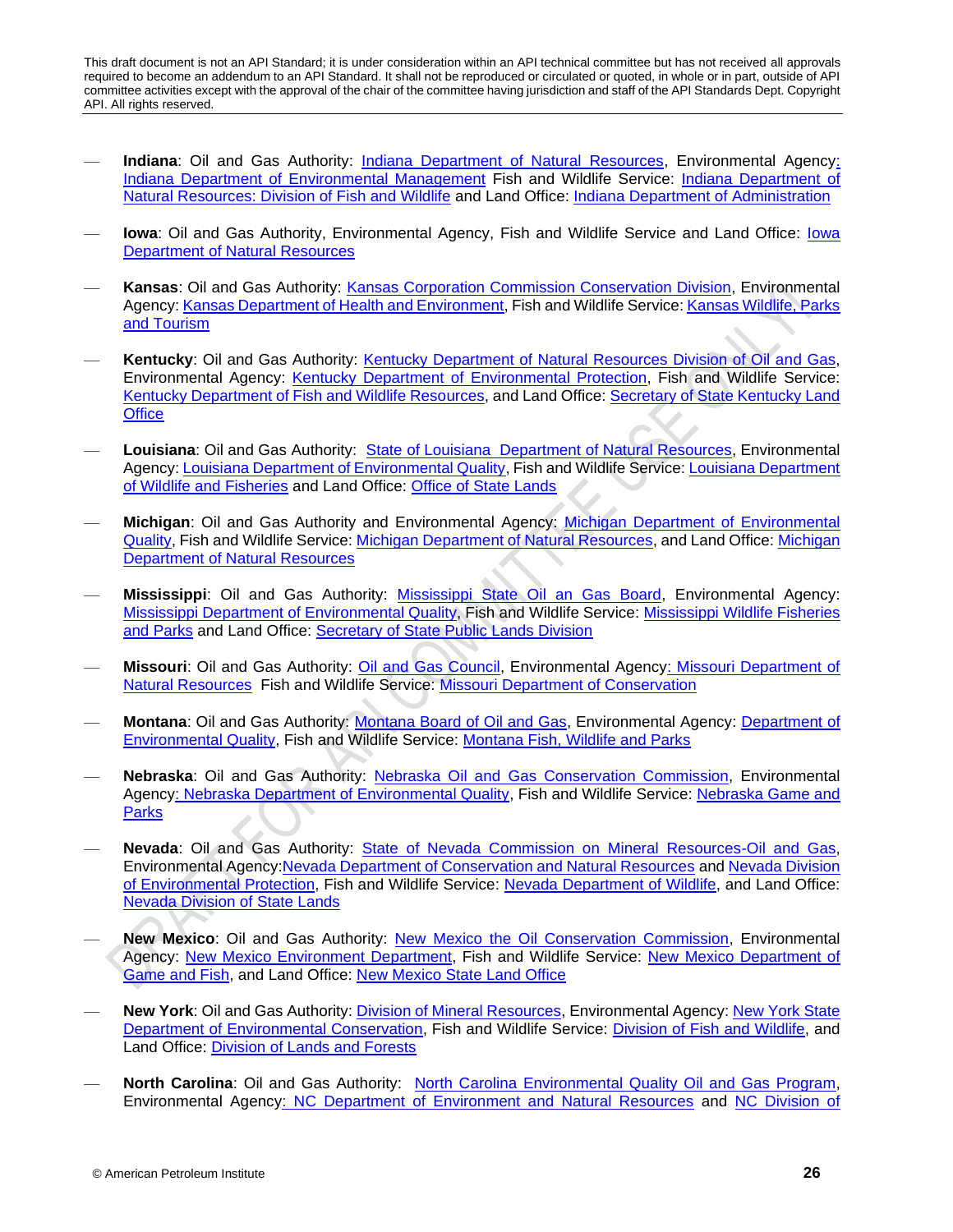[Pollution Prevention and Environmental Assistance,](http://www.p2pays.org/) Fish and Wildlife Service: [Wildlife Resource](http://www.ncwildlife.org/)  **[Commission](http://www.ncwildlife.org/)** 

- **North Dakota**: Oil and Gas Authority: [Oil and Gas Division,](https://www.dmr.nd.gov/oilgas/) Environmental Agency: [North Dakota State](http://www.swc.state.nd.us/)  [Water Commission,](http://www.swc.state.nd.us/) [North Dakota Geologic Survey](https://www.dmr.nd.gov/ndgs/) and [North Dakota Department of Health-](https://deq.nd.gov/)[Environmental Health](https://deq.nd.gov/) Section Fish and Wildlife Service: [North Dakota Game and Fish Department](https://gf.nd.gov/) and Land Office: [North Dakota Department of Trust Lands](https://land.nd.gov/)
- **Ohio**: Oil and Gas Authority[: Division of Oil and](http://oilandgas.ohiodnr.gov/) Gas Resources, Environmental Agenc[y :Ohio Department](http://www.dnr.state.oh.us/)  [of Natural Resources](http://www.dnr.state.oh.us/) and [Ohio Environmental Protection Agency,](http://www.epa.state.oh.us/) Fish and Wildlife Service: [Division of](http://wildlife.ohiodnr.gov/)  **[Wildlife](http://wildlife.ohiodnr.gov/)**
- **Oklahoma**: Oil and Gas Authority: [Oil and Gas Division](http://www.occeweb.com/og/ogforms.html)**,** Environmental Agency: [Oklahoma Conservation](https://www.ok.gov/conservation/)  [Commission](https://www.ok.gov/conservation/) and [Oklahoma Department of Environmental Quality,](http://www.deq.state.ok.us/) Fish and Wildlife Service: [Oklahoma](https://www.wildlifedepartment.com/)  [Department of Wildlife Conservation](https://www.wildlifedepartment.com/) and Land Office: [Commissioners of the Land Office](https://clo.ok.gov/)
- Pennsylvania: Oil and Gas Authority: [Office of Oil and Gas Management,](http://www.dep.pa.gov/business/energy/oilandgasprograms/oilandgasmgmt/Pages/default.aspx) Environmental Agency: [Pennsylvania Department of Conservation and Natural Resources,](http://www.dcnr.pa.gov/Pages/default.aspx) Fish and Wildlife Service: [Pennsylvania Game Commission](http://www.pgc.pa.gov/Pages/default.aspx)
- **South Dakota**: Oil and Gas Authority: [South Dakota Department of Environmental and Natural](https://denr.sd.gov/des/og/oghome.aspx)  [Resources,](https://denr.sd.gov/des/og/oghome.aspx) Environmental Agency: [South Dakota Department of Environmental and Natural Resources](https://denr.sd.gov/des/og/oghome.aspx)  Fish and Wildlife Service: [South Dakota Game Fish and Parks](https://gfp.sd.gov/)
- **Tennessee**: Oil and Gas Authority: [Tennessee Department of the Environment & Conservation,](https://www.tn.gov/environment/about-tdec/fin-financial-responsibility/fin-financial-instruments/fin-oil-gas.html) Environmental Agency: [Tennessee Department of Environment and Conservation,](https://www.tn.gov/environment/) Fish and Wildlife Service: [Tennessee Wildlife Resource Agency](https://www.tn.gov/twra.html)
- **Texas**: Oil and Gas Authority: [Railroad Commission of Texas,](http://www.rrc.state.tx.us/oil-gas/) Environmental Agency[: Texas Commission](https://www.tceq.texas.gov/)  [on Environmental Quality,](https://www.tceq.texas.gov/) Fish and Wildlife Service: [Texas Parks and Wildlife Service](https://tpwd.texas.gov/) and Land Office: [The Texas General Land Office](http://www.glo.texas.gov/)
- **Utah**: Oil and Gas Authority[: Division of Oil, Gas and Mining,](https://www.ogm.utah.gov/index.php) Environmental Agency: [Utah Department of](https://deq.utah.gov/)  [Environmental Quality,](https://deq.utah.gov/) Fish and Wildlife Service: [Utah Division of Wildlife Services,](https://wildlife.utah.gov/) and Land Office[: State](https://trustlands.utah.gov/)  [of Utah School and Institutional Trust Lands Administration](https://trustlands.utah.gov/)
- **Virginia**: Oil and Gas Authority: [Division of Oil and Gas,](https://www.dmme.virginia.gov/dgo/dgolandingpage.shtml) Environmental Agency: [Virginia Department of](http://www.deq.virginia.gov/)  [Environmental Quality,](http://www.deq.virginia.gov/) Fish and Wildlife Service: [Virginia Department of Game and Inland Fisheries](https://www.dgif.virginia.gov/)
- **West Virginia**: Oil and Gas Authority: [Office of Oil and Gas,](https://dep.wv.gov/oil-and-gas/Pages/default.aspx) Environmental Agency: [West Virginia](http://dep.wv.gov/Pages/default.aspx)  [Department of Environmental Protection,](http://dep.wv.gov/Pages/default.aspx) Fish and Wildlife Service: [West Virginia Division of Natural](https://www.wvdnr.gov/fishing/fishing.shtm)  [Resources-Wildlife Resources](https://www.wvdnr.gov/fishing/fishing.shtm)
- **Wyoming**: [Wyoming Oil and Gas Conservation Commission,](http://wogcc.wyo.gov/) Environmental Agency: [Wyoming](http://deq.wyoming.gov/)  [Department of Environmental Quality,](http://deq.wyoming.gov/) Fish and Wildlife Service: [Wyoming Game and Fish Department,](https://wgfd.wyo.gov/) and Land Office: [Office of State Lands and Investments](http://lands.wyo.gov/)

# **A.2 U.S. Federal Agencies**

The primary federal agencies that regulate oil and natural gas development are as follows:

— [Environmental Protection Agency;](https://www.epa.gov/)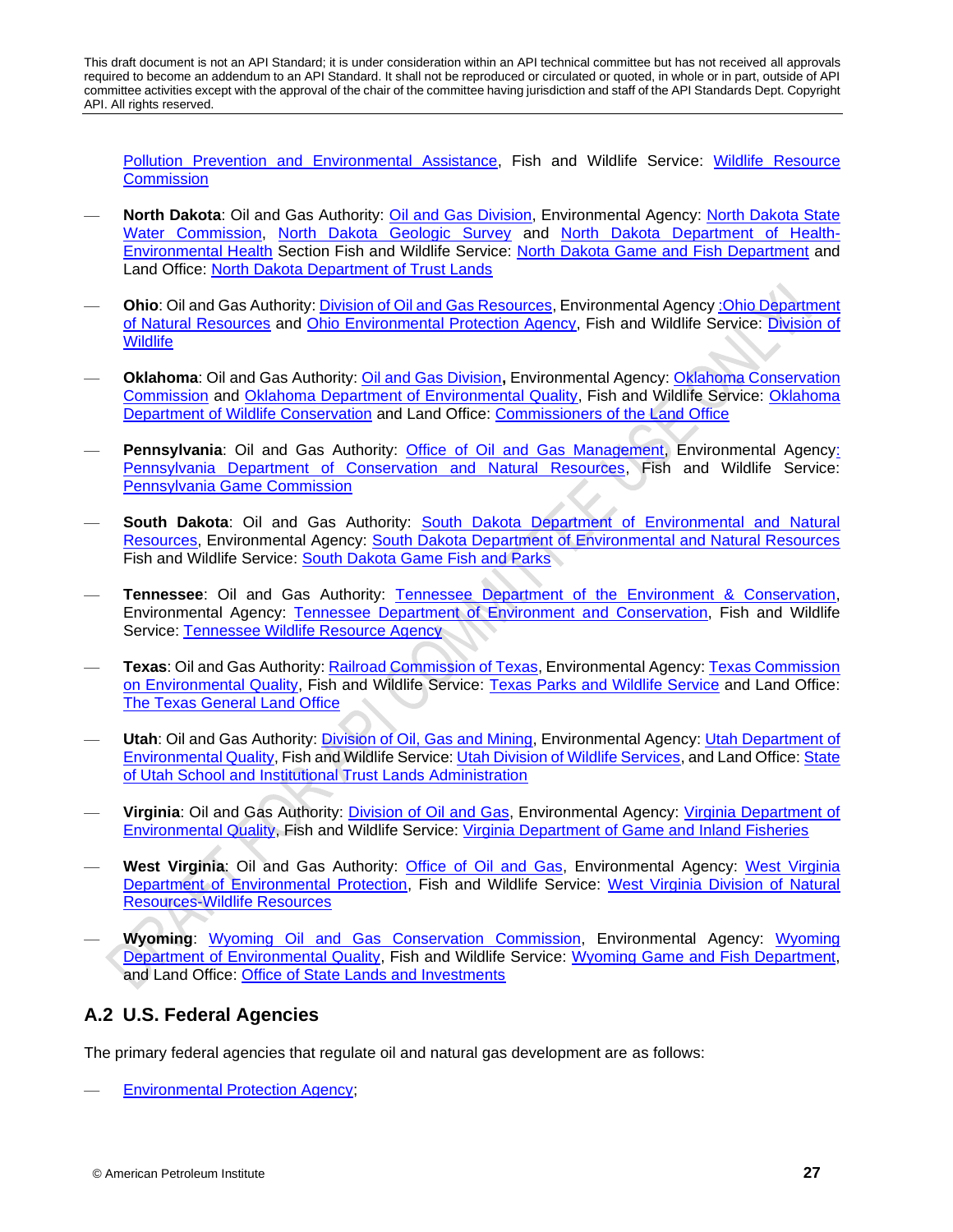- [Fish and Wildlife Service;](https://www.fws.gov/)
- [Bureau of Land Management;](https://www.blm.gov/)
- [Department of Transportation;](https://www.transportation.gov/)
- [Pipeline and Hazardous Materials Safety Administration;](https://www.phmsa.dot.gov/)
- [Forest Service;](https://www.fs.fed.us/)
- [National Park Service;](https://www.nps.gov/index.htm)
- [Occupational Safety and Health Administration;](https://www.osha.gov/)
- [Bureau of Indian Affairs;](https://www.bia.gov/bia)
- [Department of Homeland Security.](https://www.dhs.gov/)

# **A.3 Local County and City Ordinances**

County laws typically regulate landscape issues such as noise, odor, light at night, aesthetics, and other similar issues. Refer to county of interest to find out more about specific county laws.

City ordinances typically establish rules related to road construction standards, traffic and routing rules, and speed limits on roads. In areas with dense populations, city ordinances become more significant in regulating oil and natural gas development. Refer to city of interest to find out more about specific city ordinances.

# **A.4 Habitat Conservation and Mitigation Regulatory Information**

### **A.4.1 Local/State Programs**

There are numerous local and state habitat conservation programs. As an example, the following are some of Wyoming's local habitat conservation programs: Wind River-Bighorn Basin District Sage-Grouse Conservation Initiatives and Wyoming Sage Grouse Conservation Campaign. In addition, the following are some of Wyoming's state habitat conservation programs: Partners for Fish and Wildlife Program in Wyoming, Wyoming Animal Damage Management Board and Wyoming Conservation Stewardship Program. Refer to a local area or state of interest to find out about their specific habitat conservation programs.

### **A.4.2 Federal Actions**

### **A.4.2.1 Candidate Conservation Agreements (CCA)**

Voluntary conservation agreements between the United States Fish and Wildlife Service and one or more public or private parties. The Fish and Wildlife Service works with its partners to identify threats to candidate species, plan the measures needed to address the threats and conserve these species, identify willing landowners, develop agreements, and design and implement conservation measures and monitor their effectiveness. CCAs can include plant and animal species that have been proposed for listing or are candidates for listing, and atrisk species. They can apply to single or multiple species but are not required by law. A CCA is a proactive conservation effort that can eliminate the need to list a species under ESA.

**FORM**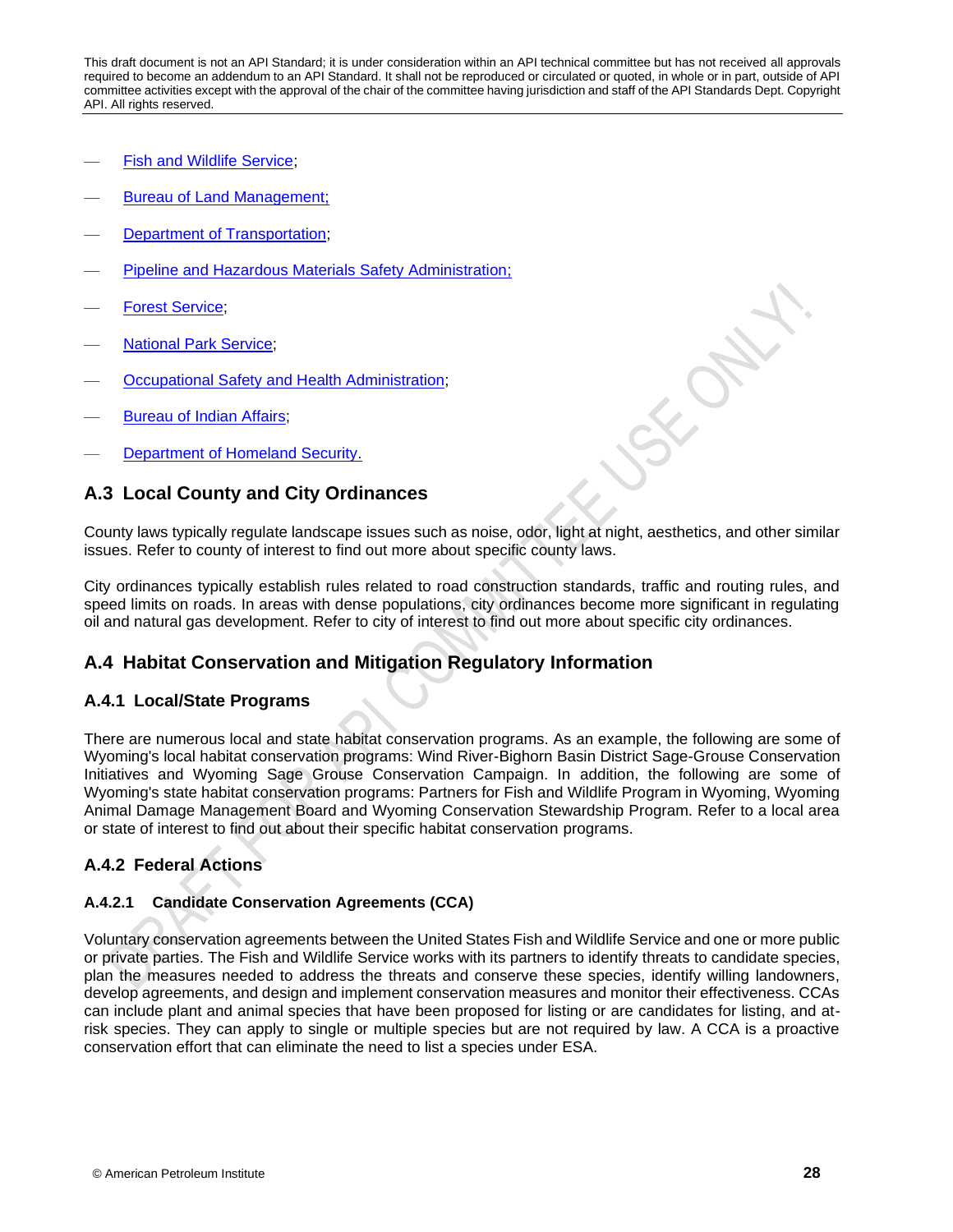### **A.4.2.2 Candidate Conservation Agreement with Assurances (CCAA)**

Expansion on the traditional CCAs by providing non-federal landowners with additional incentives for engaging in voluntary proactive conservation through assurances that limit future conservation obligations. One of the primary reasons for developing the CCAA program was to address landowner concerns about the potential regulatory implications of having a listed species on their land. On May 4, 2016 FWS published, for comment, a draft revised CCAA Policy. CCAAs can include plant and animal species that have been proposed for listing or are candidates for listing, and at-risk species. They can apply to single or multiple species. The program is only for non-federal lands.

### **A.4.2.3 Differences between CCA and CCAA**

A CCA can be between FWS and other federal, state, or local agencies, or with private sector parties, and can include both federal and non-federal lands and waters. No Enhancement of Survival Permit is issued. That means there is no permit that authorized incidental take of the covered species in the event listing occurs, and no assurances are provided by the Service. CCAA is only for non-federal property owners. Enhancement of Survival is issued at same time as CCAA which provides assurances that, if the species is subsequently listed and no other changes have occurred, the FWS will not require the permittee to conduct any additional conservation measures without consent. Additionally, the permit authorizes a specific level of incidental take of the covered species, should listing occur. CCAs and CCAAs can be used in a complementary fashion to address threats on federal and non-federal lands.

### **A.4.2.4 Habitat Conservation Plans (HCP)**

HCPs are planning documents required as part of an application for an incidental take permit. They describe the anticipated effects of the proposed taking; how those impacts will be minimized or mitigated; and how the HCP is to be funded. In addition to listed species, HCPs can also cover non-listed species, including those that are candidates or have been proposed for listing. Conserving species before they are in danger of extinction or are likely to become so can also provide early benefits and prevent the need for listing. On June 29, 2016, FWS proposed revisions to the HCP Handbook.

### **A.4.2.5 Consultation**

The Endangered Species Program of the FWS uses Section 7 tools in partnership with other service programs and other federal agencies to collaboratively solve conservation challenges, as well as create opportunities, using Section 7 consultations, to recover the ecosystems of listed species. Consultations also provide ways to implement recovery tasks by addressing threats to listed species that can result from federal agency programs and activities.

### **A.4.2.6 Grants**

Available under the ESA to help states and landowners plan and implement projects to conserve species. One of the tools, the Cooperative Endangered Species Conservation Fund (Section 6 of the ESA), provides grants to states and territories to participate in a wide array of voluntary conservation projects for candidate, proposed, and listed species.

### **A.4.2.7 Conservation Grants**

Provide financial assistance to states and territories to implement conservation projects for listed species and at-risk species. Funded activities include habitat restoration, species status surveys, public education and outreach, captive propagation and reintroduction, nesting surveys, genetic studies, and development of management plans.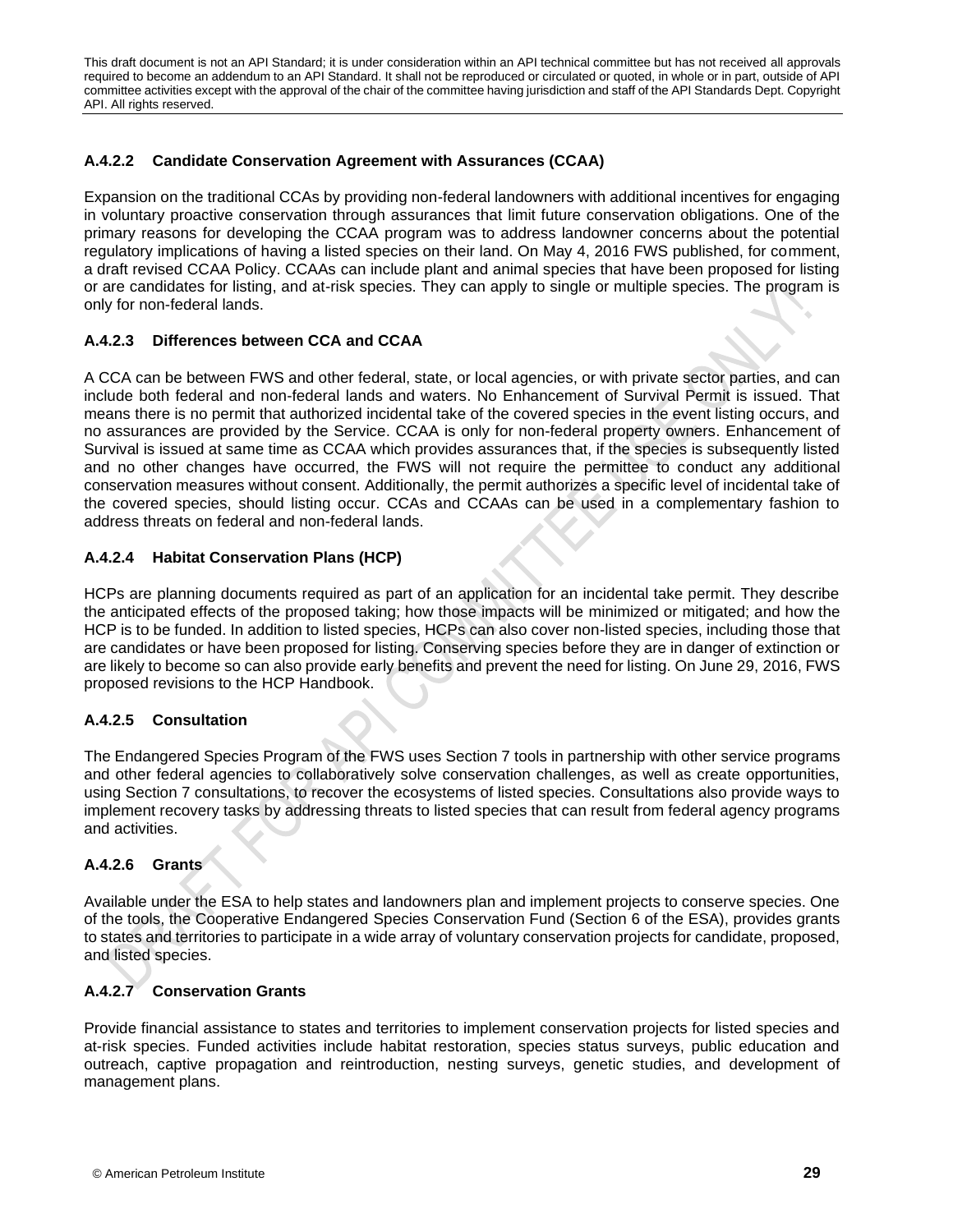### **A.4.2.8 Habitat Conservation Planning Assistance Grants**

Provide funds to states and territories to support the development of HCPs through support of baseline surveys and inventories, document preparation, outreach, and similar planning activities.

### **A.4.2.9 HCP Land Acquisition Grants**

Provide funding to states and territories to acquire land associated with approved HCPs. Grants do not fund the mitigation required of an HCP permittee; instead, they support land acquisition by the State or local governments that complement mitigation.

### **A.4.2.10 Recovery Land Acquisition Grants**

Provide funds to states and territories for the acquisition of habitat for endangered and threatened species in support of draft and approved recovery plans. Acquisition of habitat to secure long-term protection is often an essential element of a comprehensive recovery effort for a listed species.

# **A.4.3 Reclamation Resources**

The following references provide information on reclamation activities.

- BLM Surface Operating Standards and Guidelines for Oil and Gas Exploration and Development (The Gold Book) [\[5\]](#page-40-5);
- BLM Handbook H-1601-1, *Land Use Planning* [\[6\]](#page-40-6);
- BLM Handbook H-1790-1, *National Environmental Policy Act* [\[7\]](#page-40-7);
- DOI Departmental Manual 522 DM 1, *Adaptive Management Implementation Policy* [\[8\]](#page-40-8);
- DOI Departmental Manual 600 DM 6, *Landscape-Scale Mitigation Policy* [\[9\]](#page-40-9);
- *Handbook of Western Reclamation Techniques* [\[10\]](#page-40-10);
- University of Wyoming Reclamation and Restoration Center (www.uwyo.edu/wrrc).

# **A.5 Legal Foundation of United States Species and Habitat Conservation**

# **A.5.1 General**

Government regulation provides an opportunity for operators to meet oil and natural gas demands while also meeting the species and habitat conservation needs defined by the public. This system gives the public a meaningful avenue to contribute to the management and conservation of our nation's natural resources. The oil and natural gas industry is one of the most intensely regulated industries in the United States The following section briefly describes some of the major environmental regulations requiring compliance from the oil and natural gas industry.

# **A.5.2 Endangered Species Act**

Federal law establishing that endangered or threatened species and the ecosystem on which they depend are conserved throughout all or a significant portion of their range.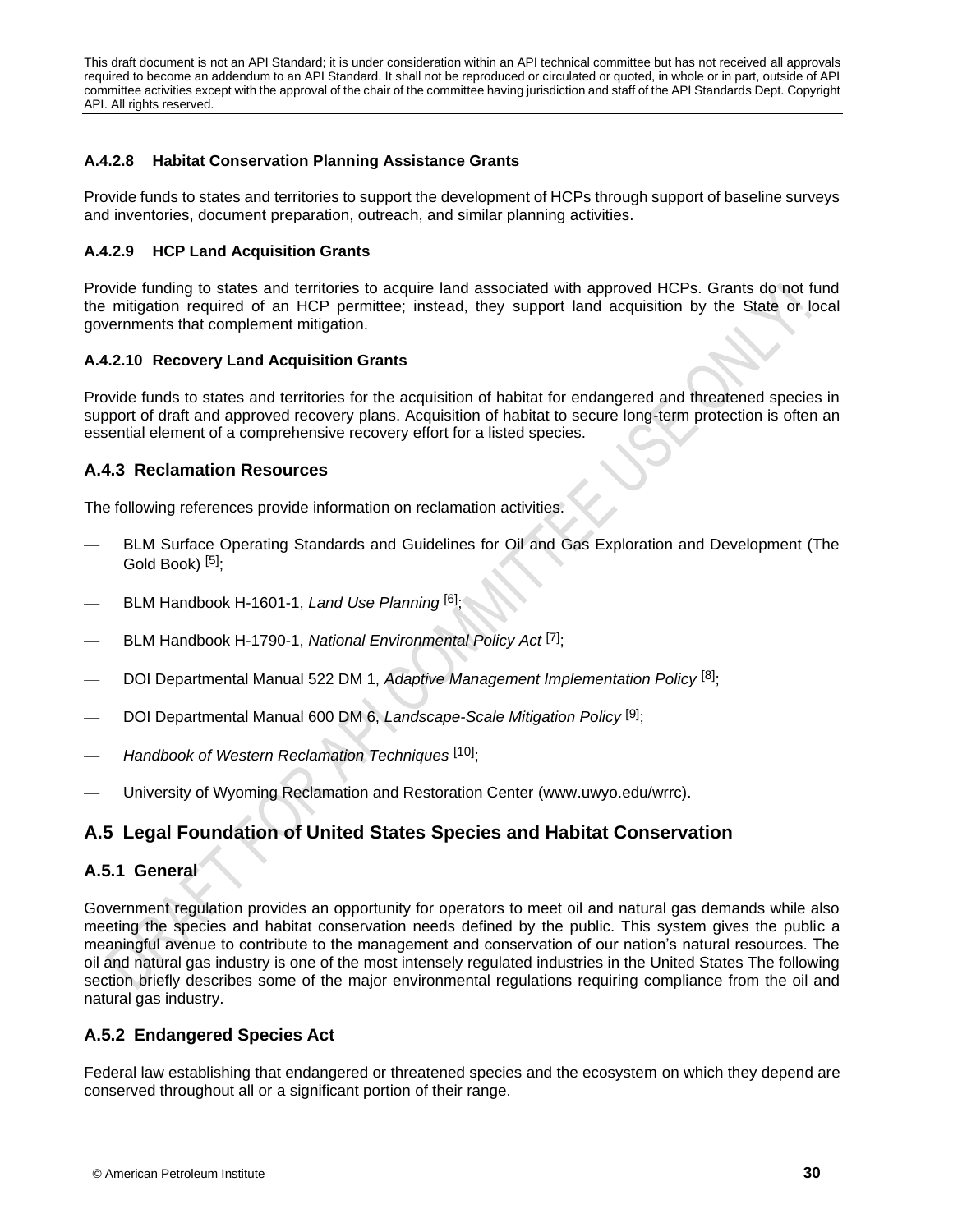### **A.5.2.1 Section 9 of ESA**

Prohibits take of any fish or wildlife species listed as endangered. 50 Code of Federal Regulations (CFR) 17.31(a) states that all prohibitions for endangered species also apply to threatened species. Section 9 of the ESA prohibits damage or destruction of listed plants only on federal property or when doing so in violation of any state or other law on non-federal property. Take is defined as harass, harm, pursue, hunt, shoot, wound, kill, trap, capture, or collect, or to attempt to engage in any such conduct. Take is further defined under 50 CFR 17.3 as "an act which actually kills or injures wildlife". Such act may include significant habitat modification or degradation where it actually kills or injures wildlife by significantly impairing essential behavior patterns such as breeding, feeding or sheltering. The National Marine Fisheries Service 50 CFR 222.102 definition is similar, though it adds terms related to aquatic species.

### **A.5.2.2 Section 10 of ESA**

Provides exceptions to the section 9 prohibitions via take for scientific purposes or to enhance propagation or survival of a listed species pursuant to Section 10(a)(1)(A). Incidental take permits (ITP) issued pursuant to section 10(a)(1)(B) for otherwise lawful activities. 50 CFR 17.22(b), 17.32(b), 222.307(b), and 222.307(c)) Section 10(a)(2)(A) lists the elements that must be contained in a conservation plan (e.g., CCA/A, HCP, or safe harbor agreement) as part of an application for an ITP. Section 10(a)(2)(B) specifies the criteria that must be met before the services can issue an ITP.

### **A.5.2.3 Section 7 of ESA**

Directs federal agencies to work to conserve endangered and threatened species and to use their authorities to further the purpose of the act. Each federal agency shall in consultation ensure that any action authorized, funded, or carried out by the agency is not likely to jeopardize the continued existence of any endangered or threatened species or result in destructive or adverse modifications of designated critical habitat 16 United States Code §1537(a)(2). Consultation is carried out first informally then formally before a jeopardy determination is made. Some potential scenarios requiring consultation include; drilling activities on Bureau of Land Management or U.S. Forest Service lands and pipeline crossings or certain other oil and gas activities affecting waters of the United States.

### **A.5.2.4 Section 6 of ESA**

Promotes the role the states play in conserving species and habitat. Section 6 provides funding to states for species and habitat conservation actions on non-federal lands. Through cooperative agreements, states can receive funding for a variety of conservation actions that contribute towards listed species recovery. See Annex A for information concerning cooperative agreements.

# **A.5.2.5 Section 4 (d) of ESA**

Extends the take prohibition to threatened species, in the absence of a special rule under ESA §4(d). 50 CFR  $§17.31.$ 

# **A.5.3 National Environmental Protection Act (NEPA) and State Counterparts**

Environmental legislation to prevent or eliminate damage to the environment. Since its establishment NEPA or similar state laws have regulated federal, state, and local projects as well as permits issued by government agencies. Prior to the Bureau of Land Management approving any oil or natural gas exploration or production activity on leased federal land, it must conduct environmental analysis under NEPA.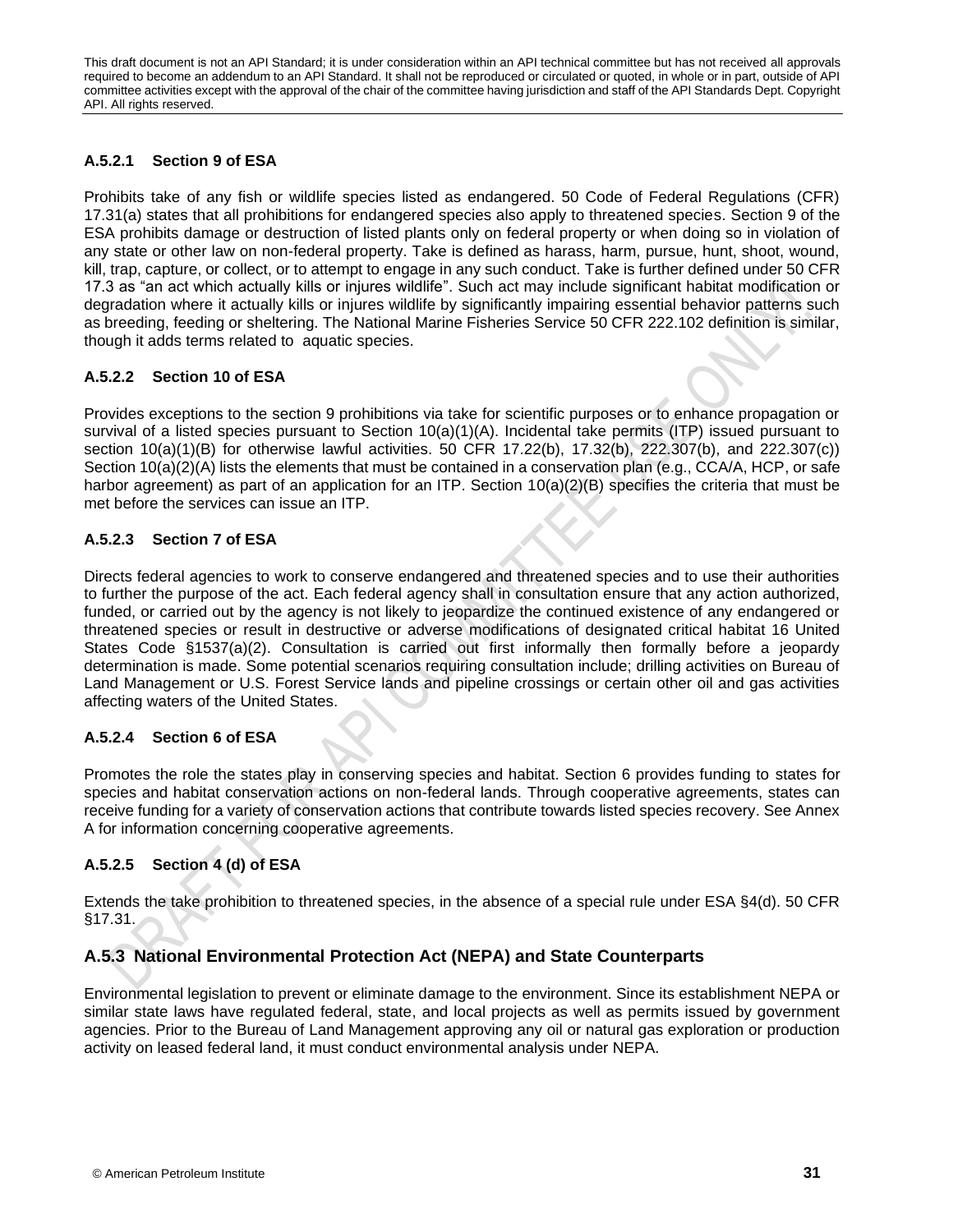# **A.5.4 Federal Land Policy and Management Act**

Federal law establishing how the Bureau of Land Management manages public lands. The act covers management activities including land-use planning, land acquisition, fees and payments, administration of federal land, range management, and right-of-ways on federal land. The law also establishes that public lands should be managed to protect ecological, environmental, water resources and archaeological heritage, and under some circumstances, preserved in its natural condition to produce food and habitat for fish and wildlife. The Bureau of Land Management manages mineral rights on 258 million acres of BLM and other federal lands, in addition to private lands where mineral rights are owned by the federal government.

# **A.5.5 Mineral Leasing Act**

Federal law that promotes the leasing of public lands for extraction of coal, phosphates, oil, gas, potassium, oil shale, bituminous rock, and other hydrocarbons. The law also establishes requirements for restoration, revegetation, erosion control and to prevent the damage of fish and wildlife habitat.

# **A.5.6 National Historic Preservation Act**

Legislation to promote the preservation of archaeological and historic sites. Section 106 of the National Historic Preservation Act, as amended (16 U.S.C. 470(f)), requires government agencies to take into account the effect of a proposed project on any historic property and to afford the Advisory Council on Historic Preservation an opportunity to comment on projects if required under 36 CFR 800. Section 101(d)(6)(B) of the Act requires government agencies to consult with any Indian tribe that considers a portion of land, regardless of location, to have significant historic or religious value that can be impacted by a development.

# **A.5.7 Administrative Procedures Act**

A federal statute that establishes procedures of federal administrative agencies when proposing or enacting regulations. This ensures procedures to regulate the industry follow a standard and executable format.

# **A.5.8 Federal Advisory Committee Act**

Federal law that establishes rules for the Federal Advisory Committee on open meetings, chartering, public involvement, and reporting. The purpose of the act is to ensure that advisory committees are objective and open to the public. Chartered under the act are oil and/or natural gas committees advising on a wide variety of industry topics at the national, state, and local levels.

# **A.5.9 Freedom of Information Act**

A federal law that establishes the release of documents held by the United States government. The act defines the documents that are subject to release. This law ensures public access to industry and government documents related to oil and natural gas developments.

# **A.5.10 Migratory Bird Treaty Act**

Federal law that protects migratory birds. The act requires a waiver to pursue, hunt, take, capture, kill, or sell listed migratory birds. This law includes the protection of feathers, eggs, and nests.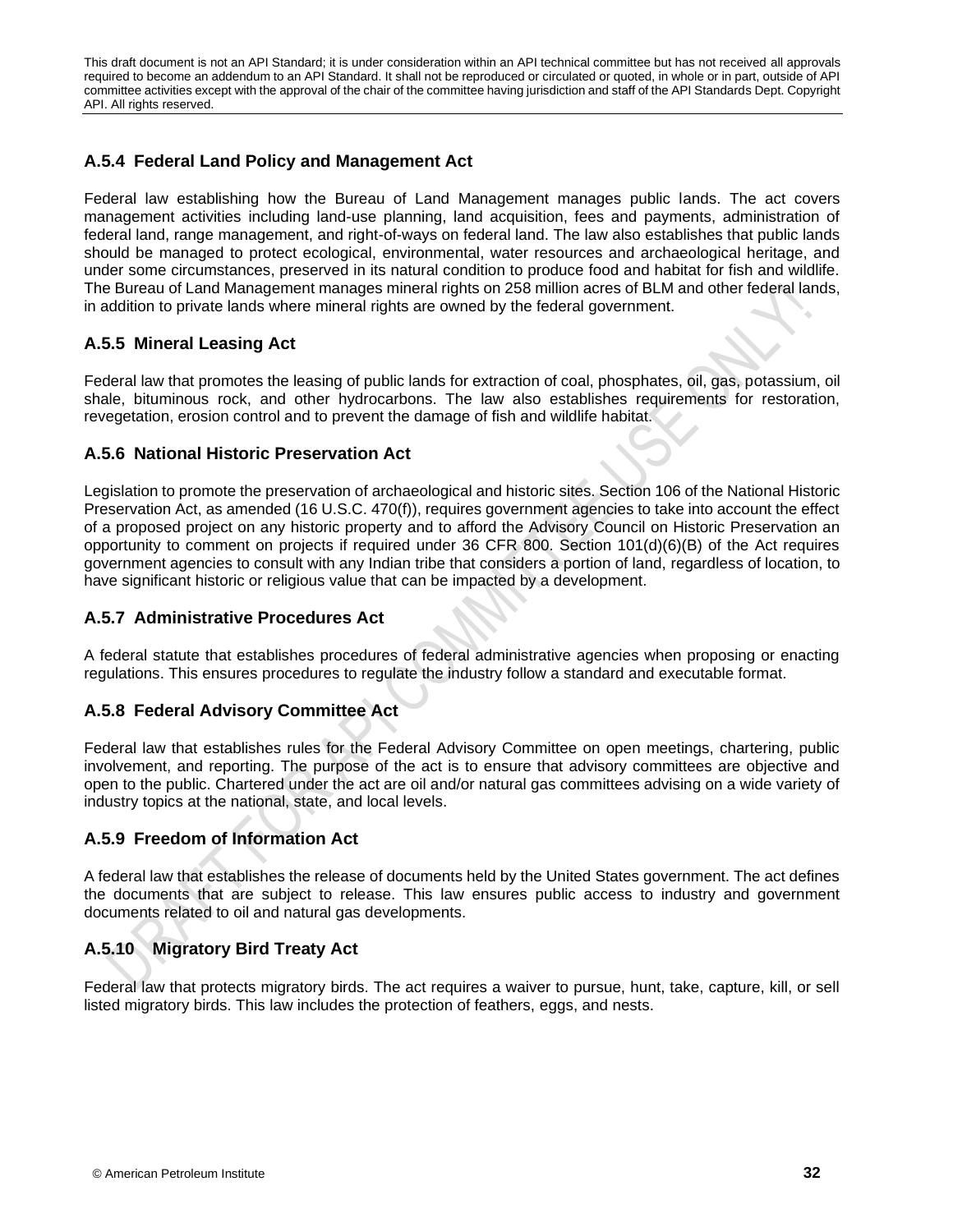# **A.5.11 Bald and Golden Eagle Protection Act**

Federal law that protects Bald and Golden Eagles. The law requires a permit from the Secretary of the Interior in order to take, possess, sell, purchase, barter, transport, export or import, at any time or any manner, any Bald or Golden Eagle. This law includes the protection of feathers, eggs, and nests.

# **A.5.12 Clean Water Act**

Federal law that regulates pollutant discharges into United States water. In this regard oil and natural gas developments are primarily regulated by The National Stormwater Permit Program (NSPP) authorized by the Clean Water Act. The NSPP established that construction sites are required to control stormwater runoff pollutants. Under the NSPP, Stormwater Pollution Prevention Plans were mandated for mineral developments. Stormwater Pollution Prevention Plans are used to identify and control potential sources of pollution that can impact the quality of stormwater leaving a construction site.

# **A.6 White House Memorandum and Resulting Agency Policy Changes**

# **A.6.1 General**

This information is subject to change in response to presidential directives. At the time of creating the document, this was the memorandum in effect.

# **A.6.2 Mitigating Impacts on Natural Resources from Development and Encouraging Related Private Investment**

In November 2015 the memorandum Mitigating Impacts on Natural Resources from Development and Encouraging Related Private Investment was issued to encourage private investment in restoration and publicprivate partnerships and helps foster opportunities for businesses or non-profit organizations with relevant expertise to successfully achieve restoration and conservation objectives. It also encourages agencies to share and adopt a common set of best practices to mitigate harmful impacts to natural resources.

# **A.6.3 Agency Mitigation Policies Changes**

# **A.6.3.1 Fish and Wildlife Service mitigation Policy**

FWS revised its Fish and Wildlife Service Mitigation Policy in accordance with Secretarial Order 3330. The revised policy provides a framework for applying landscape scale approach to achieve, through application of the mitigation hierarchy, a net gain in conservation outcomes, or at a minimum, no net loss of resources and their values, services, and functions resulting from proposed actions.

### **A.6.3.2 Fish and Wildlife Service Compensatory Mitigation Policy**

As a result of the Presidential memorandum, the FWS revised its Fish and Wildlife Service Compensatory Mitigation Policy. The policy revises existing guidance concerning compensatory mitigation mechanisms promoted by the FWS under the ESA. These revisions involve permittee-responsible mitigation, conservation banking, in-lieu fee programs and habitat credit exchanges. The changes to these mitigation programs are intended to promote federal agencies and applicants to develop agreements that compensate for adverse impacts species.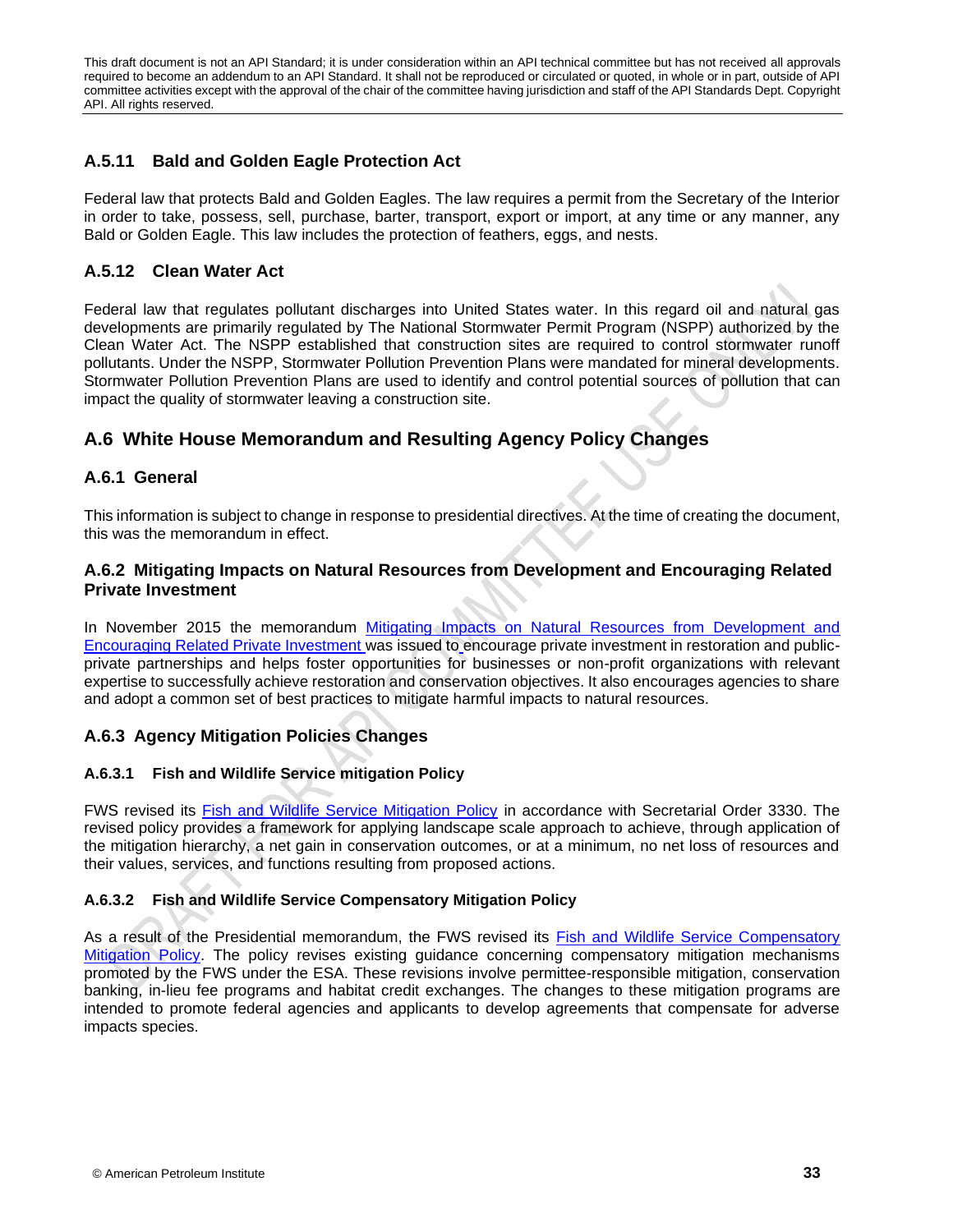### **A.6.3.3 Fish and Wildlife Service Pre-listing Conservation Actions**

As a result of the Presidential memorandum, the FWS developed the Fish and Wildlife Service Pre-listing Conservation Actions promoting voluntary conservation actions to protect at risk species. The policy provides states a mechanism to incentivise agencies, landowners, and industry to voluntarily conserve species that are not threatened or endangered. These incentives are in the form of credits that can later be applied to offset or mitigate activity to a species if it is later listed under the ESA.

### **A.6.3.4 Bureau of Land Management Mitigation Policy**

As a result of the Presidential memorandum the Department of the Interior, through the BLM, expanded upon the guidance Manual Section 1794 by developing a Mitigation Handbook MS-1794-1 and Mitigation Manual MS-1794. Additions to the previous policy are in large related to expanding compensatory mitigation actions and agency management thereof.

### **A.6.3.5 Forest Service Mitigation Policy**

The Presidential memorandum requires the Department of Agriculture, through the U.S. Forest Service, to develop and implement additional manual and handbook guidance that addresses the agency's approach to avoidance, minimization, and compensation for impacts to natural resources within the National Forest System. The Forest Service released the policy white paper for public comment April of 2016 and is expecting the final directive to be complete in the near future.

**KIDRARYOM**